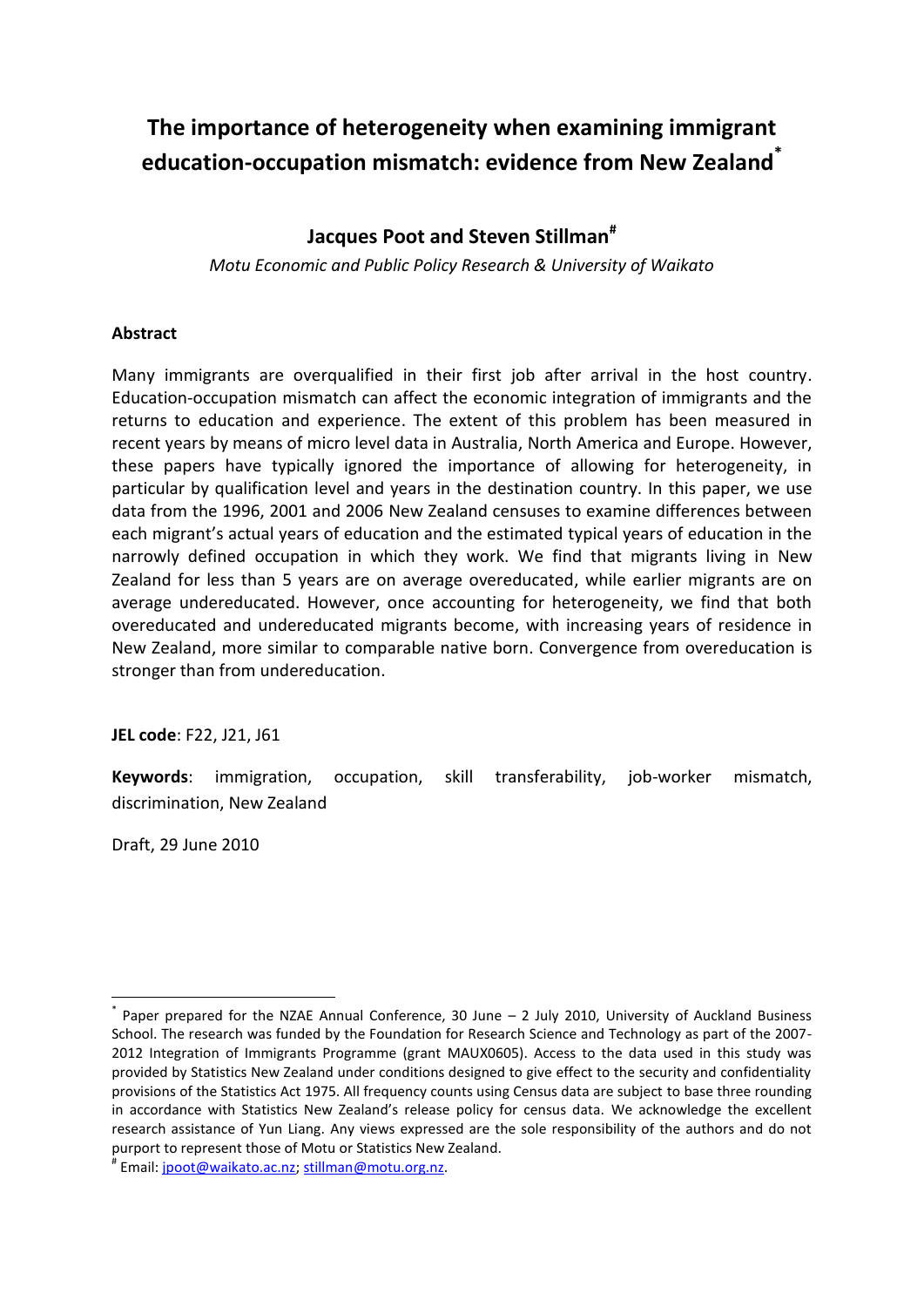# **The importance of heterogeneity when examining immigrant education-occupation mismatch: evidence from New Zealand**

## **1. Introduction**

**.** 

It is commonly observed that the average level of education of immigrants in many occupations is greater than the average level of education of native-born workers in the same occupations. The gap may be particularly large during the first few years after arrival in the host country labour market. Occupation-education mismatch can affect the economic integration of immigrants in the host country and the returns to education and experience (Chiswick and Miller, 2008). It can also lead to efficiency losses, or even lower economic growth (Ramos et al., 2009). The basic idea is that for each occupation, there is a required level of education at which job performance will be optimal, given technology. If workers do not have the required level of education, there is a mismatch in the worker to job assignment. Previous research has shown that both overeducation and undereducation are costly to workers. For example, Hartog (2000) found that returns to overeducation are half to two-thirds of the returns to required education while returns to undereducation are negative (i.e., workers who are undereducated earn less on average than those who have the required education). $1$ 

The extent of this problem has been measured in recent years by means of micro level data in Australia, North America and Europe. However, these papers have typically ignored the importance of allowing for heterogeneity, in particular by qualification level and years in the destination country.<sup>2</sup> In this paper, we use data from the 1996, 2001 and 2006 New Zealand censuses to examine differences between each migrant's actual years of education and the estimated average years of education in the narrowly defined occupation in which they work. This is done separately by gender and we examine how this gap varies with migrantspecific characteristics such as time spent in New Zealand, age at arrival, and country of origin. We also control for factors that may influence the mismatch between workers and jobs generally, such as age, family situation, location and, most importantly, level of education.

There are various ways to measure occupation-specific job/worker mismatch. The first is job analysis, in which personnel experts specify the level and type of education required for each job title. The second method is worker self-assessment in which workers state the typical schooling required, or simply whether their education is higher/lower/the same as expected for the job. The third measure is to calculate the number of realized matches. This

 $^1$  Hartog (2000) referred to this as the ORU (Over-, Required and Undereducation) model of earnings.

<sup>&</sup>lt;sup>2</sup> Recent studies include, for Australia: Green et al. (2008); Canada: Wald and Fang (2008); Ireland: Barrett and Duffy (2008); Italy: Dell'Aringa and Pagani (2010); Spain: Fernandez and Ortega (2008); UK: Lindley (2009); and USA: Chiswick and Miller (2009a).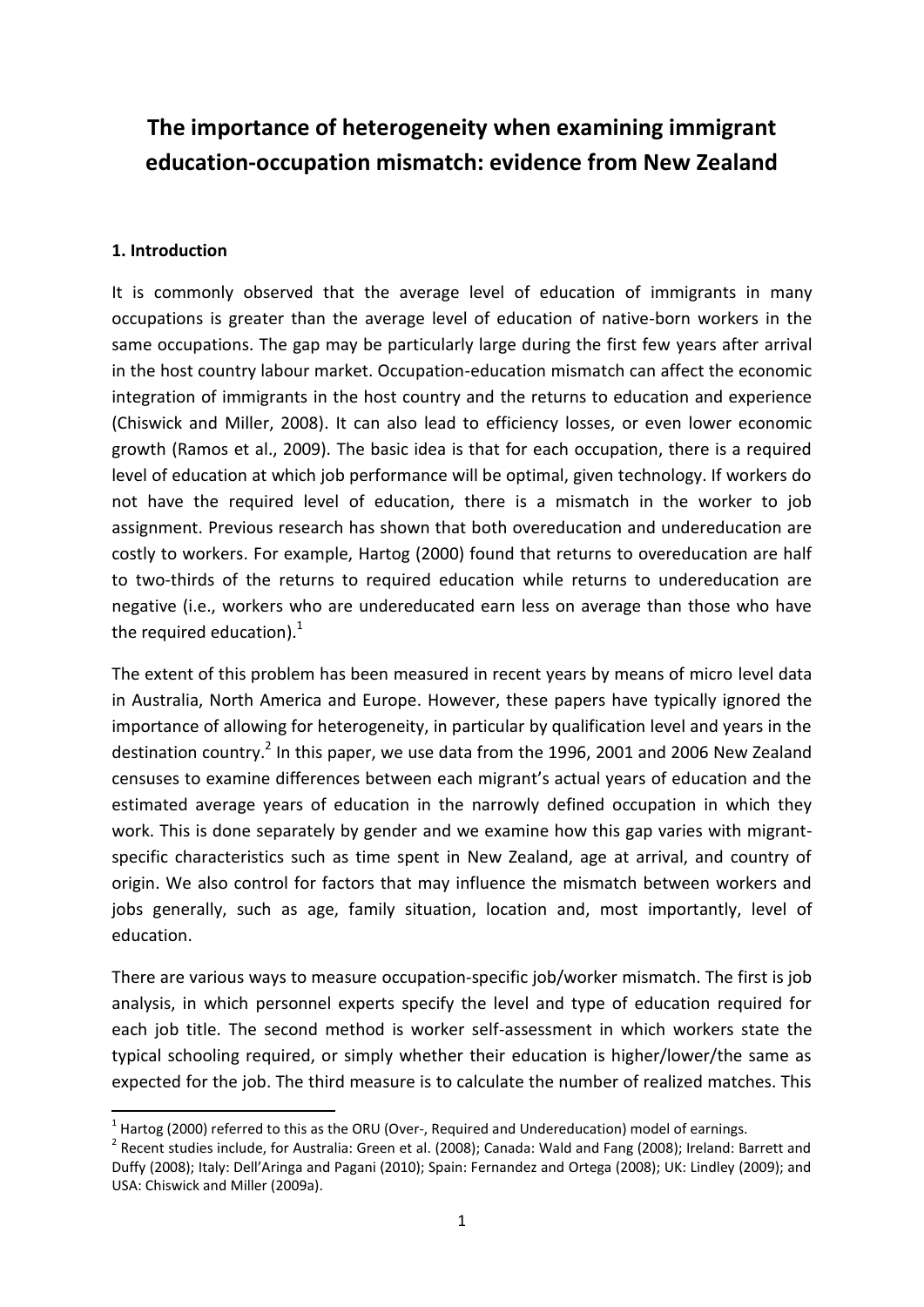compares the individual to the mean or modal level of education for that occupation. In practice, the findings are typically insensitive to the choice of the measure (see Chiswick and Miller, 2009b).

In this paper we use the third approach. In the next section we discuss the various causes of a migrant-job skills mismatch. We also review the available international literature. While this issue has not been previously addressed formally in New Zealand, there is some indirect evidence that we will briefly summary that suggests that the issue is important in New Zealand. In section 3, we outline how we constructed our census dataset and provide some descriptive statistics. Section 4 reports on a multivariate regression approach to identify the immigrant characteristics that are primarily responsible for the mismatch between required skills and actual skills among migrants. The final section sums up and suggests avenues for further work in this area.

We find that migrants living in New Zealand for less than 5 years are on average overeducated, while earlier migrants are on average undereducated. However, once accounting for heterogeneity, we find that both overeducated and undereducated migrants become more similar to comparable native born with increasing years of residence in New Zealand, with convergence from overeducation being stronger than from undereducation.

# **2. Theoretical considerations and international evidence**

There are a large number of phenomena that can lead to an education-occupation mismatch among migrants. Some of these phenomena apply equally to immigrants and native-born workers. Others are specific to migrants. A number of previous papers have extensively reviewed the literature on education-occupation mismatch, so we will remain brief here. $3$ 

The starting point is that for any given job, productivity is maximised when the worker possesses a level of skills that is required for that job, but neither more nor less. Such skills are a combination of formal education and training, natural ability and practical experience. In what follows, we focus exclusively on observed education when measuring mismatch, while realising that ability and experience can substitute for a lack of education. Indeed, some of our results are directly the consequence of such substitutions taking place.

The first reason for potential mismatch is that firms and workers face imperfect information. Both parties engage in search until the benefits of further search no longer outweigh the costs. In the resulting equilibrium of realised matches some workers will be overeducated for the job they have accepted, while others may be undereducated. For each occupation, one can then define a "typical" or "required" skill level, given by the mode or the mean of the, possibly skewed, distribution of schooling of workers in that occupation. The more

**<sup>.</sup>**  $3$  For the general literature on over- and undereducation, see Hartog (2000), Kiker et al. (2000) and McGuinness (2006). For the specific case of immigrants, see Chiswick and Miller (2009a).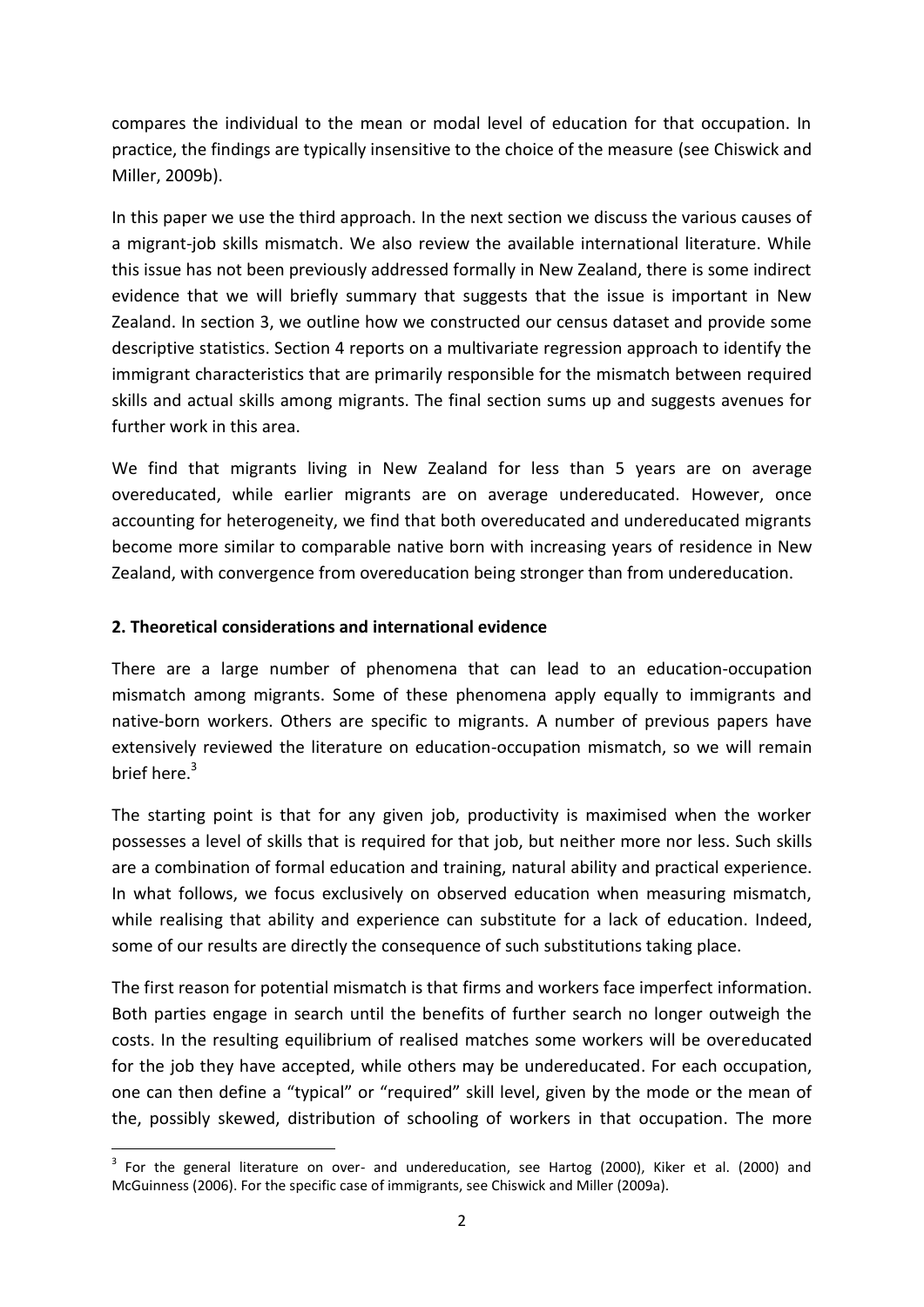efficient the matching process, the narrower the distribution is likely to be. Given that migrants are less well-informed about the host labour market than the native born, we expect there to be more mismatch among the former. Additionally, across migrant groups the mismatch would be greater the greater the difference in economic and cultural terms between the host and home countries. However, better information, job mobility and postarrival human capital investments will enable migrants to gradually improve the match between their human capital (in terms of abilities, experience, interest and qualifications) and the available jobs. Consequently, education-occupation mismatch among migrants is likely to decrease over time. Both the greater extent of mismatch among migrants than among the native born and the decreasing mismatch over time are confirmed by our data.

Besides the impact of imperfect information and job search, several other phenomena can explain education-occupation mismatch. They include human capital accumulation, technological change and globalisation, various forms of screening and barriers in the labour market, and the consequences of worker and job heterogeneity. We'll discuss each briefly in turn.

Formal on the job training and practical experience are clearly means by which workers can increase their skill levels. Most workers aspire to a career progression and will aim to obtain towards the end of their career a position for which the typical level of formal education is higher than what they acquired, i.e. they become increasingly undereducated. Such upward mobility requires on-the-job human capital investment. For immigrants these investments are even more important than for the native born, because their home country human capital is likely imperfectly transferable to the host country. Consequently they often start out being overeducated, but this declines with duration of residence. At the same time, positive selection in terms of ability and motivation may permit immigrants to obtain jobs for which they do not have the formal skills, and such undereducation is likely to persist.

Technological change and globalisation are generating an increasing demand for skilled workers in developed countries, leading to lower pay and status for semi-skilled blue-collar employment. This has greatly increased the demand for enrolment in post-compulsory education, particularly in white collar professional qualifications. Market forces and governments have responded with an expansion of the higher education system. Thus, older cohorts have less formal education than the young, which makes the former more likely to be undereducated and less likely to be overeducated. This applies to both migrants and the native born, but among the former the mismatch is amplified for those from developing countries where educational attainment is generally lower.

The screening hypothesis suggests that formal education is simply a signal of innate ability rather than of skills specific to the job. If so, mismatch could increase over time if among recruits with the same entry education level when those who are unsuccessful are demoted to lower level jobs, while those with high productivity are promoted. What matters for migrants is how host country employers interpret foreign qualifications. Those who have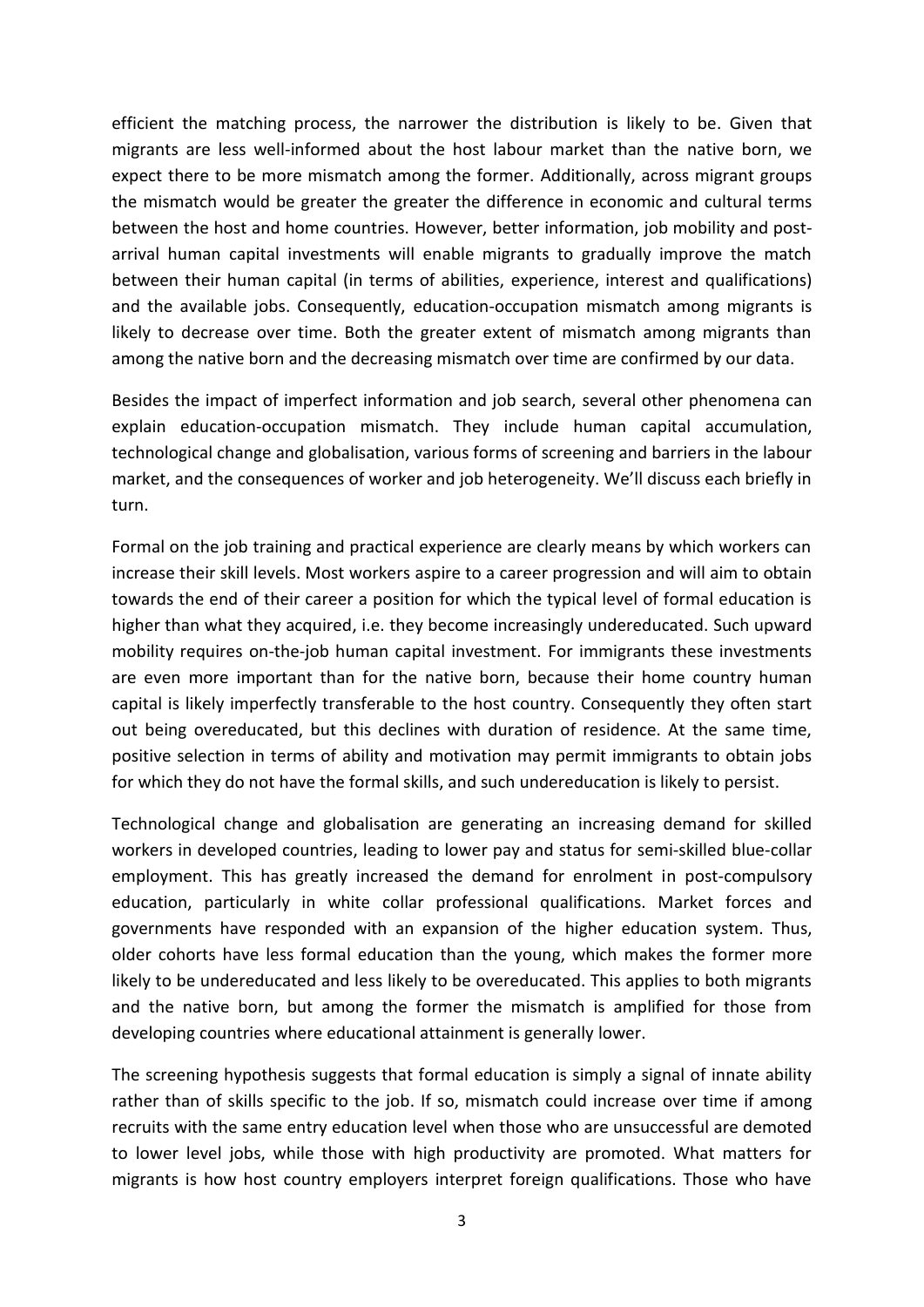been educated in countries very dissimilar to the host country may be considerably overeducated in their first job, as employers cannot ascertain the value of the qualification. The subsequent employment record in the host country will signal true ability and will diminish overeducation, unless non-recognition of foreign qualifications creates permanent barriers. Such non-recognition may be due to 'gatekeeping' by monopolistic suppliers of professional labour or due to a genuine concern about the maintaining of professional standards and quality of service. Additionally, statistical discrimination ('stereotyping' of foreign workers), preferences-based discrimination or adverse attitudes could lead to foreign workers being pushed into jobs below their level (e.g., Altonji and Black, 1999; Zegers de Beijl, 2000; Mayda, 2006).

A final phenomenon is that could lead to mismatch is the presence of worker and job heterogeneity. This has led to a theory of assignment in which heterogeneous jobs and heterogeneous workers are matched, for example in terms of worker skills and job complexity (e.g. Sattinger, 1993). Both Hartog (2000) and Chiswick and Miller (2009a) suggest that the relevance of assignment for the education-occupation mismatch is not easy to determine. However, we argue that worker heterogeneity in terms of job (dis) utility and riskiness could easily lead to undereducation or overeducation. For example, if jobs with a high level of required education become increasingly risky or stressful (e.g. professionals in justice, medicine or education), workers in such jobs may move down the job ladder to less risky and stressful jobs.

In this broad interpretation, the assignment theory also has direct relevance for immigration. Quality of life is commonly cited as a key motivator for migration to New Zealand for migrants from high income countries (e.g. Bedford and Poot, 2010). We would therefore expect migrants from such countries more likely to be overeducated, as they may accept positions below their professional status in order to maximise the benefits of lifestyle. In this case, such overeducation could persist over time. For migrants from developing countries the compensating differential aspect is likely to be less important than the limited transferability of foreign human capital. For them, overeducation may decline with duration of residence.

A final form of heterogeneity that may impact on observed occupation-education mismatch is the presence of casual, part-time and other non-standard jobs. These are often taken by workers in the peripheral work force such as students, married women with young children and semi-retired persons. Such workers are likely to have a higher than average incidence of overeducation. This can be also relevant in the context of immigration, since foreign students and young people on working holiday visas often have temporary jobs at a level below their formal qualifications. To separate this issue from the analysis in this paper, only workers aged 25 to 64 will be considered.

This review of the various phenomena that may lead to occupation-education mismatch provides various predictions of the incidence and persistence of such mismatch. Together,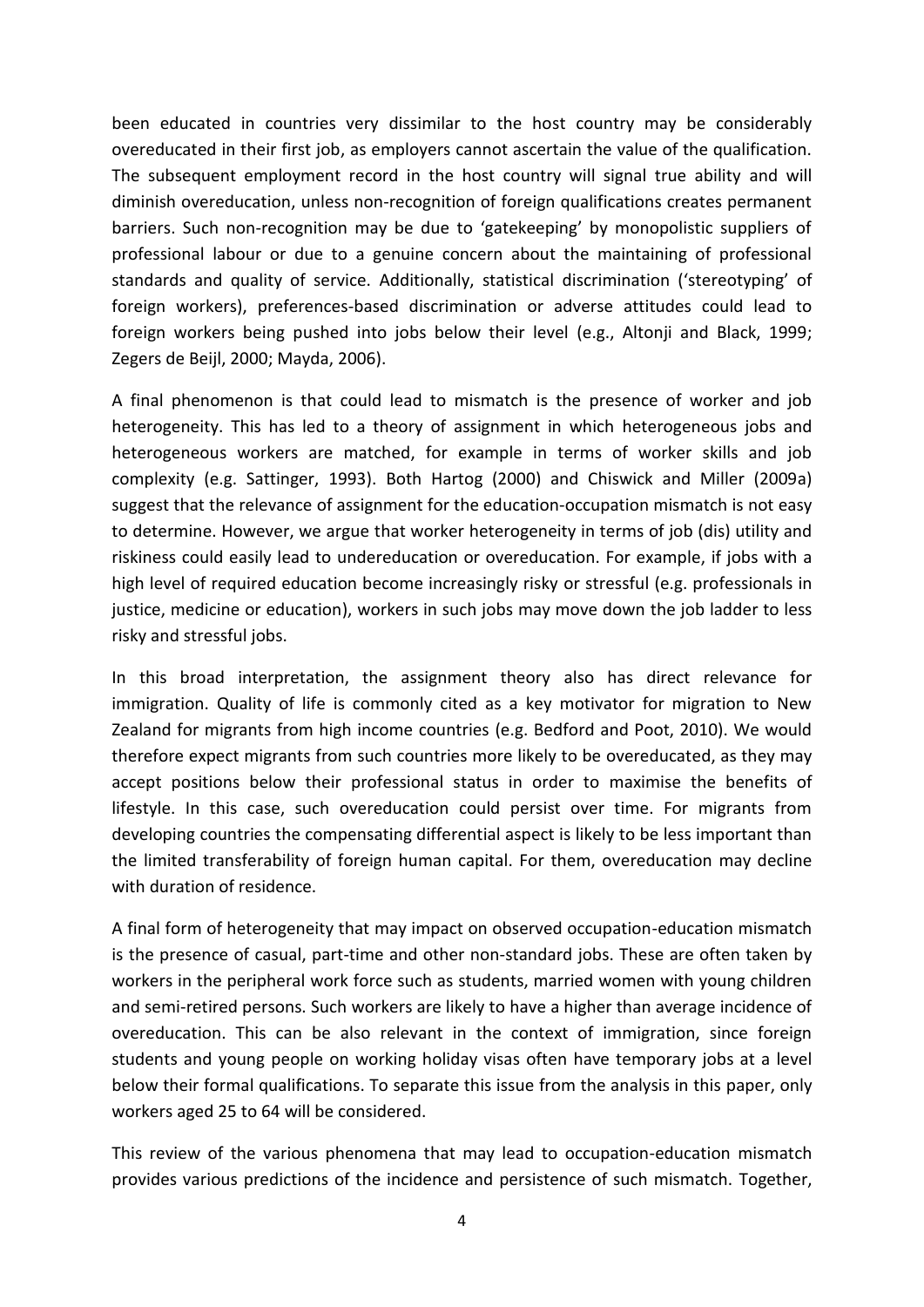they may leave the sign of the impact of various determinants theoretically indeterminate. However, the results of several recent studies are broadly consistent in terms of the net effect of such influences. Green et al. (2007) study two cohorts of the Longitudinal Survey of Immigrants in Australia (LSIA) 1993-2000. They find that recent immigrants are more likely to be overeducated than natives even if they enter on skill assessed visas. Overeducation is greater for immigrants from non-English Speaking Background (NESB) countries. Another country that has a points system for admission that gives much weight to formal education is Canada. Wald and Fang (2008) find, using data from the 1999 Canadian Workplace and Employee Survey, that recent immigrants to Canada also have a relatively high incidence of overeducation. This general pattern is also confirmed by Barrett and Duffy (2008) who find by means of the Ireland 2005 Quarterly Household Survey that overqualification declines over time, but that there may be a cohort effect. Lindley (2009) used the UK Quarterly Labour Force Survey 1993-2003 and found that non-European migrants are more likely to be overeducated. Again, overeducation decreases with years of residence. Chiswick & Miller (2009a) also conclude, using US 2000 Census data, that recent migrants are more likely to be overeducated than the native born. More years in the US lowers the probability of overeducation and increases the probability of undereducation. Greater pre-immigration experience (usually implying an older age of arrival) leads to more overeducation.

However, there is evidence from southern European countries that overeducation among some migrant groups may be persistent. Dell'Aringa and Pagani (2010) use 2005-2007 Italian Labour Force Survey data and show that foreigners are upon their arrival in Italy much more likely to be overeducated than natives. They also find that pre-migration experience is not valued in Italian jobs and that post–migration experience does not permit a catch-up. This negative conclusion is reinforced by Fernandez and Ortega (2008) for Spain. They find, as elsewhere, that migrant workers in Spain have a higher incidence of overeducation and temporary contracts, but that – unlike the case of English-language speaking host countries where overeducation declines over time – the incidence of overeducation does not appear to decrease after 5 years in Spain.

Until this paper, this kind of analysis had not yet been conducted in New Zealand. However, there is some New Zealand indirect evidence on overeducation or mismatch. Pernice et al. (2009) used the relatively small sample Longitudinal New Settlers Survey 1998-2002 of 36 principal applicants from China, 36 from India and 35 from South Africa. They found that overeducation was common and persistent. Statistics New Zealand (2004) found that among immigrants with university degrees in New Zealand at the 2001 census, the percentage of sales workers declined while the percentage of legislators, administrators and managers increased with duration of residence in New Zealand. However, OECD (2007) argues that overeducation in New Zealand affects native workers more than immigrant workers and that New Zealand is therefore an exception among OECD countries. Using data from the LisNZ, Masgoret et al. (2009) find that of the skilled principal applicants, 70.7%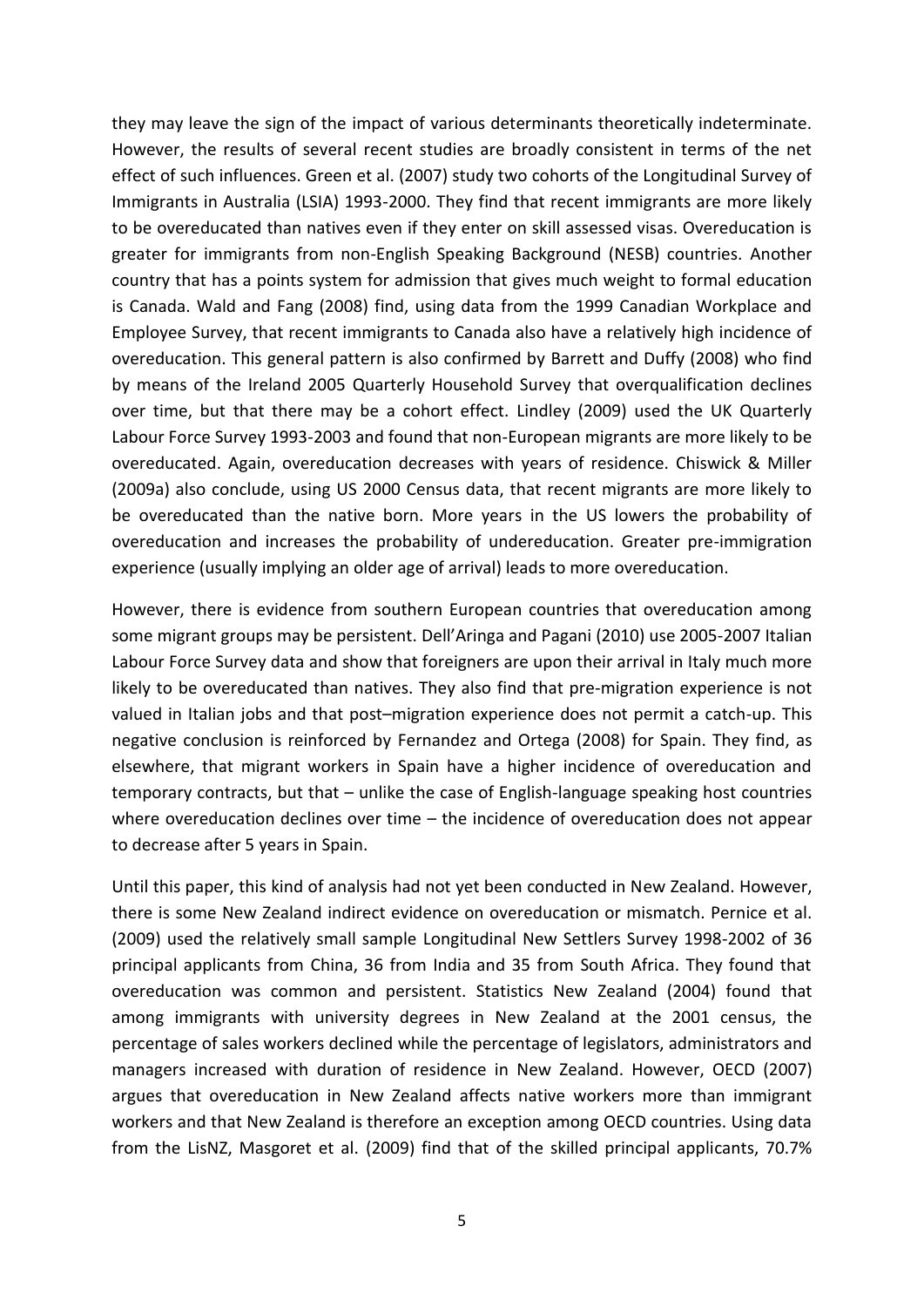were managers or professionals in their previous country, but only 62.4% had such an occupation at the time of the Wave 1 interview.

Immigration to New Zealand is skewed toward skilled migrants. The skilled/business migrants accounted for 62 percent of the 2008/09 approvals for permanent residence (Department of Labour, 2009). The number of immigrants has also grown strongly in recent decades, from 196,702 over the period 1979-1988 to 363,143 over the 1989-1998 decade and 545,478 over the 1999-2008 decade (Bedford and Poot, 2010). Consequently many migrants have been in the country for a relatively short number of years: more than forty percent arrived less than ten years ago. Given that overeducation is more likely among the highly qualified, the incidence of overeducation in New Zealand has increased. Using data and methods we describe in the next section, we find that overeducation among recent male migrants increased from 47.9% in 1996 to 53.4% in 2006, and from 33.1% to 42.0% for earlier migrants. The trends for females are the same. We argue that the extent to which this is a cause for concern depends on both the qualification levels of the immigrants and the change in mismatch with increasing years in New Zealand. We therefore proceed with assuming heterogeneity in the migrant adjustment process by level of qualification.

This short literature review suggests several hypotheses. Firstly, the extent of mismatch is greater among immigrants than among the native born. Secondly, mismatch reduces with increasing duration of residence, although the extent of this will be host country and migrant group specific. Thirdly, recent migrants are much more likely to be overeducated than undereducated. Fourthly, female migrants are somewhat more likely to be overeducated than male migrants. Fifthly, the gaining of host country qualifications opens up job opportunities previously unavailable and thereby lowers overeducation among migrants. Finally, such findings are likely to vary quantitatively across the different levels of qualifications. The descriptive and regressions results in the next two sections confirm these hypotheses.

### **3. Data and descriptive results**

# *3.1. Data and variable definitions*

**.** 

This paper uses unit record data on the entire usually resident New Zealand population from the 1996, 2001 and 2006 Census.<sup>4</sup> The Census collects information on each individual's country of birth and their year of first arrival in New Zealand. We restrict our analysis throughout to individuals aged 25-64 with non-missing year of first arrival, if foreign-born.

 $4$  We also have access to the 1986 and 1991 Census data, but we do not use these data for three reasons: first, New Zealand underwent a period of comprehensive market-oriented economic reform from 1984-93 which complicates interpretation of any results from the early time-period (Evans et al. 1996); second, the occupational classification system was changed between the 1991 and 1996 Census in a way that makes it impossible to create a consistent series over time even at an aggregated level; and third, the 1991 Census did not ask foreign-born individuals their year of first arrival in New Zealand.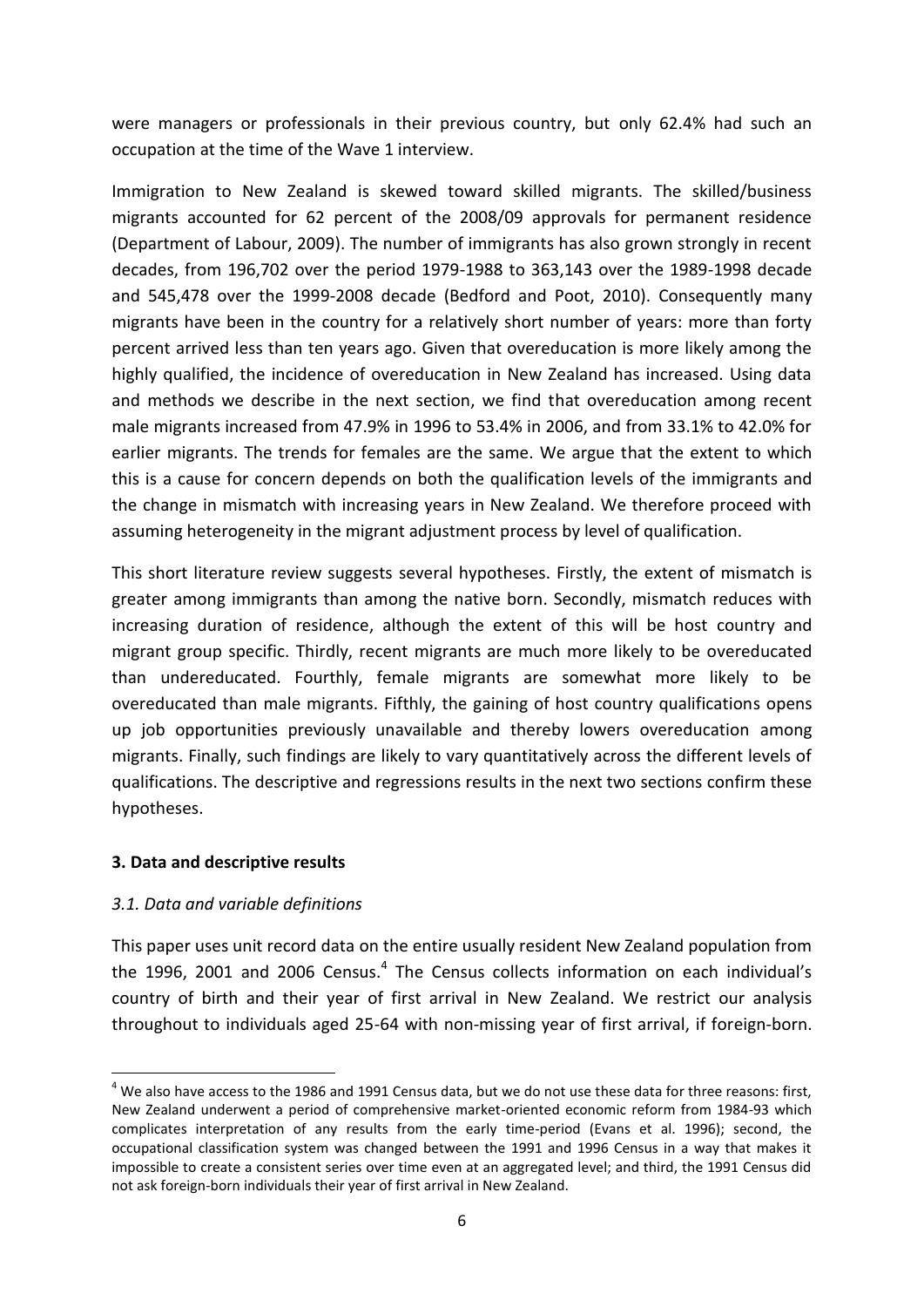We focus on this age-group to exclude most students and individuals who are retired. For obvious reasons, our sample is further restricted to individuals who are employed and report a valid occupation.<sup>5</sup> We also further restrict our sample to those who are wage/salary employees in their main occupation since 'required' education is an ill-defined concept for the self-employed.

We gauge occupational mismatch by comparing each individual's actual education to the 'typical' education for a New Zealand-born individual in the occupation in which they are employed. This is done separately by gender and census, and for narrowly defined occupations at the five-digit level of classification. There are 561 five-digit occupations in 1996 and 565 in 2001 and 2006. $^6$  Over 200 of these occupations have more than 1,000 individuals working in them. Another 200 have between 200 and 1,000 individuals working in them. Only around 60 occupations have less than 100 individuals employed in them. In order for us to be able to calculate the 'typical' education for a New Zealand-born individual in each occupation, we have aggregated a small number of occupations (around ten in each year) that have less than 30 individuals working in them or do not have both New Zealandborn and immigrants in the occupation.

We use two definitions of the 'typical' education for a New Zealand-born individual employed in each occupation; the first definition uses the modal qualification, while the second calculates the mean years of education. Our census data record the highest qualification obtained by each individual using the following classification: i) No Qualification; ii) Level 1 School Qualification (e.g., school certificate); iii) Level 2 School Qualification (e.g., sixth-form certificate); iv) Level 3 or 4 School Qualification (e.g., university entrance, higher school certificate, bursary or scholarship); v) Overseas School Qualification; vi) Level 1, 2 or 3 Post-School Certificate; vii) Level 4 Post-School Certificate; viii) Level 5 Post-School Diploma; ix) Level 6 Post-School Diploma; x) Bachelor Degree; xi) Higher Degree (e.g., Honours, Masters or PhD); and xii) Not Elsewhere Included.

When calculating the modal qualification in each occupation, we use the following more aggregate classification: i) No Qualification; ii) School Qualification; iii) Post-School Certificate; iv) Post-School Diploma; v) Bachelor Degree; and vi) Higher Degree. Everyone with an overseas school qualification is included in the School Qualification group. We assign 'Not Elsewhere Included' to the Post-School Certificate category because informal discussion with staff at Statistics New Zealand revealed that the majority of the people in this category have earned post-school qualifications that do not fit into the New Zealand classification scheme. In some cases, the qualifications data are truly missing and hence people are potentially misclassified using this approach. Among the New Zealand-born in

 $\overline{\phantom{a}}$ 

<sup>&</sup>lt;sup>5</sup> Occupation is missing for less than 4% of the employed and the characteristics of these individuals appear generally similar to those of our analysis sample.<br><sup>6</sup> Evamples, of five digit, acquestions, include.

Examples of five-digit occupations include Quarry Manager, Water Resources Engineer, Broadcasting Transmitting and Studio Equipment Operator, Human Resources Clerk, Usher and Cloakroom Attendant, Wool Classer, Aircraft Engine Mechanic, Clay Product Plant Operator and Railway Shunter.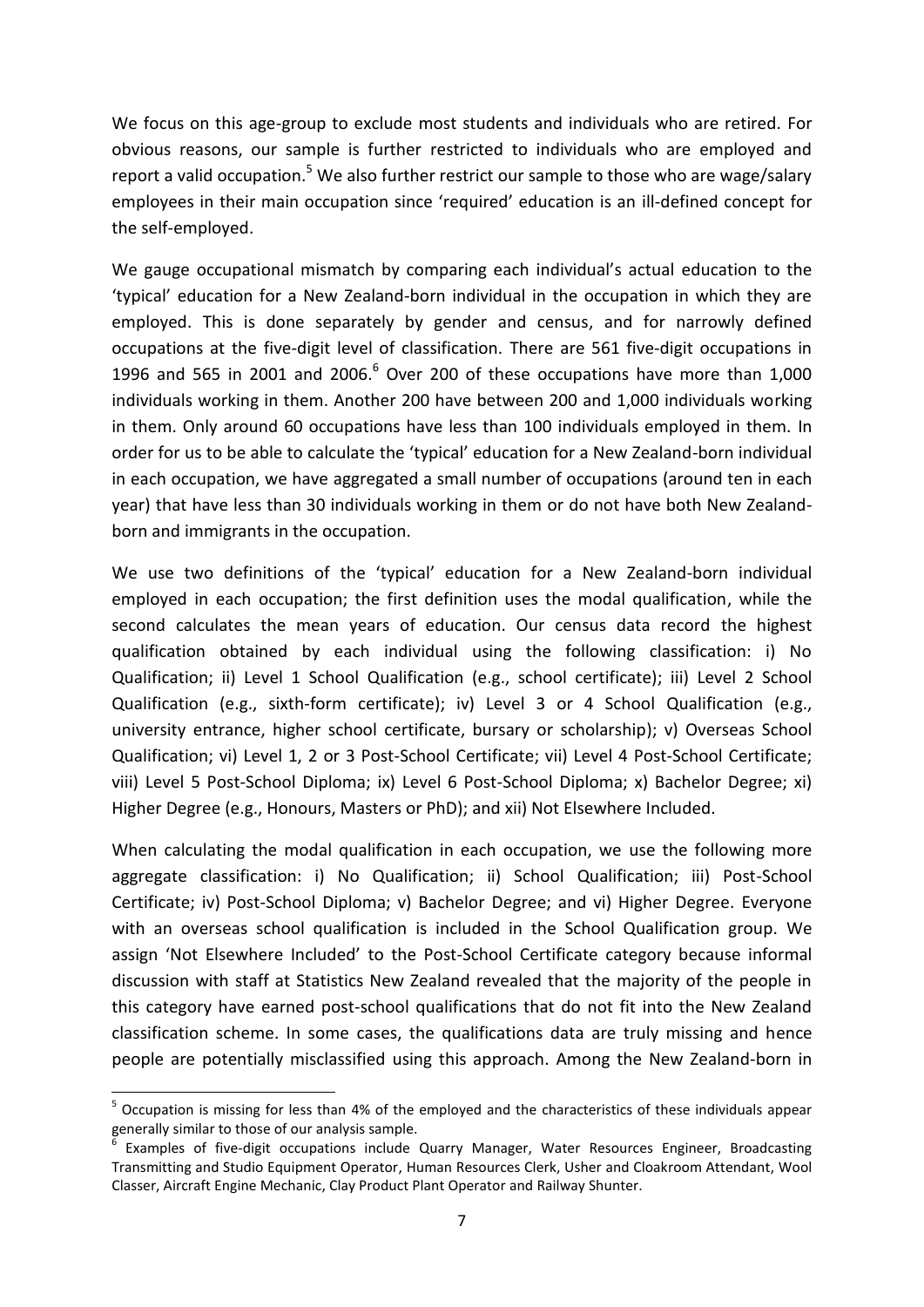the analysis sample, 5.4% have qualifications that are 'Not Elsewhere Included', while this is the case for 6.3% of immigrants.

In order to calculate the mean years of education for individuals, we convert the above information on highest qualification to estimate the total number of years spent by each individual in education. Specifically, individuals who have 'No Qualifications' are assumed to have spent 10 years in education, those whose highest qualification is 'Level 1 School' 11 years, those whose is 'Level 2 School' 12 years, and those is 'Level 3 or 4 School' 13 years. Individuals whose highest qualification is 'Overseas School' are assumed to have spent 9 to 12 years in education depending on their country of birth.<sup>7</sup> Individuals whose highest qualification is 'Level 1, 2 or 3 Post-School Certificate' are assumed to have spend 12 years in education, those with a 'Level 4 Post-School Certificate' 13 years, those with a 'Level 5 Post-School Diploma' 13.5 years, those with a 'Level 6 Post-School Diploma' 14 years, those with a Bachelor Degree 16 years and those with a 'Higher Degree' 17.5 years. Individuals whose highest qualification is 'Not Elsewhere Included' are assumed to have spent 12 to 13 years in education depending on their country of birth. $^{8}$ 

While this approach is somewhat ad-hoc, it is consistent with the way in which the New Zealand education system operates, even though the nature of assessment has changed over time (e.g. the shift to a National Certificate of Educational Achievement (NCEA) in Years 11, 12 and 13 at secondary schools). The advantage of using this approach as opposed to focusing on a comparison between qualifications is that a "completed years of education" measure permits a straightforward quantification of the extent of under- or overeducation for individuals with different characteristics.

We also use the data on highest qualification along with those on age at arrival to create an indicator variable for whether a foreign-born individual is likely to have gained any qualifications in New Zealand. For example, if an individual arrived before age 16 and has any qualifications, we assume that some were earned in New Zealand. If they arrived between age 16 and 18 and have any qualifications other than overseas school qualifications, then we assume that some were earned in New Zealand. If they arrived between age 19 and 21 and their highest qualification is a post-school diploma or higher, then we assume that some were earned in New Zealand. Finally, if they arrived between 22 and 25, then they are only coded as having New Zealand qualification if they have a higher university degree. Immigrants who first arrived after age 25 are assumed to have earned all their qualifications outside New Zealand.<sup>9</sup>

 $\overline{\phantom{a}}$ 

 $7$  We use the Barro and Lee (2001) data on worldwide educational attainment to estimate the average years of education for individuals that have completed secondary school in different countries.

 $^8$  Again, this is done using the Barro-Lee (2001) dataset, but now assuming that individuals have the average number of years of tertiary education in a particular country on top of completed secondary school.

 $^9$  A longitudinal survey of immigrants in New Zealand, LisNZ, shows that 1 in 10 migrants had engaged in formal study or training in New Zealand. However, these are likely to be predominantly in the 16-24 age group, which make up 14.5% of the LisNZ sample (Masgoret et al., 2009).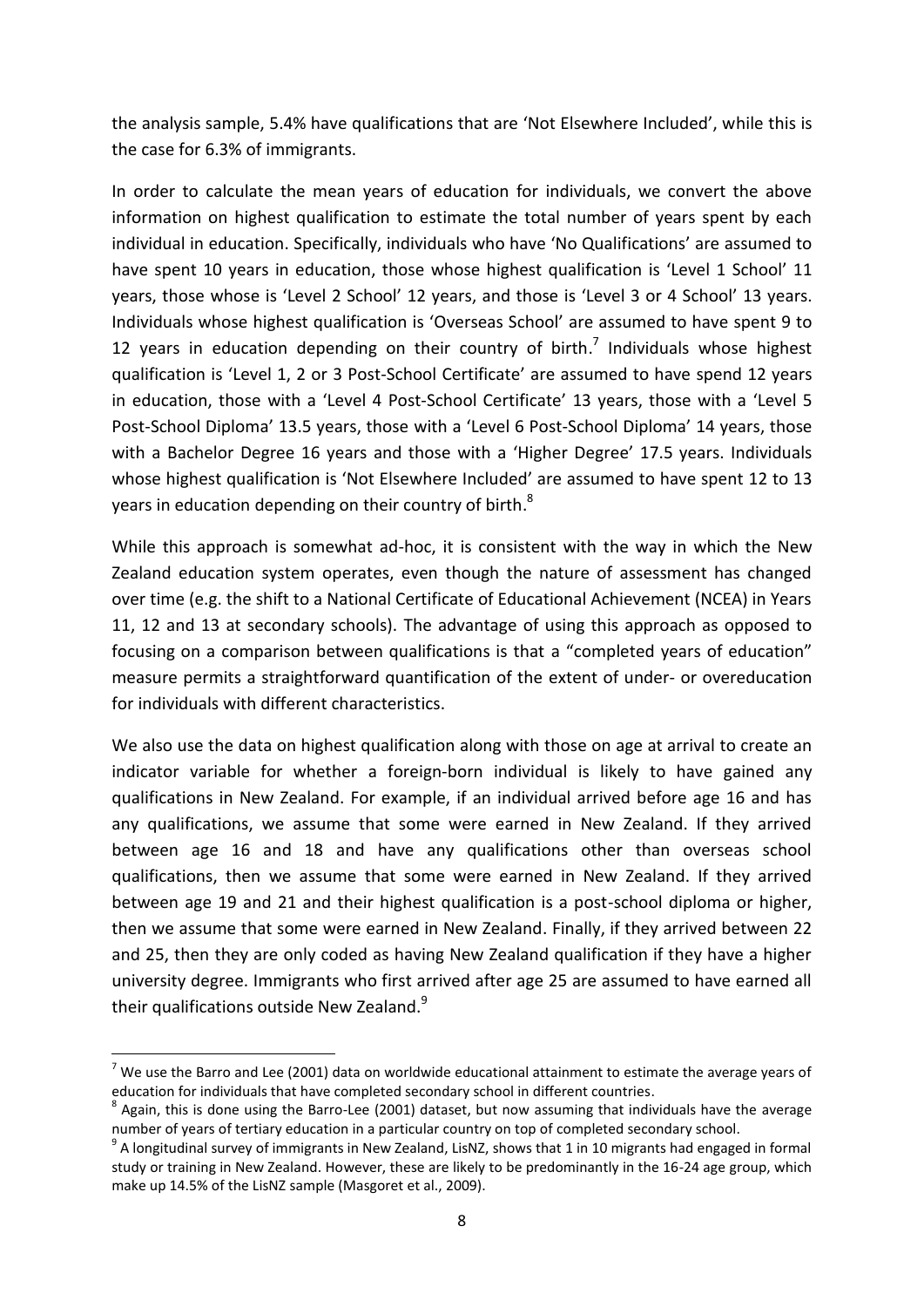While we control for whether immigrants earned qualifications in New Zealand in our regression modelling, we do not adjust our measures of years of education to control for potential differences in the quality of education in particular countries. Hence, if the effective years of education are lower than the nominal years, the extent of overeducation (undereducation) could be overestimated (underestimated). In our multivariate modelling we control for region-of-origin fixed effects which will account for quality differences between different immigrant groups, but not for differences between immigrants and the NZ-born. Recent work by Stillman and Velamuri (2010) finds that returns to years of education are higher for immigrants than for the NZ-born in New Zealand. This is consistent with immigrant qualifications being viewed as being a similar quality as those for NZ-born, but could also occur, even if foreign qualifications are undervalued, if immigrants are strongly positive selected on unobserved ability. Self-selection among immigrants in general makes it difficult to calculate how actual years of education should be converted to effective years and hence we do not currently attempt to do this.

### *3.2. Sample Characteristics*

Table 1 presents the sociodemographic characteristics of NZ-born and immigrants in the 1996, 2001 and 2006 censuses separately by whether they are i) non-employed, ii) selfemployed or missing occupational status, iii) employed in a wage/salary job with a valid occupation. The latter represents our analysis sample and the former are included to check for differences between those included and those excluded. Our analysis population consists of 2.37 million NZ-born and 0.65 million immigrants. Hence immigrants account for 21.5% of the analysis sample.

Individuals in the analysis sample generally have similar characteristics as those excluding although they do have more education and higher incomes. For the NZ-born, the excluded population is split roughly evenly between those not employed, who are predominately female and, on average, less educated than the analysis sample, and those self-employed or missing occupational status, who are predominately men with similar qualifications to those in wage/salary employment. Among immigrants, roughly 60% of the excluded population are non-employed reflecting lower employment rates among immigrants than among the NZ-born, especially in 1996 and 2001. Non-employed immigrants are also predominately female and, on average, less educated than both the self-employed and those in the analysis sample. Overall, the difference in years of education between the analysis sample and those excluded from our remaining analysis is larger for immigrants (1.2 versus 0.6 years of education) suggesting that higher skilled immigrants leaving wage/salary employment because of a lack of job opportunities at their skill level is not more common than the same occurring for the NZ-born.

Focusing on just the analysis sample, immigrants and the NZ-born have very similar characteristics other than that immigrants are much more qualified than the NZ-born, with 27.5% of migrants having university degrees versus 14.5% of the NZ-born. This is reflected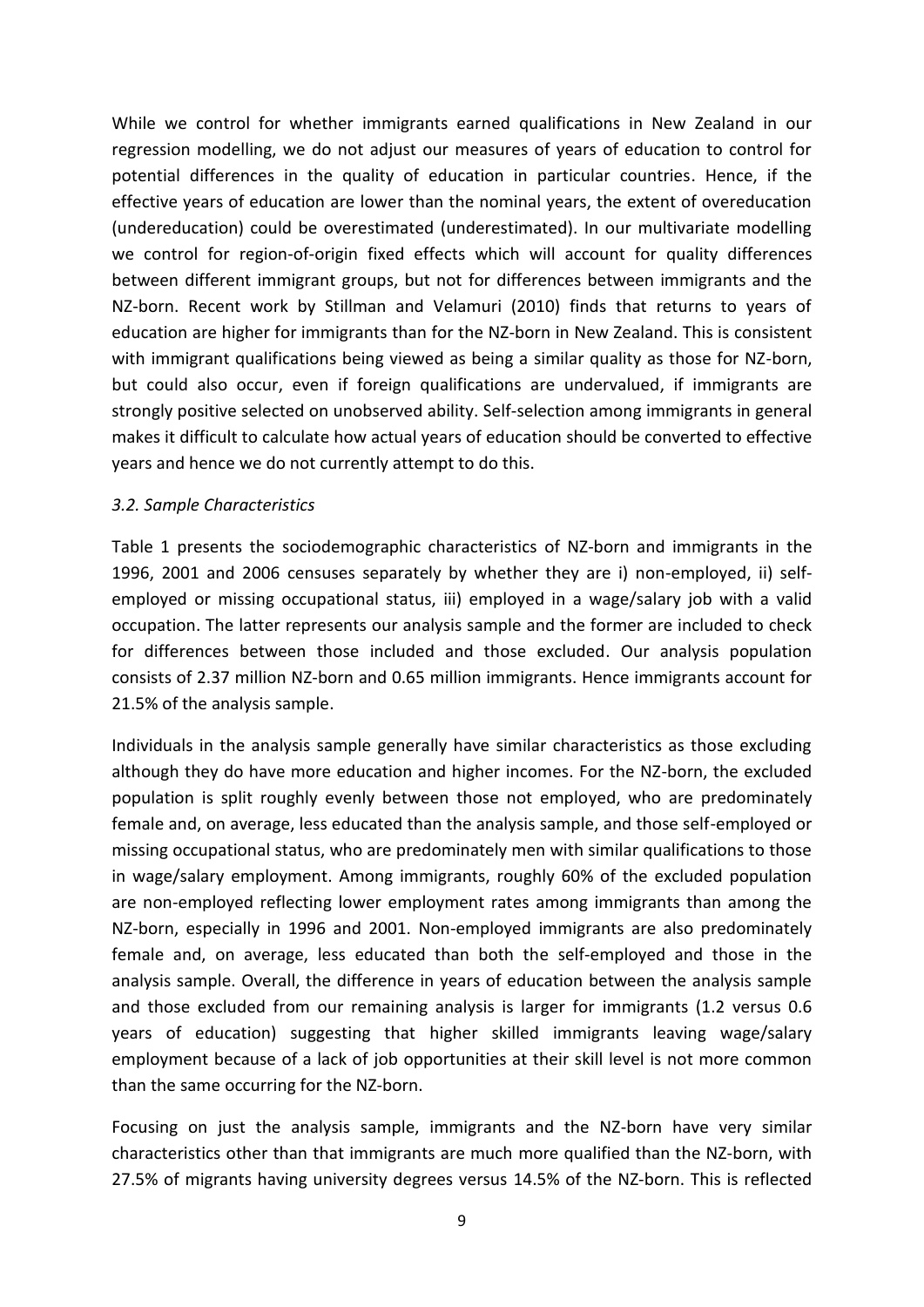throughout the qualification distribution, with few migrants having no qualifications compared to the NZ-born. This occurs because, as noted in the previous section, New Zealand operates a structured immigration system that focuses mainly on higher-skilled migrants. However, overall, immigrants have on average only 0.16 years more education than the NZ-born. As illustrated in Figure 1, which presents a histogram of imputed years of education for immigrants and the NZ-born in the analysis sample, this occurs because the NZ-born are much more likely to have upper level school qualifications (13 years of education) and non-university post-school qualifications (12-14 years of education) than migrants who have a much more bimodal distribution with either foreign school qualifications (9-12 years of education) or university qualifications (16-17.5 years of education).

Table 2 presents the aggregated qualification distribution for immigrants and the NZ-born separately for each census year. The upskilling of both the NZ-born and recent immigrant cohorts is very clear from this table. It is also noticeable that the qualification gap between immigrants and the NZ-born has been growing over time. For example, in 1996, the share of immigrants with university degrees was 9% greater than the share of NZ-born with degrees. By 2001, this gap had increased to 12% and then to 15% by 2006. Just looking at mean years of education reveals that immigrants had slightly less education, on average, than the NZborn in 1996, while by 2006 they had 0.4 more years of education.

Differences in the distribution of qualifications among immigrants and the NZ-born can have an important impact on differences in the propensity of individuals in these groups to be under- or overqualified. This occurs because, in the extremes of the distribution, high skilled individuals can only be perfectly qualified or overqualified, while low skilled individuals can only be perfectly qualified or underqualified. Even away from the extremes, highly skilled individuals are more likely to be overqualified and since immigrants in New Zealand are generally more skilled, this will potentially lead to a finding of greater overqualification among immigrants.

Hence, our main focus is on regression results that stratify by qualification, thus comparing immigrants and NZ-born with similar mechanical propensities to be under- or overqualified. However, first we present descriptive results on the propensity of under- and overqualification and simple regression models that pool all individuals regardless to their level of qualifications.

# *3.3. Descriptive Evidence on Under-/Overeducation*

Table 3 presents basic evidence on the degree of under- and overeducation among immigrants and the NZ-born. To examine whether occupation-education matching improves with time spent in New Zealand, we classify individuals as being either NZ-born, a recent migrant or an earlier migrant, where recent migrants are all individuals who first arrived less than 5 years ago. We measure mismatch in three ways. In the first panel, we define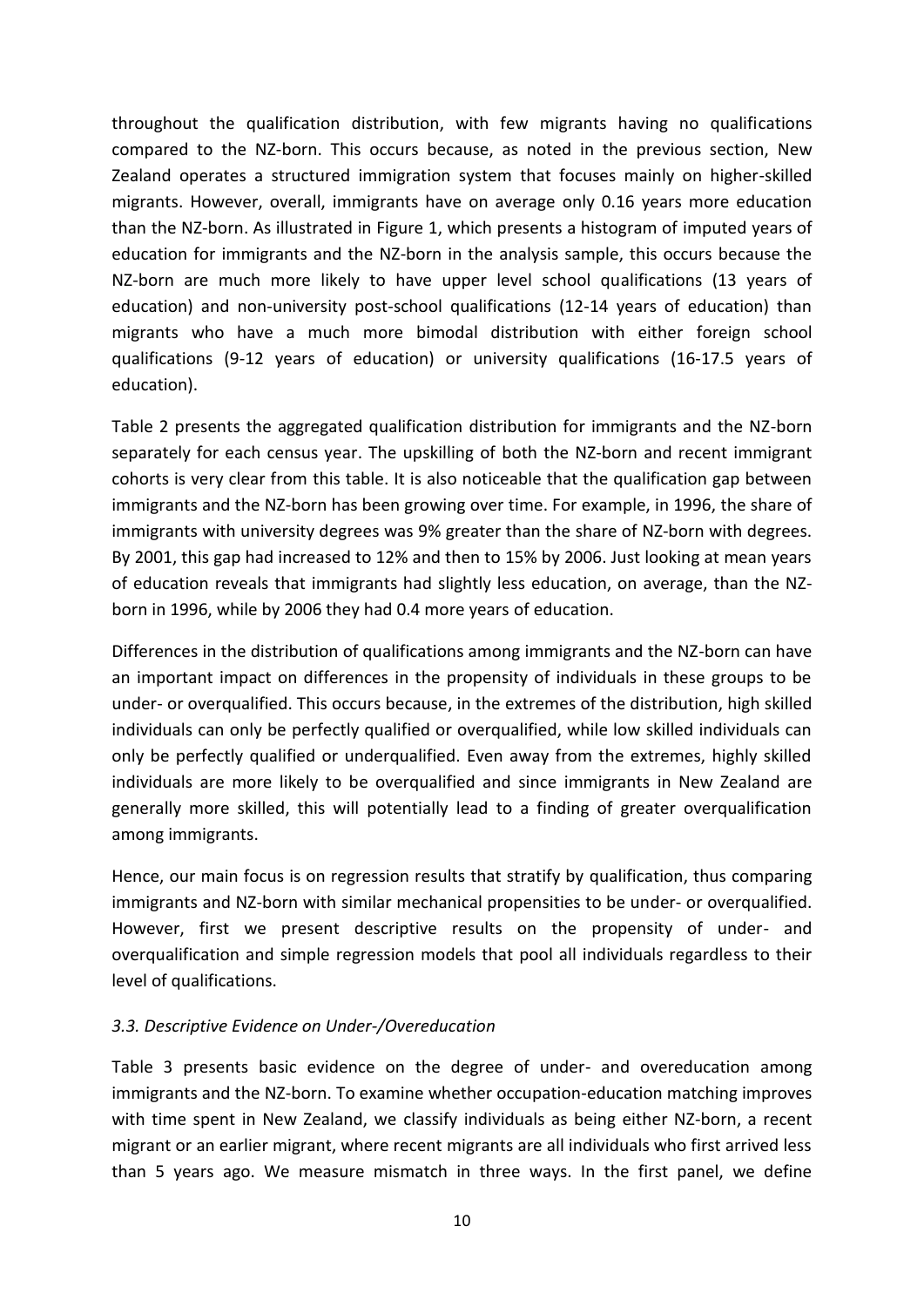individuals as being underqualified, perfectly qualified and overqualified by comparing their qualification level to the modal qualification held by a NZ-born individual of the same gender employed in the same occupation in the year of observation. In the second panel, we instead compare an individual's imputed years of education to the mean years of education for NZ-born of the same gender employed in the same occupation in the year of observation. Individuals are then defined as under(over)-qualified when their actual years of education is more than 0.5 years less (more) than the comparison years of education. All remaining individuals are perfectly qualified. Finally, in the third panel, we use the same information as in the second panel but present the mean and median in the difference between actual years of education and the mean years of education for the reference group.

These results show that both male and female recent migrants are more likely to be overqualified than the NZ-born. On average, male recent migrants have 0.5 more years of education than male NZ-born in the same occupation, while the equivalent gap is 0.7 years for female recent migrants. With respect to earlier migrants the picture is less clear. However, there is clear evidence that earlier migrants are less likely to be perfectly qualified than the NZ-born, but are more likely to be perfectly qualified than recent migrants. In other words, worker-job skill matches are improving over time. This can also be seen when looking at the mean differences in years of education. For example, male earlier migrants have, on average, 0.4 years less education than NZ-born workers in the same occupations, while female earlier migrants have 0.3 years less education.

As discussed above, these results at least partially reflect that each successive cohort of NZborn are better educated on average than earlier ones, while recent migrants are younger and, on average, better educated than the average NZ-born and earlier migrants are older and worse educated than the average NZ-born. To illustrate this point further, we next present, in Table 4, the mean years of overeducation for individuals with different characteristics, focusing on the variation across age and qualification level.

Over- and undereducation by age simply reflects a long-term trend of increasing participation in post-compulsory education (and an increase in the legal school leaving age). As the average level of education of young workers who enter the labour market is always more than of older workers who retire, the young are likely to be overeducated and the older workers undereducated. The same applies to migrants: actual education minus required education decreases with age. The difference between those aged 24-29 and 60-64 is actually similar for recent migrants as for the NZ born (about 1.3 years). The recent migrants aged 60-64, who are one-half year of education short of the average, are likely to have been admitted to NZ under family reunification criteria (parents of migrants).

The next panel in Table 4 demonstrates that the incidence of over or undereducation is closely linked to the level of education itself. It is impossible to be underqualified with a PhD or overqualified if you have no qualification. Thus, those with no qualifications are the most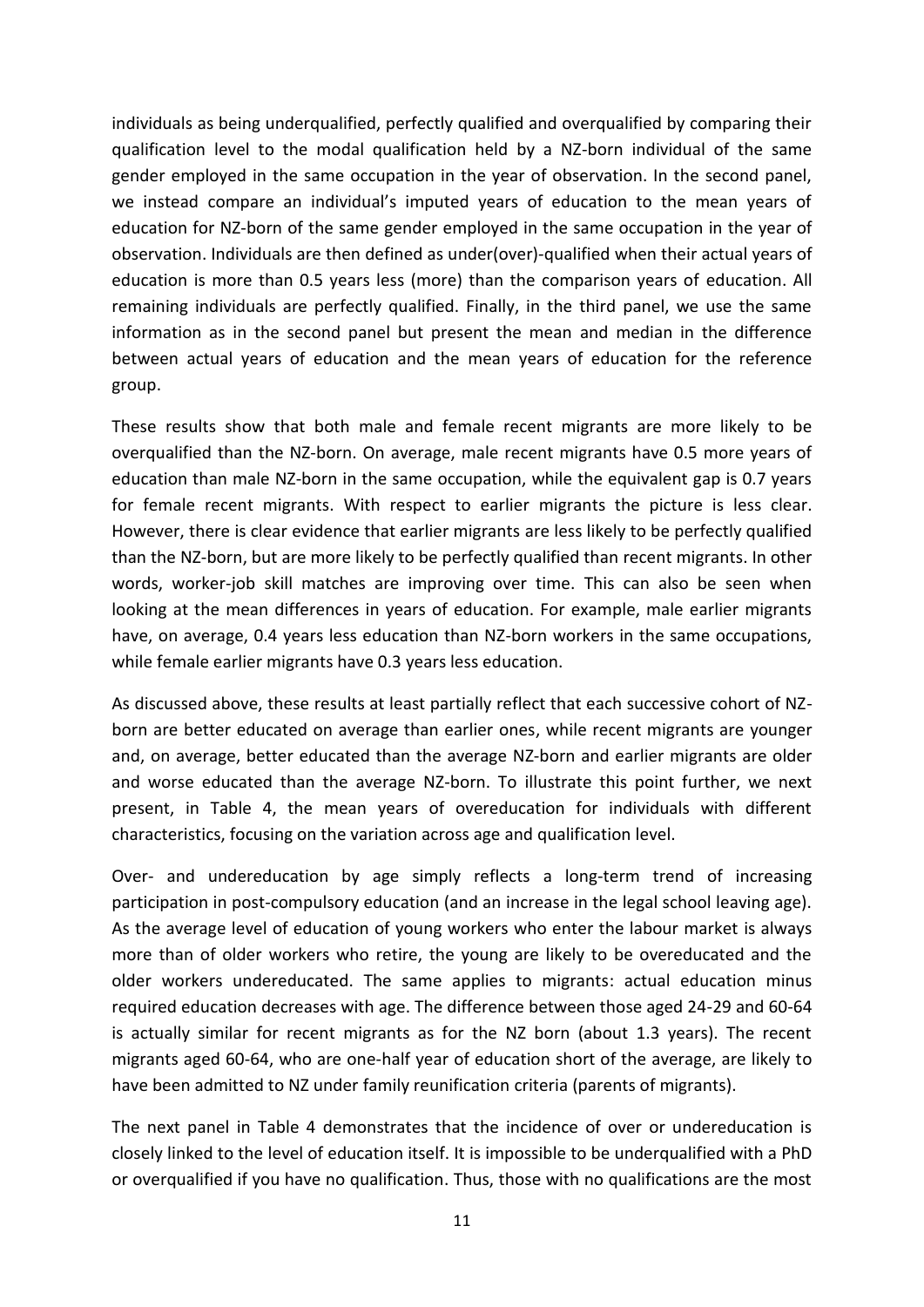undereducated, while those with a higher degree are the most overeducated. This is equally true for recent and earlier migrants as for the NZ-born. In fact, the extent of overeducation among those with a higher degree is roughly the same across all three groups. However, migrants with no qualification are much less educated than the typical level of education for their jobs (4.5 years for recent migrants and 3.6 years for earlier migrants) than the NZ born with no qualification (1.6 years). It is likely that a greater substitution of experience for education among migrants and positive self-selection in the decision to migrate contribute to this difference.

Finally, we provide some examples of how under- and overeducation varies across occupations for immigrants. Table 5 presents the average years of education for NZ-born men and women in the 20 most common occupations for the NZ-born of each gender when pooling the 1996, 2001 and 2006 data. If this was being done separately by census, these figures would be those used to calculate whether immigrants are under- or overeducated. This table also shows how the average years of education for recent and earlier migrants differs from the NZ-born in the same occupations.

Recent migrants are generally overskilled compared to the NZ-born in these occupations, but the extent of this overskilling varies quite substantially. For example, male recent migrants who are heavy truck or tanker drivers have 0.20 years more education on average than NZ-born in this occupation, while the difference for loaders and checkers, a similar skilled occupation is 1.02 years. This type of variation exists at the upper end of the skill distribution as well, with recent immigrant male accountants having only 0.16 more years education than NZ-born men in that occupation, while the difference for male secondary school teachers in 0.56 years. On the other hand, male earlier migrants generally have less years of education than NZ-born men in the same occupations. These patterns are fairly similar for women, however the degree of overeducation among recent migrants appears to be higher and the degree of undereducation among earlier migrants appears to be smaller.

These differences between immigrants and the NZ-born in terms of education-occupation mismatch may be related to factors that apply to both migrants and non-migrants (such as that the incidence of mismatch is likely to be to greater in more peripheral labour markets with less job mobility), potential segmentation of the labour market in immigrant-type and native-born type jobs, and factors that could be specific to migrants (such as nontransferability of skills or discrimination). Such effects are impossible to disentangle without multivariate analysis, to which we now turn in the next section.

#### **4. Multivariate regression analysis**

We start by estimating a simple OLS regression model which examines the relationship between the number of years of over-/undereducation for each individual and a variety of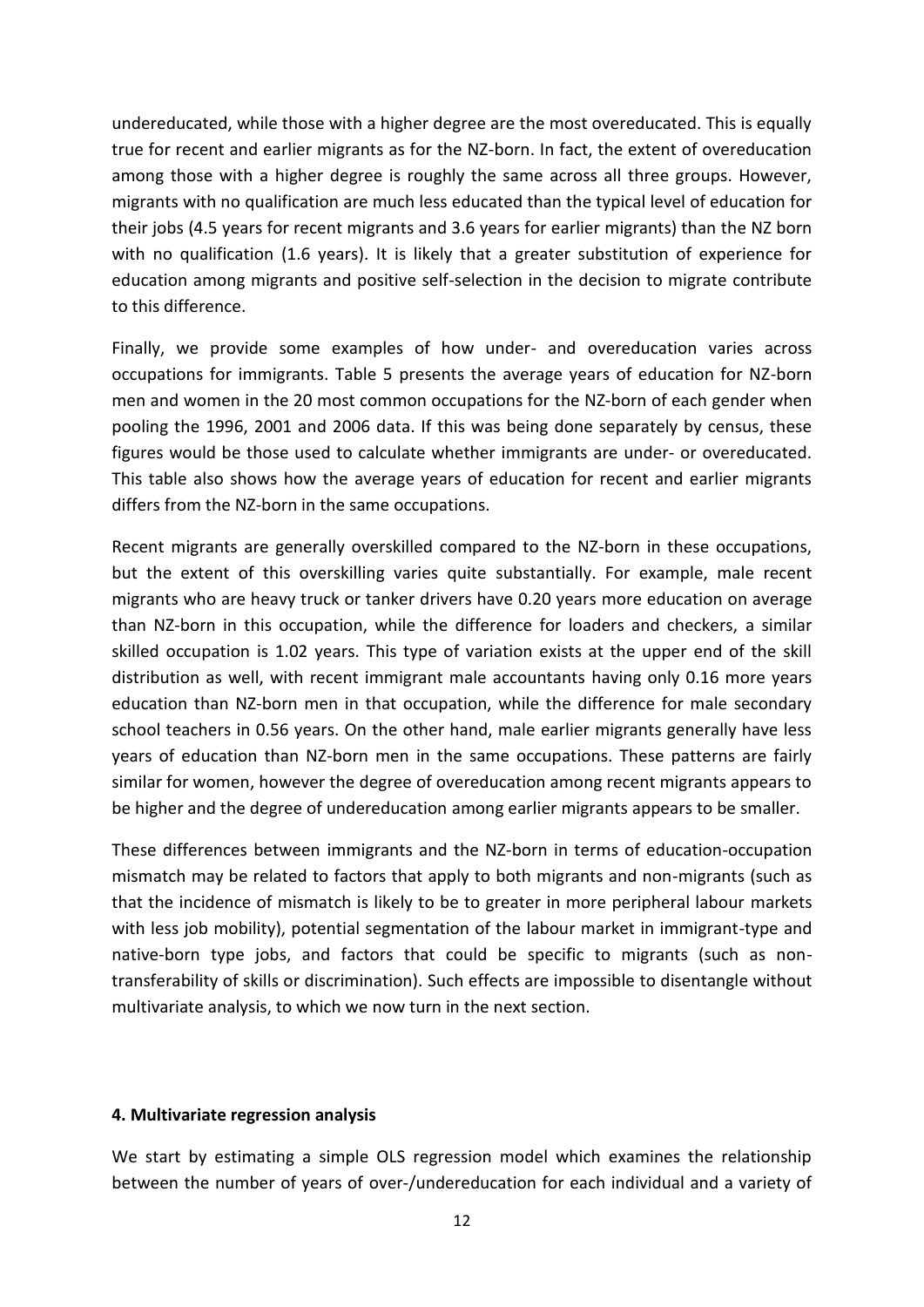socioeconomic control variables.<sup>10</sup> Specifically, we estimate four specifications of the

following regression model separately for men and women:  
\n
$$
YearsEd_{it} - MeanYearsEdNZ_{occ(t)} = \sum_{j=1}^{50} \delta^{j} (Yr s NZ_{it} = j) + X_{it} \gamma + \alpha_{t} + e_{it},
$$
\n(1)

where *i* indexes individuals and *t* indexes time. The dependent variable is the difference between *YearEdit*, an individual's actual years of education and *MeanYearEdNZocc(t)*, the mean years of education for the NZ-born in the same occupation, gender and census year. Our regression analysis focuses on this continuous measure of under-/overeducation as it permits a straightforward quantification of the extent of under- or overeducation for individuals with different characteristics.

The main independent variables are *YrsNZ*<sub>*it*</sub> = *j*, which are indicator variables for whether the number of years that an individual has lived in NZ = *j*, with *j*=50 also including immigrants residing in NZ for more than 50 years. Hence, the coefficients on these variables,  $\delta^j$ , are semi-parametric estimates of the difference in under-/overeducation for immigrants residing in NZ for a particular amount of time compared to that for the NZ-born. We also include time fixed effects,  $\alpha_t$ , in all specifications and  $e_t$  is a mean zero idiosyncratic error term. *Xit* are other control variables that vary in the different specifications discussed below.

In our first specification, we only include the years in NZ indicator variables and the two census year indicators (versus the default of the 1996 census). Figures 2 (men) and 3 (women) plot out the  $\delta^j$  coefficients from this specification for the first twenty years in NZ (labelled 'no controls').<sup>11</sup> These results show that male migrants in New Zealand for less than five years are 0.4-0.6 years more educated than male NZ-born in the same occupations, but that the degree of overeducation declines sharply each year between five and fifteen years in NZ, with male migrants in NZ for seven years having similar education levels as NZ-born men in the same occupation, and those in NZ for fifteen years or more having 0.6-0.8 less years of education than NZ-born men in the same occupations. Similar results are found for women, although the initial degree of overeducation for immigrants is larger at 0.6-0.8 years, catch-up with the NZ-born occurs at eight years in NZ, and the degree of undereducation for long resident female migrants is 0.4-0.6 years.

As discussed above, other characteristics besides immigration status are also likely related to job matching and also likely to differ for immigrants versus the NZ-born. Hence, in our second specification, we also control for characteristics that might impact job matching for both immigrants and the NZ-born. These include age (as a quadratic), marital status

**.** 

<sup>&</sup>lt;sup>10</sup> We also estimated models that include occupation FEs hence allowing different occupations to have different degrees of job matching on average. This had no qualitative impact on our results so we do not present these findings.

 $11$  For clarity of presentation, we do not also graph confidence intervals. However, as will be seen when we present the coefficients on other regressors in Tables 6 and 7, due to our use of a 100% census sample, our estimates are extremely precise.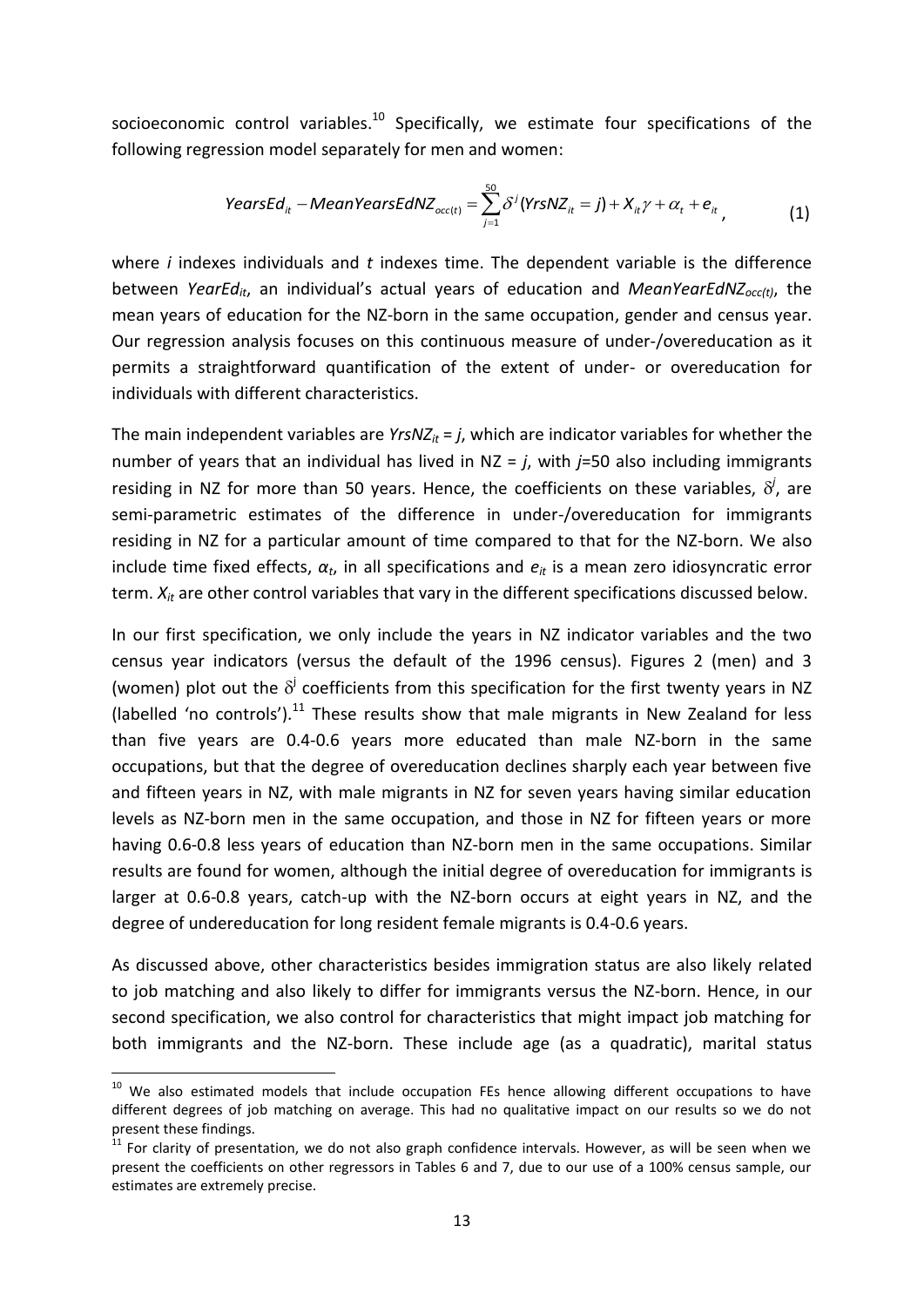(currently married/de-facto, previously married, never married, missing), family type (couple with no children, couple with children, single with children, non-family), the number of hours worked in their main job, whether they work multiple jobs, an indicator for whether hours worked in missing, an indicator variable for whether they live in an urban area, and a series of indicator variables for geographic location (140 labour market areas LMAs as defined by Papps and Newell, 2002).

The  $\delta^j$  coefficients from this specification are also presented in Figures 2 and 3 (labelled 'controling for demographics'). Controlling for these characteristics leads to a one-third to one-half reduction in the degree of overeducation experienced by migrants in their first ten years in New Zealand and has no impact on the results for longer resident migrants. This is true for both men and women, with the absolute reduction greater for women due to the higher initial estimate of the degree of overeducation among recent migrants. These findings indicate the recent migrants generally have characteristics that are associated with being overeducated, such as being young and well-educated, compared to the NZ-born, and this explains some of the observed overeducation among these migrants.

We next add control variables which are only relevant for migrants to the previous specification. As the composition of migrants has changed over time, allowing for heterogeneity across immigrants may be important for examining overeducation. Specifically, we add controls for: i) the arrival cohort with indicators for arrived before 1957, in 57-66, in 67-76, in 77-86, in 87-96, and in 97-06, ii) an indicator for having any New Zealand qualifications and iii) indicators for region of birth (15 regions, see Tables 6 and 7 for details). These indicator variables are all defined using the deviation contrast method, which means the coefficients add to zero across all categories and indicate the difference between any particular immigrant group and the average across all groups on a particular characteristic (i.e., treating each region of origin as an equal sized group). Now, the coefficients on the years in New Zealand indicator variables can be interpreted as the over- /undereducation of a migrant in the average cohort, region, and propensity of having a NZ qualification.

The  $\delta^j$  coefficients from this specification are also presented in Figures 2 and 3 (labelled 'controling for immigrant chars').<sup>12</sup> Adding these controls has a large impact on the results. Once we adjust for differences in immigrant characteristics, we find that 'average' male recent migrants are 0.6-0.7 years overeducated and, while this still declines over time, it is not until seventeen years in NZ, that migrant males have the same amount of education as NZ-born males in the same occupations. Similar results are found for women, with 'average' female recent migrants 0.7-0.8 years overeducated and even women resident in NZ for

**.** 

 $12$  We do not present the coefficient estimates for the other control variables in any of our initial regression specifications because, as we discuss below, we believe that the proper regression model should be fully stratified by education. We present the coefficients from this model in Tables 6 and 7.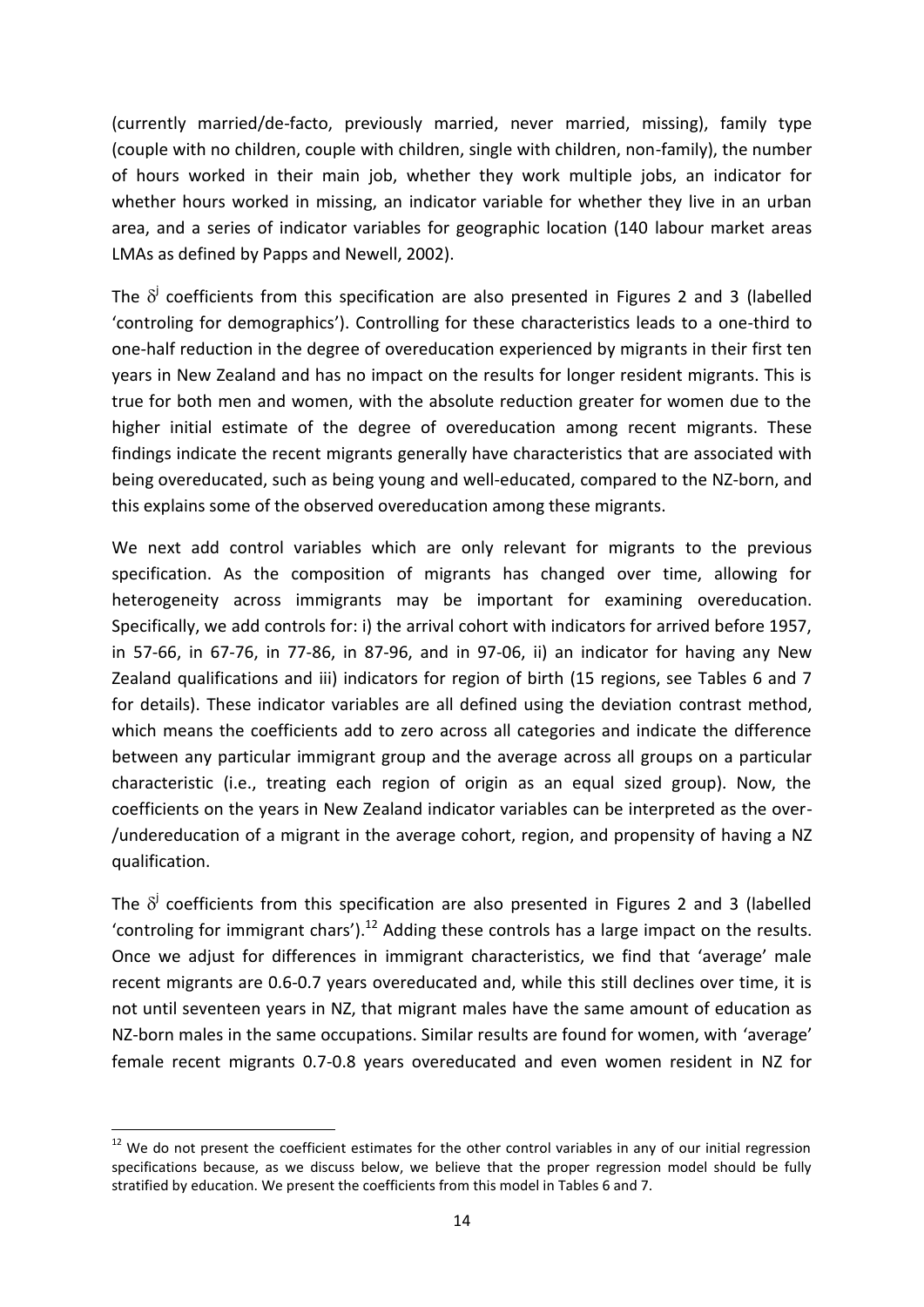more than fifteen years still having 0.2-0.4 more years of education than NZ-born women in the same occupations.

In our final specification, we add controls variables for whether individuals have school qualifications or post-school qualifications versus having no qualifications to the previous specification. As discussed above, educational levels are mechanically correlated with the likelihood of being under-/overqualified and since immigrants are generally more qualified than the NZ-born, it is likely important to control for education levels when comparing education-occupational matching by immigrant status. The  $\delta^j$  coefficients from this specification are also presented in Figures 2 and 3 (labelled 'controling for broad quals').

These results confirm the importance of controling for education levels when examining under-/overeducation. We now find that the 'average' recent male immigrant has 0.4 years *less* education than a comparable NZ-born male in the same occupation, and that a similar degree of undereducation persists with time spend in NZ. Results are similar for women, although the degree of undereducation is less, with the 'average' female immigrant having 0.2 years less education than a comparable NZ-born female.

Examining Figures 2 and 3 highlights that controling for heterogeneity among immigrants as well as broad educational levels has large impacts on the estimated degree of over- /undereducation among immigrants to New Zealand. Given the crucial importance of education in determining over-/undereducation, we next extend regression model (1) to be fully stratified by qualifications. In particular, we estimate separate regression models, by gender, for individuals whose highest qualification is: i) no qualification, ii) a school qualification, iii) a post-school certificate, iv) a post-school diploma, v) a bachelor degree, or vi) a higher university degree. We do this using the third specification above which controls for a full set of immigrant specific and general control variables. Hence, we are now asking the question: "does the average immigrant work in a more or less skilled occupation than the average NZ-born individual with the same characteristics and the same qualifications?". We focus our remaining discussion on the results from this model, as we believe it best represents the question that is relevant to understanding whether job matching differs for immigrants versus natives.

Figures 4 (men) and 5 (women) present the  $\delta^j$  coefficients from this model for each qualification group. First, examining the results for men, we see that the relative degree of under-/overeducation varies a great deal across qualification groups. Immigrant men with bachelor degrees are 0.5-0.6 years overeducated when in NZ for less than five years, and remain slightly (0.1-0.2 years) overeducated even after twenty years of residence. Immigrant men with post-school diplomas and higher degrees are also initially overeducated, although only by around 0.2 years. For those with a post school diploma, this persists even after twenty years of residence, while for those with a higher degree, by eight years in NZ, they essentially work in the same occupations (based on average education) as the NZ-born.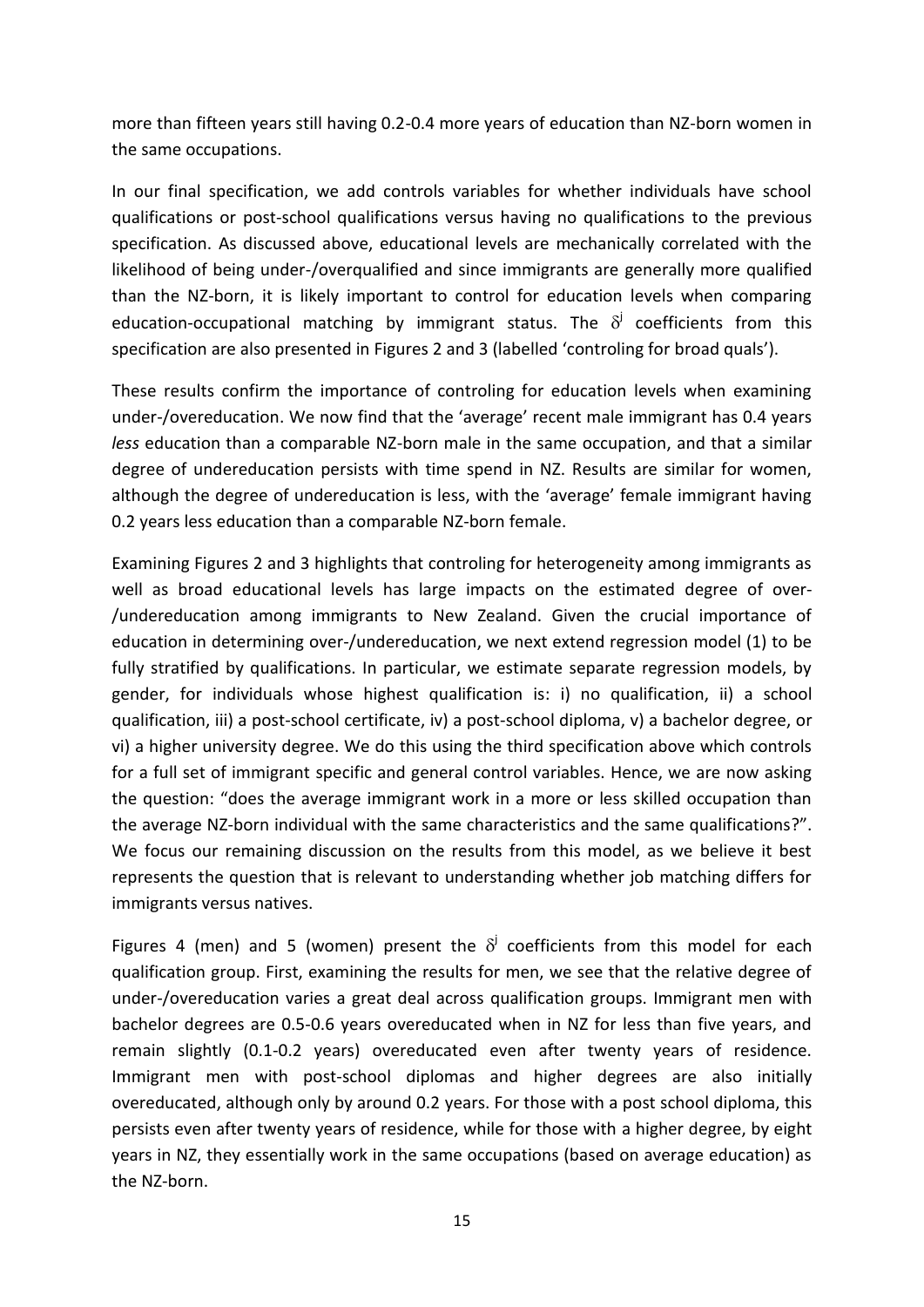Male immigrants in the remaining qualification groups are all *undereducated* compared to equally qualified NZ-born men. For each group, the degree of undereducation is largest when they first arrive in New Zealand, 0.9 years for individuals with school qualifications, 1.7 years for individuals with post-school certificates, and 2.6 years for individuals with no qualifications. But, while these converge towards the level of undereducation among the NZ-born, immigrant men with school qualifications or post-school certificates who have been in NZ for twenty years work in occupations where the NZ-born have 0.4-0.7 more years of education than the occupations in which comparable NZ-born individuals are employed. Similarly, for those with no qualification, the undereducation gap is still 1.8 years after spending twenty years living in NZ.

Next, examining the results from women, we also find that migrants with higher degrees, bachelor degrees, and post-school diplomas are initially more overeducated, by 0.4-0.6 years, than comparable NZ-born. For bachelor degrees and post-school diplomas, there is little convergence over time and such immigrant women in NZ for twenty years are still 0.4 years more overeducated than comparable NZ-born. On the other hand, for women with higher degrees, the degree of overqualification declines to only 0.1 years by twelve years in NZ (and remains at that level). As for men, women with school qualifications and postschool certificates are relatively undereducated compared with NZ-born women and while the degree of this declines over time, it remains large. In terms of overall scale, the figures for women with these qualifications are very similar to those for men.

The one large difference in the results between men and women is for individuals with no qualifications. Unlike for men where these immigrants are extremely underqualified relative to the NZ-born, immigrant women with no qualifications are working in equally unskilled jobs as NZ-born women with no qualifications when they first arrive in NZ. However, by the time they are in NZ for seven years, they are becoming more overqualified relative to the NZ-born (i.e. working in relatively less skilled jobs). By twenty years in NZ, immigrant women are 0.4 years more overeducated than comparable NZ-born women, while comparable immigrant men are 1.8 years more undereducated. This large difference likely reflects the selection among low skilled immigrant women who choose to remain in the labour force versus the selection for similar men. $^{13}$ 

Finally, we present in Tables 6 (men) and 7 (women) the coefficients on the other control variables in these models. Location fixed effects and the coefficients for the controls variables that account for missing marriage status and hours of work are not reported. Given the large number of significant coefficients, as expected given the very large number of observations, we only discuss ones that have a general pattern across the qualification groups or are particular important (such as age). Looking at the coefficients for men, we see that overeducation declines with age for all qualification groups across most of the relevant

**<sup>.</sup>**  $^{13}$  Additionally, these results may reflect long-term changes in the composition of the immigrant flows that are not accounted for by our observed migrant characteristics.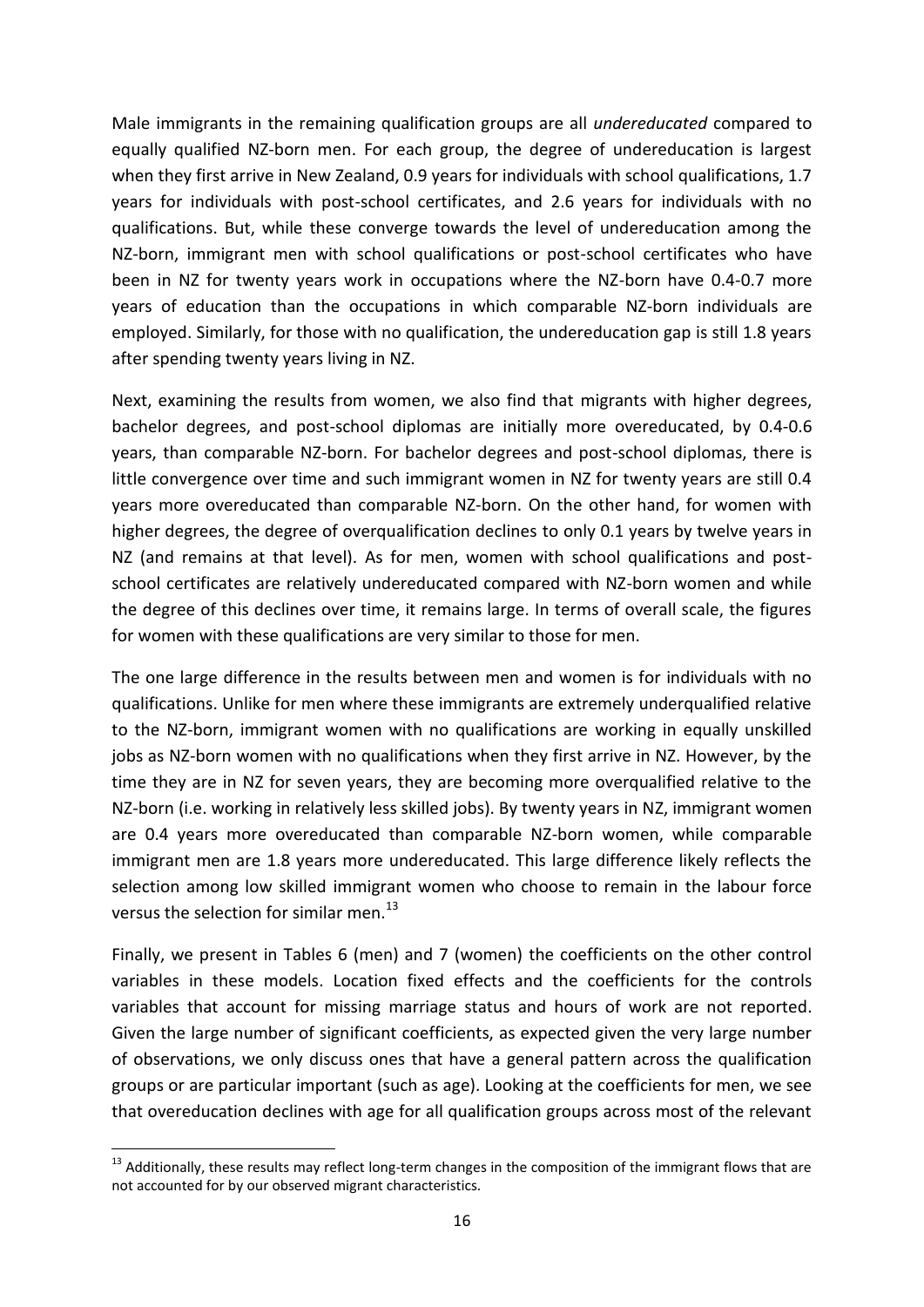age range. Calculating the marginal effect of moving from age 35 to 36, reveals that this one year increase in age reduces overeducation by 0.06 years for unqualified individuals, 0.03 years for individuals with school qualifications, 0.02 years for individuals with post-school certificates or diplomas, and 0.01 years for individuals with bachelor or higher university degrees. Married men are generally less overeducated than those that are not currently married. This is also true for men living in urban areas, and especially so for those who also have at least a post-school diploma, and for those that work multiple jobs.

Examining immigrant-specific characteristics, only a few clear patterns emerge. First, lowskilled Australian immigrants have more years of education than comparable NZ-born. This is also true of low-skilled immigrants from Northern Europe (mainly Scandinavia) and to some extent from other parts of Europe. All migrants from Eastern Europe are more likely to be overeducated, which might reflect a poor transferability of Soviet era qualifications. Migrants from South-East Asia and North East Asia with post-school diplomas and higher are also more likely to be overqualified. The same is true for North Americans but, interestingly, migrants from Sub-Saharan Africa (predominantly South African) are more likely to be undereducated than the NZ-born at most qualification levels. Migrants from Southern and Central Asia (primarily India and Sri Lanka) are also generally more likely to be undereducated.

Interestingly, low skilled immigrants with NZ qualifications are more likely to be overeducated than those without them, while having NZ qualifications has a limited impact on overeducation among the higher skilled. There are no clear patterns among the cohort effects and these generally do not have a strong relationship with overeducation although there are a few notable exceptions (for example, recent cohorts with post-school certificates are much more likely to be overeducated relative to previous cohorts with this qualification).

Turning to the results for women, most of the key findings are remarkably similar. For example, the impact of age and marital status on overeducation is almost identical. We also find that women who work multiple jobs are less likely to be overeducated. One small difference is that living in an urban location has little impact on overeducation among women. Turning to immigrant characteristics, the same patterns emerge for immigrants from different countries of birth, with low-skilled Australians and Northern Europeans, and all Eastern European more likely to be overeducated and migrants from Southern and Central Asia generally more likely to be undereducated. Cohort effects have a strong pattern for women, with overeducation becoming less prevalent among recent cohorts of immigrant women in all qualification groups, except for post-school certificates where, like for men, overeducation has become more common among recent cohorts.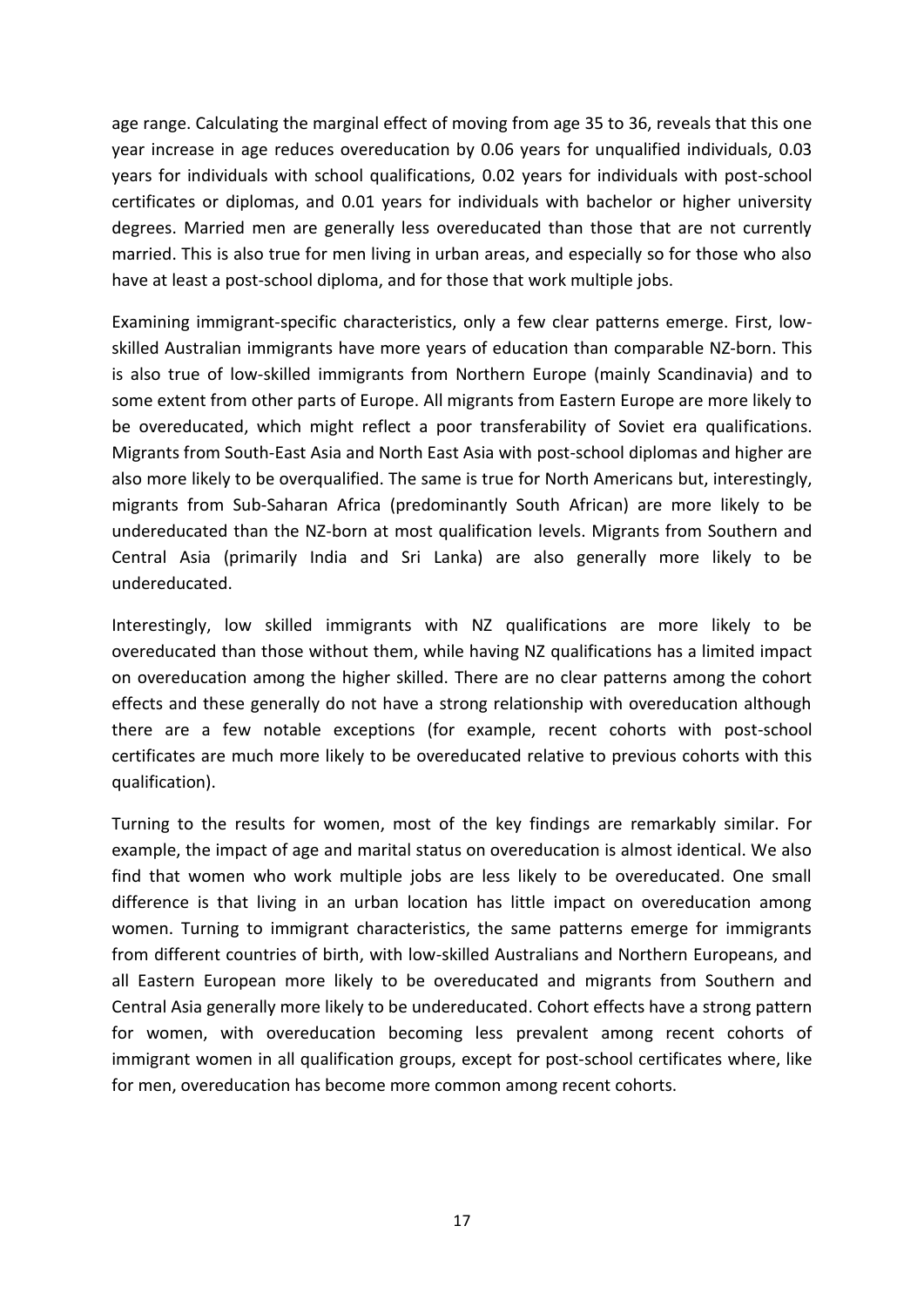#### **5. Conclusion and possible extensions**

In this paper, we used data from the 1996, 2001 and 2006 population censuses in New Zealand to examine differences between a migrant's actual years of education and the estimated average years of education in the occupation in which they work. Our findings are broadly consistent with those of previous studies. First, we find that the extent of mismatch is greater among immigrants than among the native born. Second, mismatch declines with increasing duration of residence. Third, recent migrants are much more likely to be overeducated than undereducated. Fourth, recent female migrants are somewhat more likely to be overeducated than recent male migrants.

However, we also show that there is large degree of heterogeneity by qualification in multivariate analysis of determinants of mismatch, an aspect often ignored in the literature. Once accounting for heterogeneity, we find that both overeducated and undereducated migrants become more similar to comparable native born with increasing years of residence in New Zealand, with convergence from overeducation being stronger than from undereducation. The magnitude of education-occupation mismatch is explained in terms of worker characteristics such as age, location, marital status, household composition, year of arrival, year of observation, region of birth and having New Zealand qualifications.

Much of the recent international literature has been concerned with incorporating this framework into estimating the consequences for earnings by means of Mincer-type earnings regression equations. The ORU model (e.g. Chiswick and Miller, 2008; 2009b) permits the calculation of the private cost of overeducation and undereducation of immigrants. This approach has not yet been adopted in previous studies of integration of immigrants in the New Zealand labour market, such as Poot (1993), Winkelmann and Winkelmann (1998) and Stillman and Maré (2009). Hence, in a future paper we intend to apply the Chiswick and Miller (2008) decomposition to New Zealand data.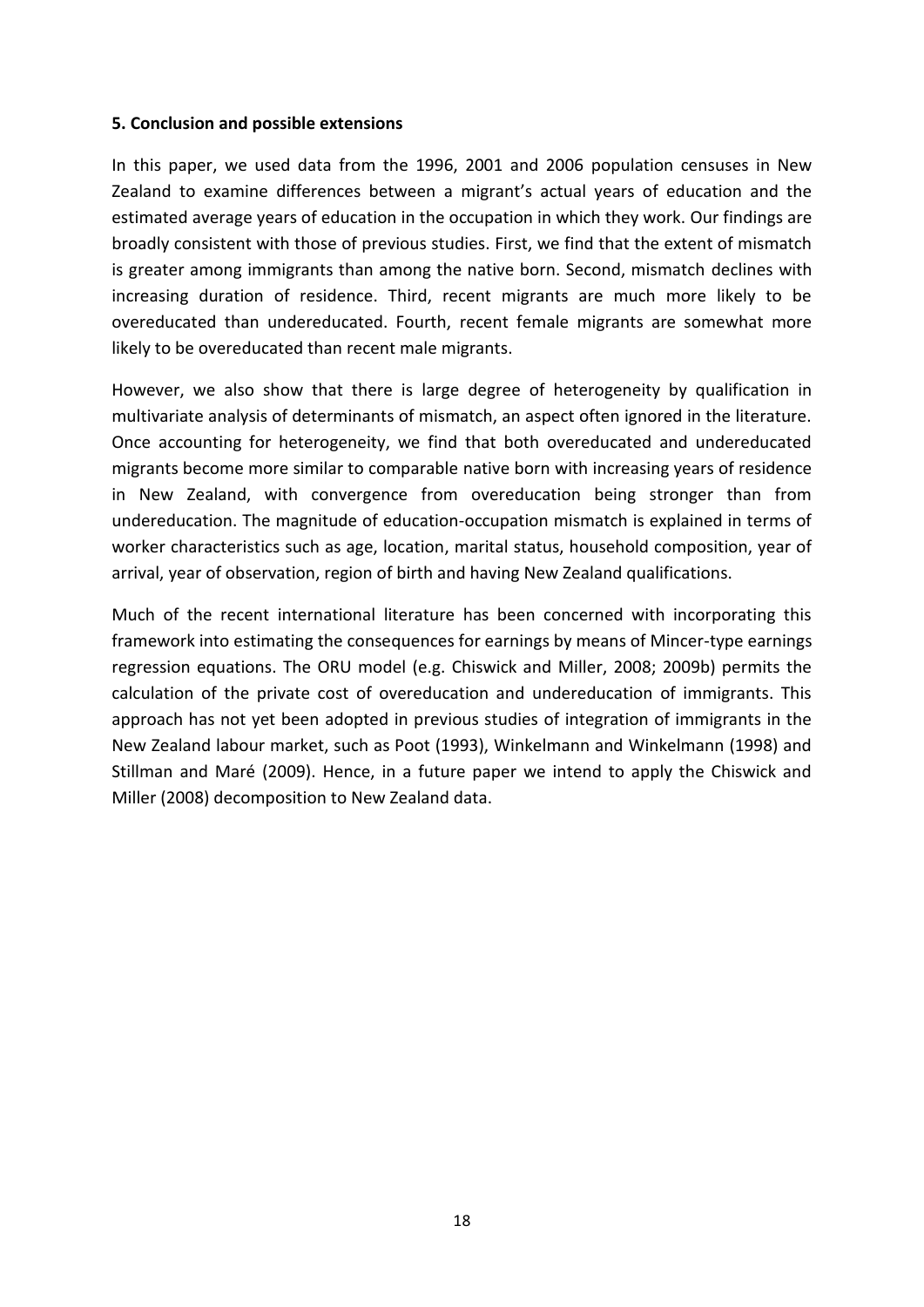#### **References**

Altonji, J.G. and Black, R.M. (1999) "Race and Gender in the Labor Market". In: O. Ashenfelter and D. Card (eds) *Handbook of Labor Economics*, vol. 3C. Amsterdam, Elsevier, pp. 3143-3259.

Barrett, A. and Duffy, D. (2008) "Are Ireland's Immigrants Integrating into Its Labor Market?", *International Migration Review* 42(3): 597-619.

Barro, R.J. and Lee, J.-W. (2001) "International Data on Educational Attainment: Updates and Implications", *Oxford Economic Papers* 53(3): 541-563.

Bedford, R.D. and Poot, J. (2010) "Changing Tides in the South Pacific: Immigration to Aotearoa New Zealand". In: Segal, U.A., Mayadas, N.S. and Elliott, D. (eds) *Immigration Worldwide*. Oxford University Press, New York, NY, pp. 257-273.

Chiswick, B.R. and Miller, P.W. (2008) "Why is the Payoff to Schooling Smaller for Immigrants?", *Labour Economics* 15(6): 1317-1340.

Chiswick, B.R. and Miller, P.W. (2009a) "The International Transferability of Immigrants' Human Capital", *Economics of Education Review* 28: 162-169.

Chiswick, B.R. and Miller, P.W. (2009b) "Does the Choice of Reference Levels of Education Matter in the ORU Earnings Equation?", IZA Discussion Paper 4382. Bonn: IZA Institute for the Study of Labor.

Dell'Aringa, C. and Pagani, L. (2010) "Labour Market Assimilation and Overeducation: The Case of Immigrant Workers in Italy", Working Paper 178, Department of Economics, University of Milan-Bocconi.

Department of Labour (2009) *Migration Trends & Outlook 2008/09*. Wellington: Department of Labour.

Evans, L., Grimes, A. and Wilkinson, B. with Teece, D. (1996) "Economic Reform in New Zealand 1984–95: The Pursuit of Efficiency", *Journal of Economic Literature* 34: 1856–1902.

Fernandez, C. and Ortega, C. (2008) "Labor Market Assimilation of Immigrants in Spain: Employment at the Expense of Bad Job-Matches?", *Spanish Economic Review* 10: 83-107.

Green, C., Kler, P. and Leeves, G. (2008) "Immigrant Overeducation: Evidence from Recent Arrivals to Australia", *Economics of Education Review* 26: 420-432.

Hartog, J. (2000) "Over-education and Earnings: Where Are We, Where Should We Go"?, *Economics of Education Review* 19(2): 131-147.

Kiker, B.F., Santos, M.C. and Mendes De Oliveira, M. (2000) "The Role of Human Capital and Technological Change in Overeducation", *Economics of Education Review* 19(2): 199-206.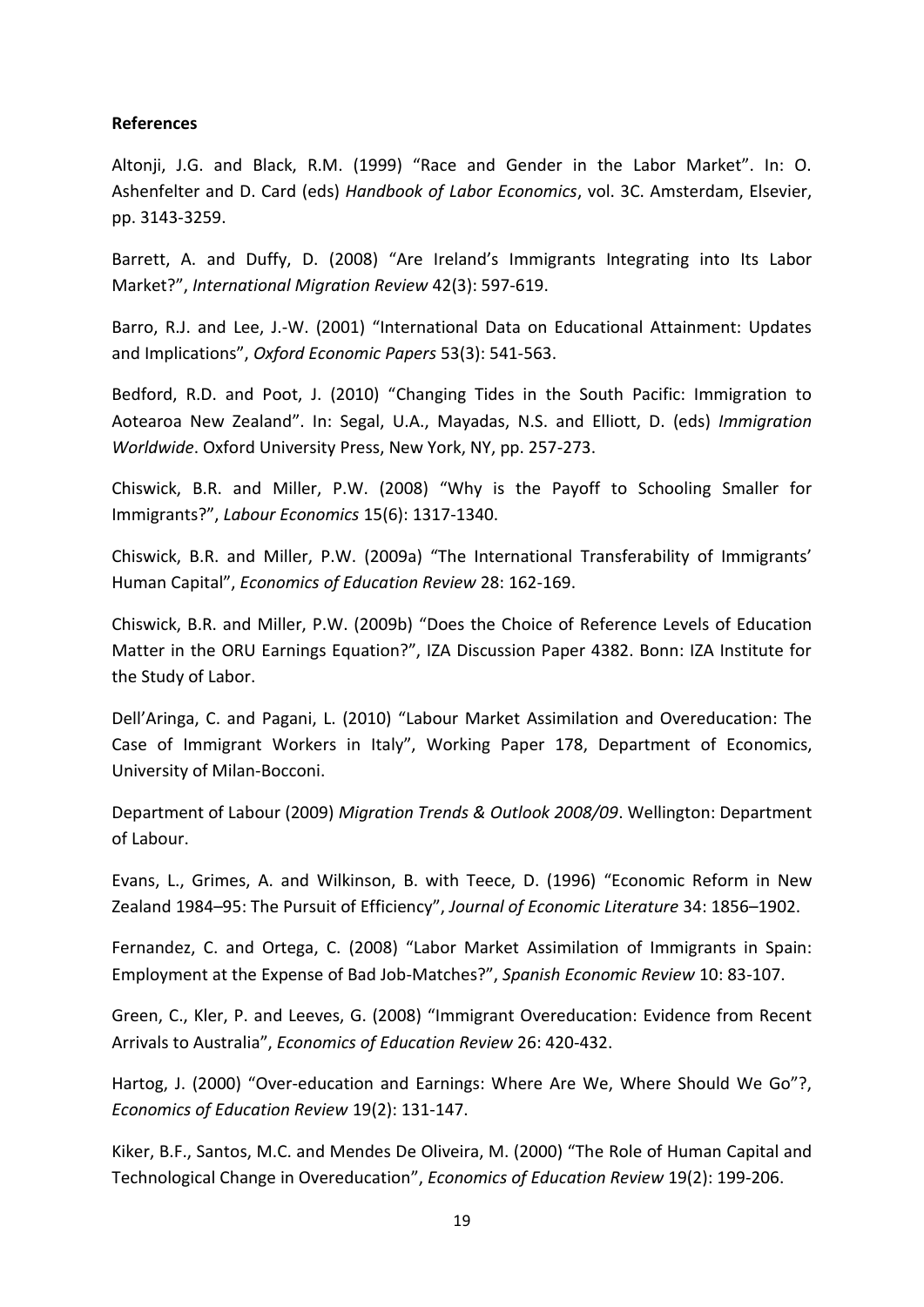Lindley, J. (2009) "The Over-education of UK immigrants and Minority Ethnic Groups: Evidence from the Labour Force Survey", *Economics of Education Review* 28: 80-89.

Masgoret, A.-M., Merwood, P. and Manuila Tausi, M. (2009) *New Faces, New Futures: New Zealand. Findings from the Longitudinal Immigration Survey: New Zealand (LisNZ) – Wave One*. Wellington: Department of Labour.

Mayda, A.M. (2006) "Who is Against Immigration? A Cross-Country Investigation of Individual Attitudes Toward Immigrants", *Review of Economics and Statistics* 88(3): 510-530.

McGuinness, S. (2006) "Overeducation in the Labour Market", *Journal of Economic Surveys* 20(3): 387-418.

OECD (2007) "Matching Educational Background and Employment: A Challenge for Immigrants in Host Countries". In: *International Migration Outlook* (Sopemi 2007 Edition). Paris: OECD.

Papps, K.L. and Newell J.O. (2002) "Identifying Functional Labour Market Areas in New Zealand: A Reconnaissance Study Using Travel-to-Work Data", *IZA Discussion Paper* 443, Institute for the Study of Labor, Bonn.

Pernice, R., Trlin, A., Henderson, A., North, N. and Skinner, M. (2009) "Employment Status, Duration of Residence and Mental Health Among Skilled Migrants To New Zealand: Results of a Longitudinal Study", *International Journal of Social Psychiatry* 55: 272-287.

Poot, J. (1993) Adaptation of Migrants in the New Zealand Labour Market. *International Migration Review* 27(1): 121-139.

Ramos, R., Suriñach, J. and Artís, M. (2009) "Regional Economic Growth and Human Capital: The Role of Overeducation", IZA Discussion Paper 4453. Bonn: IZA Institute for the Study of Labor.

Sattinger, M. (1993) "Assignment Models of the Distribution of Earnings", *Journal of Economic Literature* 31(2): 851-880.

Statistics New Zealand (2004) *Degrees of Difference: The Employment of University-qualified Immigrants in New Zealand*. Wellington: Statistics New Zealand.

Stillman, S. and Maré, D.C. (2009) "The Labour Market Adjustment of Immigrants in New Zealand", Economic Impacts of Immigration Working Paper. Wellington: Department of Labour.

Stillman, S. and Velamuri, M. (2010) "Immigrant Selection and the Returns to Human Capital in New Zealand and Australia". Wellington: Motu Economic and Public Policy Research.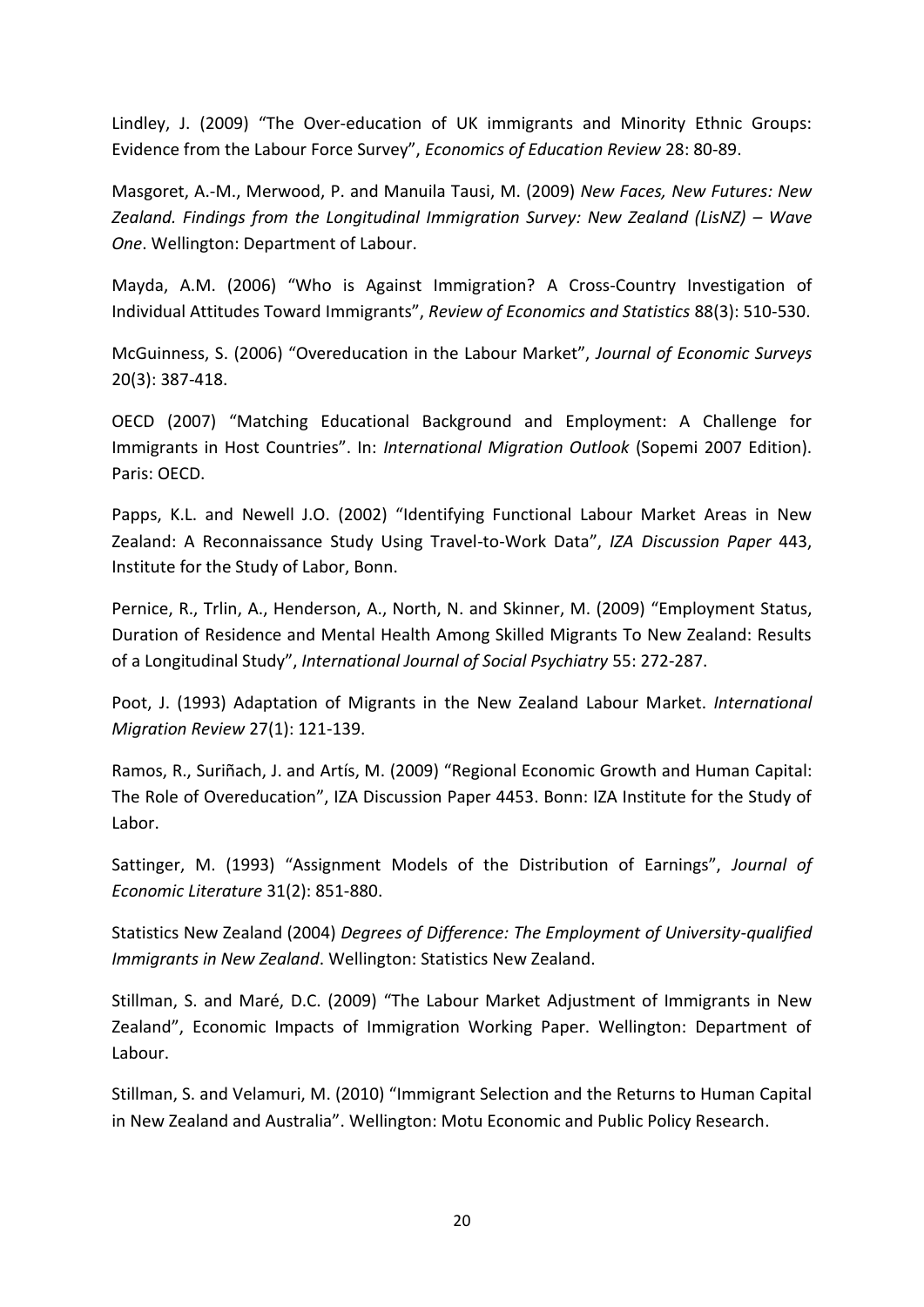Wald, S. and Fang, T. (2008) "Overeducated Immigrants in the Canadian Labour Market: Evidence from the Workplace and Employee Survey", *Canadian Public Policy* 34(4): 457-479.

Winkelmann, L. and Winkelmann, R. (1998) *Immigrants in the New Zealand Labour Market: A Study of their Labour Market Outcomes*. Wellington: Department of Labour.

Zegers de Beijl, R. (ed.) (2000) *Documenting Discrimination among Migrant Workers in the Labour Market: A Comparative Study of Four European Countries*. Geneva: ILO.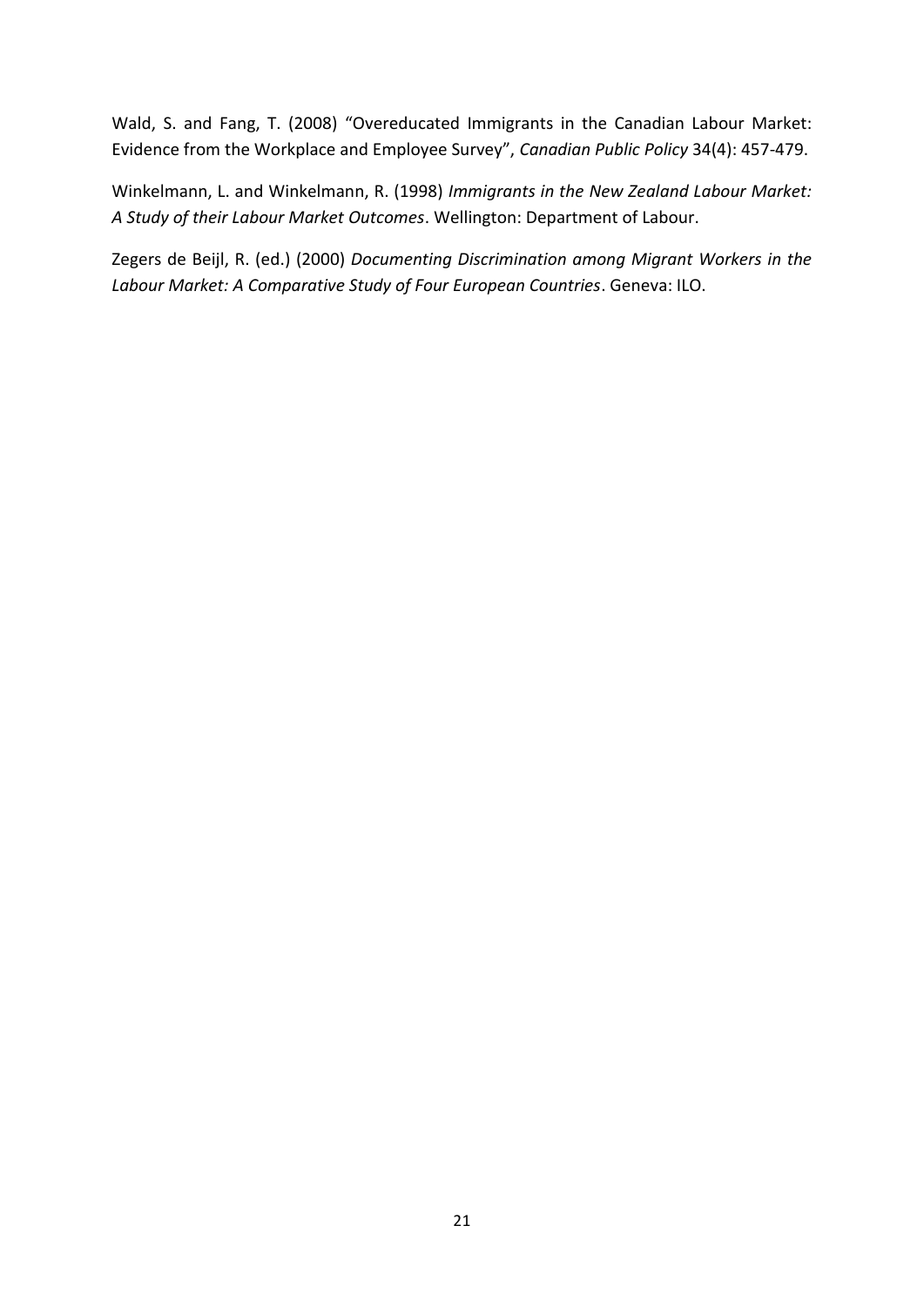|                                                                      | <b>Table 1: Summary Statistics</b> |                                           |                                              |                     |            |                                           |                                              |                 |  |
|----------------------------------------------------------------------|------------------------------------|-------------------------------------------|----------------------------------------------|---------------------|------------|-------------------------------------------|----------------------------------------------|-----------------|--|
|                                                                      |                                    | New Zealand-born                          |                                              |                     | Immigrants |                                           |                                              |                 |  |
|                                                                      | Employed<br>Not                    | Self-Employed<br>or Missing<br>Occupation | Drop from<br>Analysis (first<br>two columns) | Analysis Sample Not | Employed   | Self-Employed<br>or Missing<br>Occupation | Drop from<br>Analysis (first<br>two columns) | Analysis Sample |  |
| Female                                                               | 67.0%                              | 36.2%                                     | 51.9%                                        | 51.0%               | 65.4%      | 39.8%                                     | 55.1%                                        | 48.8%           |  |
| Mean Age                                                             | 43.9                               | 44.8                                      | 44.3                                         | 41.1                | 44.7       | 44.9                                      | 44.8                                         | 42.0            |  |
| Mean Years in New Zealand                                            | NA                                 | NA                                        | <b>NA</b>                                    | NA                  | 15.9       | 19.6                                      | 17.4                                         | 17.8            |  |
| No Qualification                                                     | 41.9%                              | 22.9%                                     | 32.6%                                        | 23.1%               | 24.2%      | 13.7%                                     | 20.0%                                        | 12.8%           |  |
| School Certificate                                                   | 14.2%                              | 15.8%                                     | 15.0%                                        | 15.6%               | 4.0%       | 4.4%                                      | 4.2%                                         | 5.2%            |  |
| 6th Form/UB/Higher School                                            | 11.1%                              | 13.8%                                     | 12.4%                                        | 14.8%               | 4.4%       | 5.5%                                      | 4.8%                                         | 6.1%            |  |
| Overseas School Qual                                                 | 0.2%                               | 0.2%                                      | 0.2%                                         | 0.2%                | 24.5%      | 21.3%                                     | 23.2%                                        | 17.8%           |  |
| Post-School Certificate                                              | 9.0%                               | 15.8%                                     | 12.3%                                        | 13.7%               | 7.3%       | 11.8%                                     | 9.1%                                         | 12.0%           |  |
| Post-School Diploma                                                  | 7.0%                               | 11.0%                                     | 9.0%                                         | 12.8%               | 7.3%       | 9.7%                                      | 8.3%                                         | 12.5%           |  |
| <b>Bachelor Degree</b>                                               | 4.3%                               | 8.3%                                      | 6.3%                                         | 10.2%               | 10.7%      | 13.0%                                     | 11.6%                                        | 16.2%           |  |
| <b>Higher Degree</b>                                                 | 1.4%                               | 3.2%                                      | 2.3%                                         | 4.3%                | 5.4%       | 8.2%                                      | 6.6%                                         | 11.3%           |  |
| Not Elsewhere Included                                               | 10.9%                              | 8.9%                                      | 9.9%                                         | 5.4%                | 12.2%      | 12.3%                                     | 12.2%                                        | 6.3%            |  |
| Mean Years of Education                                              | 11.37                              | 12.17                                     | 11.76                                        | 12.35               | 10.92      | 11.92                                     | 11.32                                        | 12.51           |  |
| Non-Family                                                           | 26.4%                              | 16.2%                                     | 21.4%                                        | 21.5%               | 19.5%      | 14.7%                                     | 17.6%                                        | 18.2%           |  |
| Couple without Children                                              | 21.3%                              | 29.4%                                     | 25.3%                                        | 27.4%               | 23.0%      | 26.1%                                     | 24.3%                                        | 27.2%           |  |
| Couple with Children                                                 | 33.9%                              | 49.2%                                     | 41.4%                                        | 43.1%               | 45.8%      | 54.3%                                     | 49.2%                                        | 48.6%           |  |
| Single with Children                                                 | 18.4%                              | 5.3%                                      | 11.9%                                        | 8.0%                | 11.7%      | 4.9%                                      | 9.0%                                         | 6.0%            |  |
| Employed                                                             |                                    |                                           | 49.1%                                        | 100%                |            |                                           | 40.1%                                        | 100.0%          |  |
| Self-Employed in Main Job                                            |                                    | 79.9%                                     | 39.2%                                        | 0%                  |            | 74.6%                                     | 29.9%                                        | 0.0%            |  |
| Mean Weekly Work Hours                                               |                                    | 44.09                                     |                                              | 38.83               |            | 42.80                                     |                                              | 38.74           |  |
| Multiple Jobs                                                        |                                    | 12.5%                                     | 6.1%                                         | 8.7%                |            | 10.1%                                     | 4.0%                                         | 6.8%            |  |
| Mean Individual Income                                               | 13,224                             | 42,942                                    | 27,814                                       | 39,022              | 11,519     | 35,926                                    | 21,314                                       | 40,608          |  |
| Year = $1996$                                                        | 36.5%                              | 32.0%                                     | 34.3%                                        | 30.4%               | 31.2%      | 27.5%                                     | 29.7%                                        | 26.1%           |  |
| Year = $2001$                                                        | 33.8%                              | 33.3%                                     | 33.6%                                        | 33.5%               | 33.4%      | 32.1%                                     | 32.9%                                        | 30.9%           |  |
| Year = $2006$                                                        | 29.7%                              | 34.7%                                     | 32.1%                                        | 36.1%               | 35.4%      | 40.4%                                     | 37.4%                                        | 43.0%           |  |
| Percentage of Population                                             | 22.7%                              | 21.8%                                     | 44.5%                                        | 55.5%               | 29.2%      | 19.6%                                     | 48.7%                                        | 51.3%           |  |
| Number of Individuals                                                | 967,416                            | 932,952                                   | 1,900,368                                    | 2,370,054           | 368,916    | 247,317                                   | 616,233                                      | 648,408         |  |
| Notes: Income is in 2006 dollars. All figures are rounded to base 3. |                                    |                                           |                                              |                     |            |                                           |                                              |                 |  |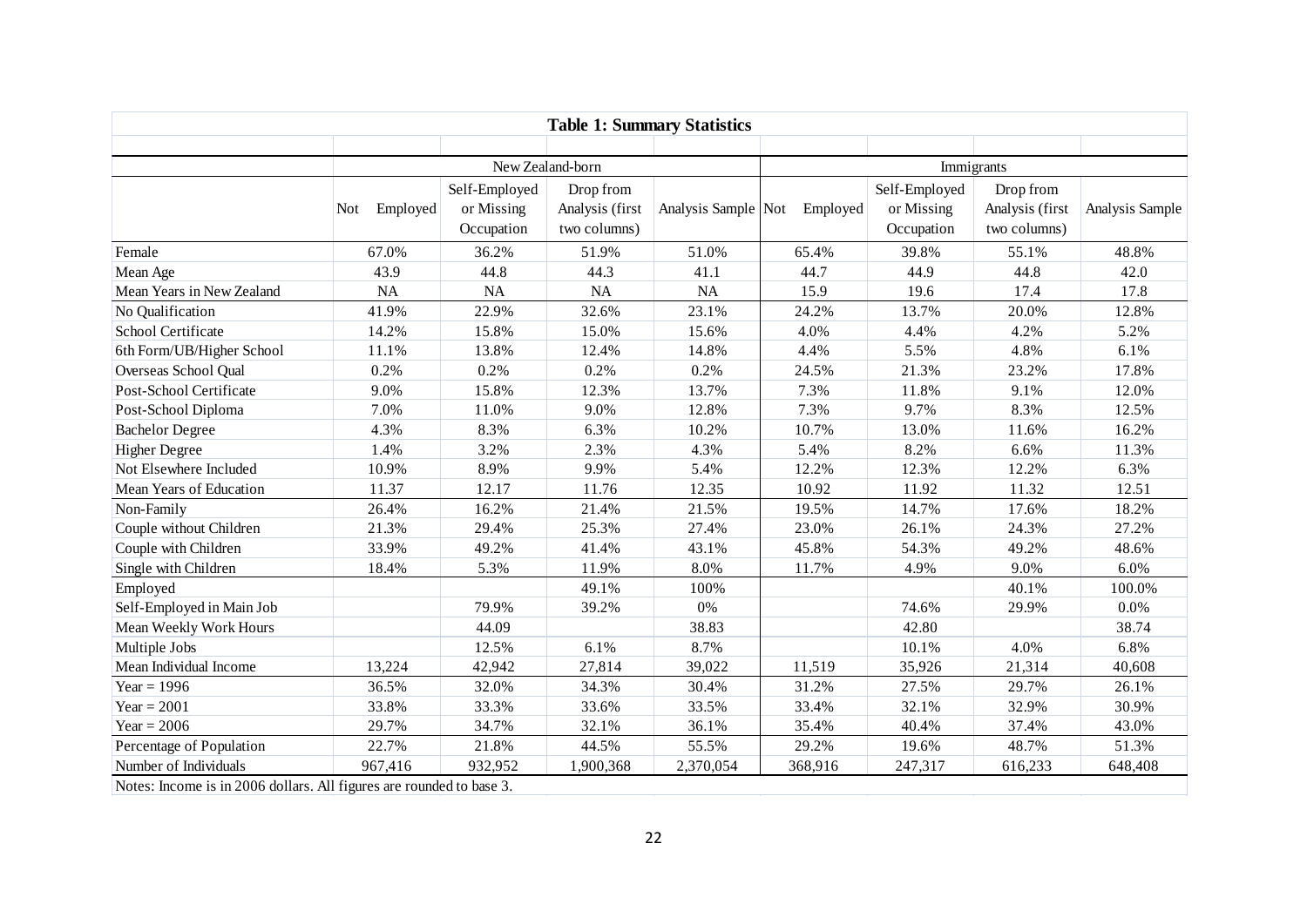| Table 2: The Distribution of Qualifications for Employed Immigrants and New Zealand-born                              |          |              |          |            |         |            |           |            |  |
|-----------------------------------------------------------------------------------------------------------------------|----------|--------------|----------|------------|---------|------------|-----------|------------|--|
|                                                                                                                       |          | 1996<br>2001 |          | 2006       |         |            | Pooled    |            |  |
| Country of Birth                                                                                                      | NZ-born  | Immigrants   | NZ-born  | Immigrants | NZ-born | Immigrants | NZ-born   | Immigrants |  |
| No Qualifications                                                                                                     | 27.6%    | 19.8%        | 22.2%    | 11.6%      | 20.2%   | 9.5%       | 23.1%     | 12.8%      |  |
| <b>School Qualifications</b>                                                                                          | 27.4%    | 21.5%        | 33.7%    | 36.2%      | 30.4%   | 28.4%      | 30.6%     | 29.0%      |  |
| Post-School Certificate                                                                                               | 20.3%    | 25.5%        | 17.1%    | 14.1%      | 19.8%   | 16.8%      | 19.1%     | 18.2%      |  |
| Post-School Diploma                                                                                                   | 13.6%    | 13.0%        | 13.5%    | 13.0%      | 11.5%   | 11.8%      | 12.8%     | 12.5%      |  |
| <b>Bachelors Degree</b>                                                                                               | 7.5%     | 11.0%        | 9.4%     | 14.4%      | 13.1%   | 20.6%      | 10.2%     | 16.2%      |  |
| <b>Higher Degree</b>                                                                                                  | 3.6%     | 9.1%         | 4.1%     | 10.8%      | 5.0%    | 12.9%      | 4.3%      | 11.3%      |  |
| Years of Education                                                                                                    | 12.11    | 11.91        | 12.31    | 12.37      | 12.60   | 12.97      | 12.35     | 12.51      |  |
| Any Qualification Gained in NZ                                                                                        | $\rm NA$ | 27.9%        | $\rm NA$ | 28.2%      | NA      | 24.5%      | $\rm NA$  | 26.5%      |  |
| Number of Individuals                                                                                                 | 720,567  | 169,155      | 793,071  | 200,436    | 856,413 | 278,820    | 2,370,051 | 648,411    |  |
| Notes: All figures are rounded to base 3. See the paper for the conversion from qualifications to years of education. |          |              |          |            |         |            |           |            |  |
|                                                                                                                       |          |              |          |            |         |            |           |            |  |
|                                                                                                                       |          |              | 23       |            |         |            |           |            |  |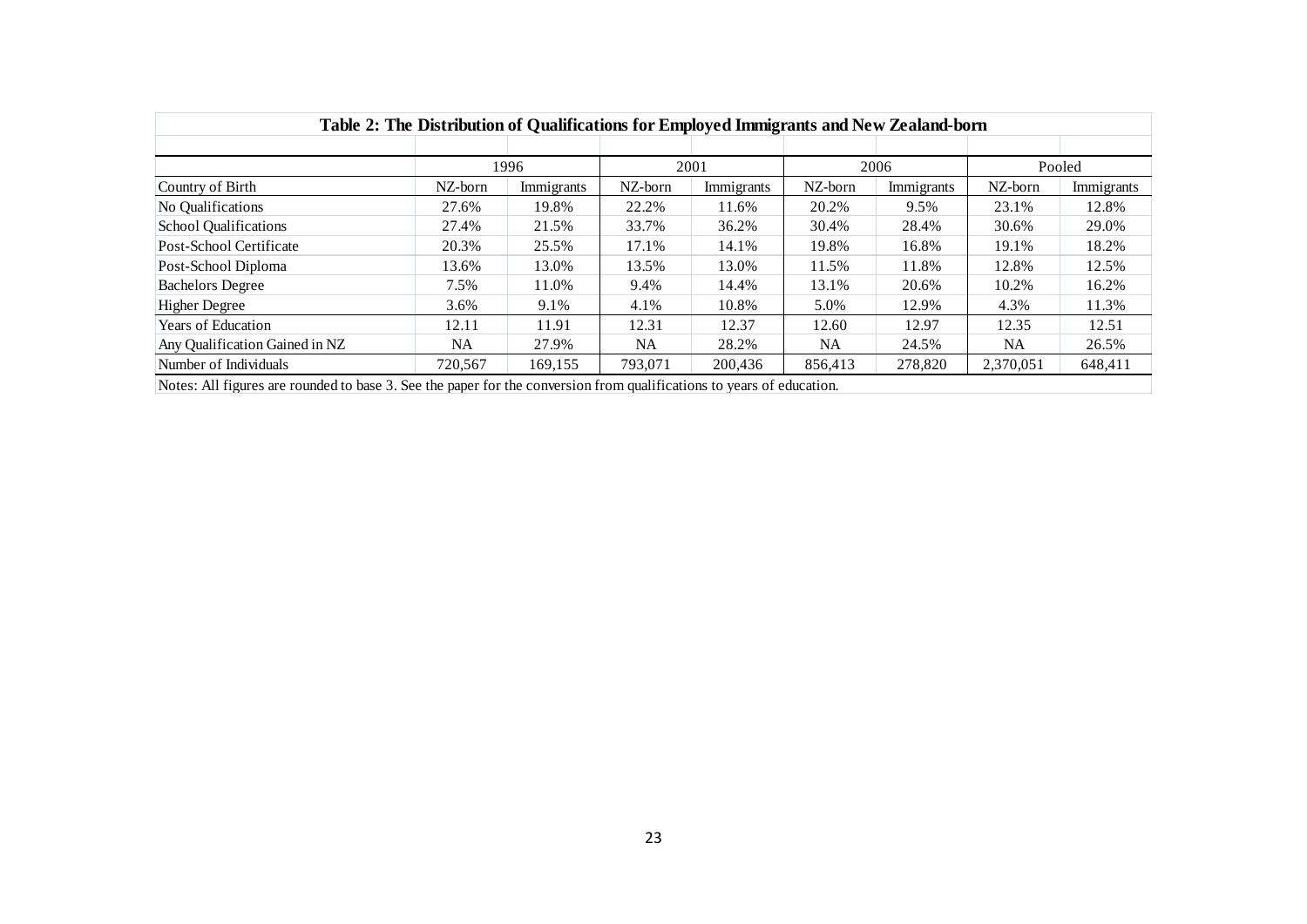|                        | Table 3: Under/Overeducation by Immigrant Status and Gender |                                                                                  |                 |           |                       |                 |  |  |  |
|------------------------|-------------------------------------------------------------|----------------------------------------------------------------------------------|-----------------|-----------|-----------------------|-----------------|--|--|--|
|                        |                                                             |                                                                                  |                 |           |                       |                 |  |  |  |
|                        |                                                             | Male                                                                             |                 |           | Female                |                 |  |  |  |
|                        | NZ-born                                                     | <b>Recent Migrant</b>                                                            | Earlier Migrant | NZ-born   | <b>Recent Migrant</b> | Earlier Migrant |  |  |  |
|                        |                                                             | a) Measured Compared to Modal Qualification in Same Occupation                   |                 |           |                       |                 |  |  |  |
| <b>Under Qualified</b> | 19.5%                                                       | 14.7%                                                                            | 18.7%           | 17.9%     | 8.6%                  | 13.7%           |  |  |  |
| Perfectly Qualified    | 44.2%                                                       | 33.6%                                                                            | 40.3%           | 48.0%     | 33.2%                 | 43.4%           |  |  |  |
| Over Qualified         | 36.3%                                                       | 51.7%                                                                            | 41.0%           | 34.1%     | 58.1%                 | 42.9%           |  |  |  |
|                        |                                                             | b) Measured Compared to Average Years of Education +/- 0.5 in Same Occupation    |                 |           |                       |                 |  |  |  |
| <b>Under Qualified</b> | 38.3%                                                       | 35.4%                                                                            | 45.2%           | 39.0%     | 37.4%                 | 47.0%           |  |  |  |
| Perfectly Qualified    | 26.8%                                                       | 12.8%                                                                            | 17.3%           | 29.9%     | 10.6%                 | 18.2%           |  |  |  |
| Over Qualified         | 35.0%                                                       | 51.7%                                                                            | 37.4%           | 31.0%     | 52.0%                 | 34.8%           |  |  |  |
|                        |                                                             | c) Actual Years of Education Minus Average Years of Education in Same Occupation |                 |           |                       |                 |  |  |  |
| Mean                   | 0.01                                                        | 0.53                                                                             | $-0.37$         | $-0.01$   | 0.71                  | $-0.31$         |  |  |  |
| Median                 | $-0.10$                                                     | 0.70                                                                             | $-0.20$         | $-0.20$   | $0.80\,$              | $-0.40$         |  |  |  |
| Number of Individuals  | 1,161,186                                                   | 83,451                                                                           | 248,487         | 1,208,868 | 70,860                | 245,610         |  |  |  |
|                        |                                                             |                                                                                  |                 |           |                       |                 |  |  |  |
|                        |                                                             |                                                                                  | 24              |           |                       |                 |  |  |  |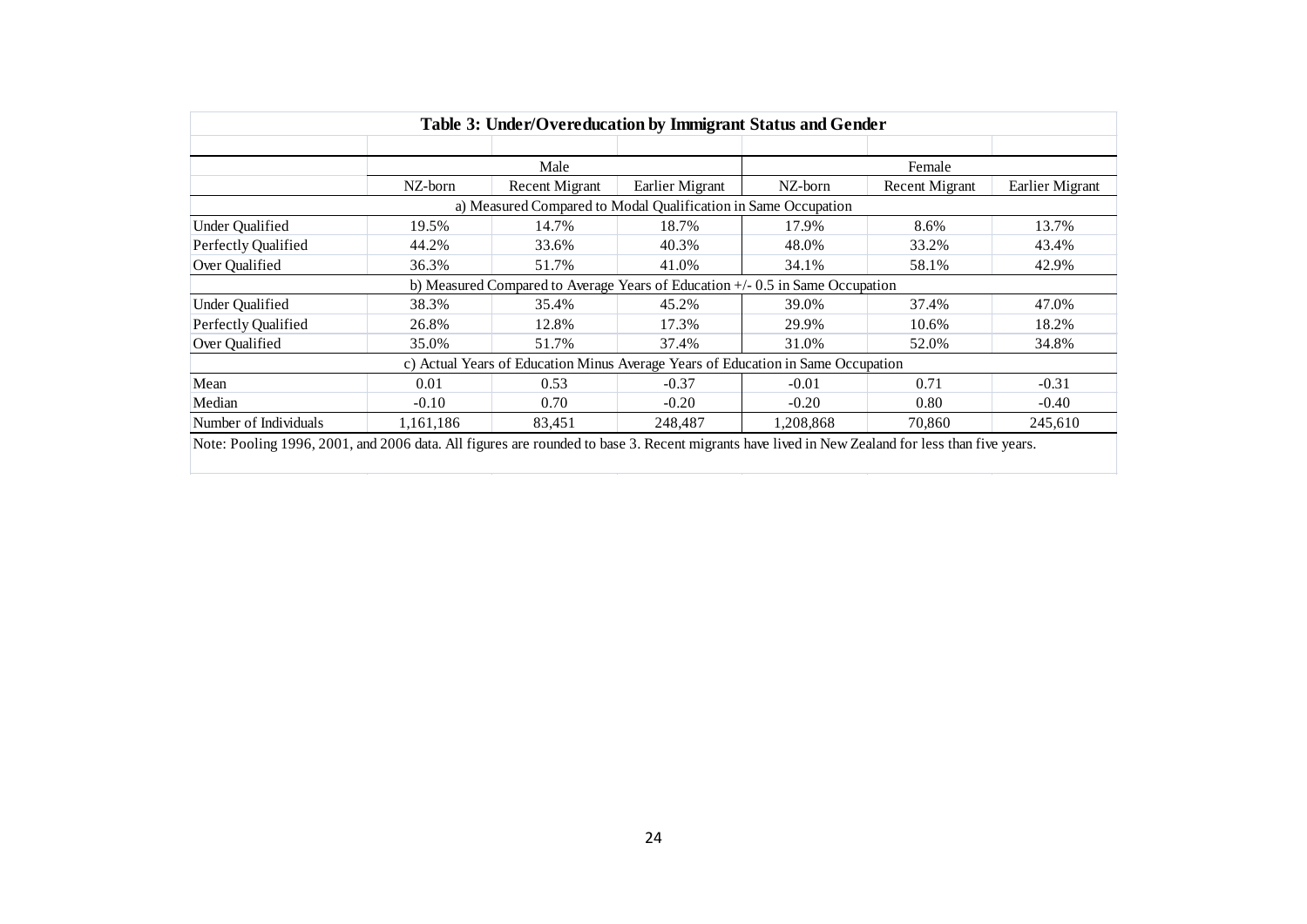| Table 4: Years of Overeducation for Individuals with Different Characteristics |         |         |                        |                         |  |  |  |  |
|--------------------------------------------------------------------------------|---------|---------|------------------------|-------------------------|--|--|--|--|
|                                                                                | Overall | NZ-born | <b>Recent Migrants</b> | <b>Earlier Migrants</b> |  |  |  |  |
| Aged 24-29                                                                     | 0.58    | 0.56    | 0.79                   | 0.55                    |  |  |  |  |
| Aged 30-39                                                                     | 0.27    | 0.27    | 0.74                   | 0.04                    |  |  |  |  |
| Aged 40-49                                                                     | $-0.16$ | $-0.13$ | 0.40                   | $-0.40$                 |  |  |  |  |
| Aged 50-59                                                                     | $-0.58$ | $-0.53$ | 0.05                   | $-0.81$                 |  |  |  |  |
| Aged 60-64                                                                     | $-0.78$ | $-0.70$ | $-0.54$                | $-1.07$                 |  |  |  |  |
| No Qualifications                                                              | $-1.85$ | $-1.57$ | $-4.49$                | $-3.63$                 |  |  |  |  |
| School Qualifications                                                          | $-0.63$ | $-0.42$ | $-2.04$                | $-1.29$                 |  |  |  |  |
| Post-School Certificate                                                        | 0.17    | 0.32    | $-0.36$                | $-0.39$                 |  |  |  |  |
| Post-School Diploma                                                            | 0.65    | 0.64    | 0.84                   | 0.65                    |  |  |  |  |
| <b>Bachelors Degree</b>                                                        | 2.22    | 2.11    | 2.78                   | 2.30                    |  |  |  |  |
| <b>Higher Degree</b>                                                           | 3.20    | 3.15    | 3.54                   | 3.10                    |  |  |  |  |
|                                                                                |         |         |                        |                         |  |  |  |  |
|                                                                                |         |         |                        |                         |  |  |  |  |
|                                                                                |         |         |                        |                         |  |  |  |  |
|                                                                                |         |         |                        |                         |  |  |  |  |
|                                                                                |         | 25      |                        |                         |  |  |  |  |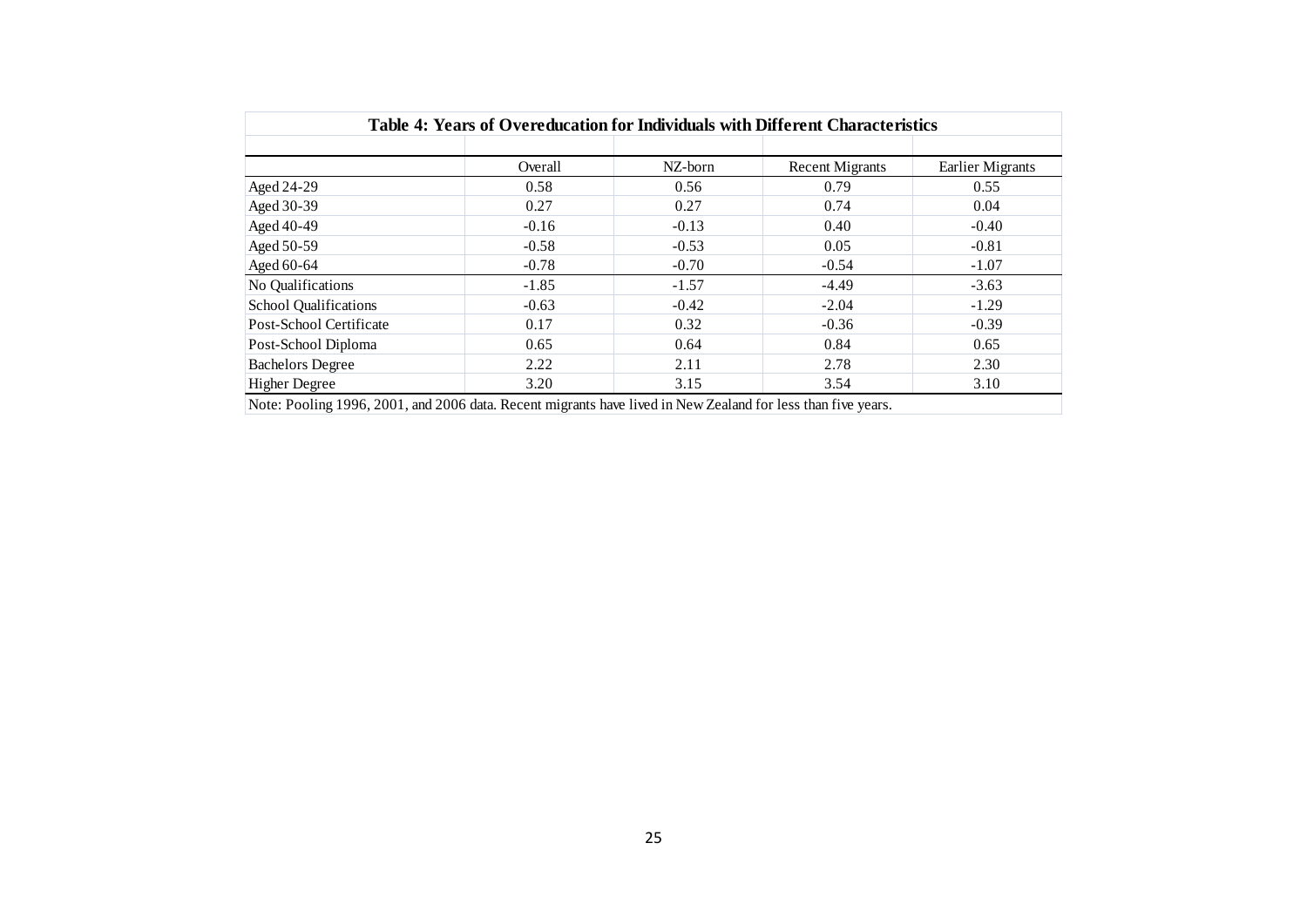|                                                                                                              | % NZ-born in | Mean Years of Educ (Difference from NZ-born) |                       |                 |  |  |
|--------------------------------------------------------------------------------------------------------------|--------------|----------------------------------------------|-----------------------|-----------------|--|--|
| Occupation                                                                                                   | Occupation   | NZ-born                                      | <b>Recent Migrant</b> | Earlier Migrant |  |  |
|                                                                                                              | Male         |                                              |                       |                 |  |  |
| Heavy Truck or Tanker Driver                                                                                 | 4.2%         | 10.89                                        | 0.20                  | $-0.58$         |  |  |
| <b>Sales Assistant</b>                                                                                       | 3.2%         | 11.76                                        | 1.10                  | $-0.24$         |  |  |
| General Manager                                                                                              | 2.8%         | 13.14                                        | 1.02                  | 0.17            |  |  |
| General Labourer                                                                                             | 2.8%         | 11.06                                        | 0.27                  | $-1.36$         |  |  |
| <b>Administration Manager</b>                                                                                | 2.4%         | 13.15                                        | 1.16                  | 0.34            |  |  |
| Sales and/or Marketing Manager                                                                               | 2.0%         | 12.83                                        | 1.04                  | $-0.02$         |  |  |
| Slaughterer                                                                                                  | 2.0%         | 10.93                                        | $-0.32$               | $-1.42$         |  |  |
| Sales Representative                                                                                         | 1.7%         | 12.11                                        | 1.13                  | $-0.07$         |  |  |
| Carpenter and/or Joiner                                                                                      | 1.6%         | 11.88                                        | $-0.32$               | $-0.81$         |  |  |
| Motor Mechanic                                                                                               | 1.5%         | 12.18                                        | $-0.07$               | $-0.46$         |  |  |
| Retail Manager                                                                                               | 1.4%         | 11.91                                        | 1.02                  | $-0.23$         |  |  |
| Secondary School Teacher                                                                                     | 1.4%         | 15.71                                        | 0.56                  | 0.14            |  |  |
| Crop and Livestock Farmer, Worker                                                                            | 1.3%         | 11.31                                        | $-0.10$               | $-0.68$         |  |  |
| Production Manager (Manufacturing)                                                                           | 1.3%         | 12.39                                        | 1.28                  | $-0.07$         |  |  |
| Loader and/or Checker                                                                                        | 1.2%         | 11.14                                        | 1.02                  | $-0.71$         |  |  |
| <b>Stock Clerk</b>                                                                                           | 1.2%         | 11.32                                        | 0.98                  | $-0.77$         |  |  |
| <b>General Clerk</b>                                                                                         | 1.2%         | 12.71                                        | 1.89                  | 0.34            |  |  |
| Police Officer                                                                                               | 1.2%         | 12.59                                        | 0.50                  | $-0.28$         |  |  |
| Accountant                                                                                                   | 1.1%         | 15.20                                        | 0.16                  | $-0.21$         |  |  |
| Machinery Mechanic                                                                                           | 1.1%         | 12.11                                        | 0.30                  | $-0.50$         |  |  |
|                                                                                                              | Female       |                                              |                       |                 |  |  |
| General Clerk                                                                                                | 6.5%         | 11.78                                        | 1.54                  | 0.09            |  |  |
| <b>Sales Assistant</b>                                                                                       | 5.9%         | 11.19                                        | 0.91                  | $-0.43$         |  |  |
| Primary School Teacher                                                                                       | 4.2%         | 14.77                                        | 0.87                  | 0.14            |  |  |
| <b>Registered Nurse</b>                                                                                      | 4.1%         | 14.25                                        | 0.14                  | $-0.16$         |  |  |
| Secretary                                                                                                    | 3.9%         | 11.76                                        | 0.57                  | $-0.20$         |  |  |
| Cleaner                                                                                                      | 3.2%         | 10.62                                        | $-0.07$               | $-1.52$         |  |  |
| Information Clerk / Other Receptionist                                                                       | 3.0%         | 11.52                                        | 0.82                  | $-0.12$         |  |  |
| Care Giver                                                                                                   | 2.5%         | 11.16                                        | 0.64                  | $-0.59$         |  |  |
| <b>Accounts Clerk</b>                                                                                        | 2.2%         | 11.76                                        | 1.21                  | 0.04            |  |  |
| Office Manager                                                                                               | 2.0%         | 11.87                                        | 1.03                  | $-0.01$         |  |  |
| Secondary School Teacher                                                                                     | 1.9%         | 15.54                                        | 0.67                  | 0.21            |  |  |
| <b>Bank Officer</b>                                                                                          | 1.8%         | 11.61                                        | 1.61                  | 0.10            |  |  |
| <b>Administration Manager</b>                                                                                | $1.8\%$      | 12.76                                        | 1.42                  | 0.16            |  |  |
| Early Childhood Teacher                                                                                      | 1.5%         | 13.63                                        | 0.41                  | $-0.06$         |  |  |
| Teacher Aide                                                                                                 | 1.5%         | 11.84                                        | 1.10                  | $-0.03$         |  |  |
| Social Worker                                                                                                | 1.4%         | 12.80                                        | 1.54                  | $-0.04$         |  |  |
| <b>Health Assistant</b>                                                                                      | 1.3%         | 10.92                                        | 1.15                  | $-0.67$         |  |  |
| <b>Technical Representative</b>                                                                              | 1.3%         | 12.04                                        | 1.61                  | 0.19            |  |  |
| Retail Manager                                                                                               | 1.3%         | 11.53                                        | 1.19                  | $-0.25$         |  |  |
| Accountant                                                                                                   | $1.1\%$      | 14.36                                        | 0.45                  | 0.24            |  |  |
| Note: Pooling 1996, 2001, and 2006 data. Recent migrants have lived in New Zealand for less than five years. |              |                                              |                       |                 |  |  |

# **Table 5: Years of Overeducation for Individuals in Different Occupations**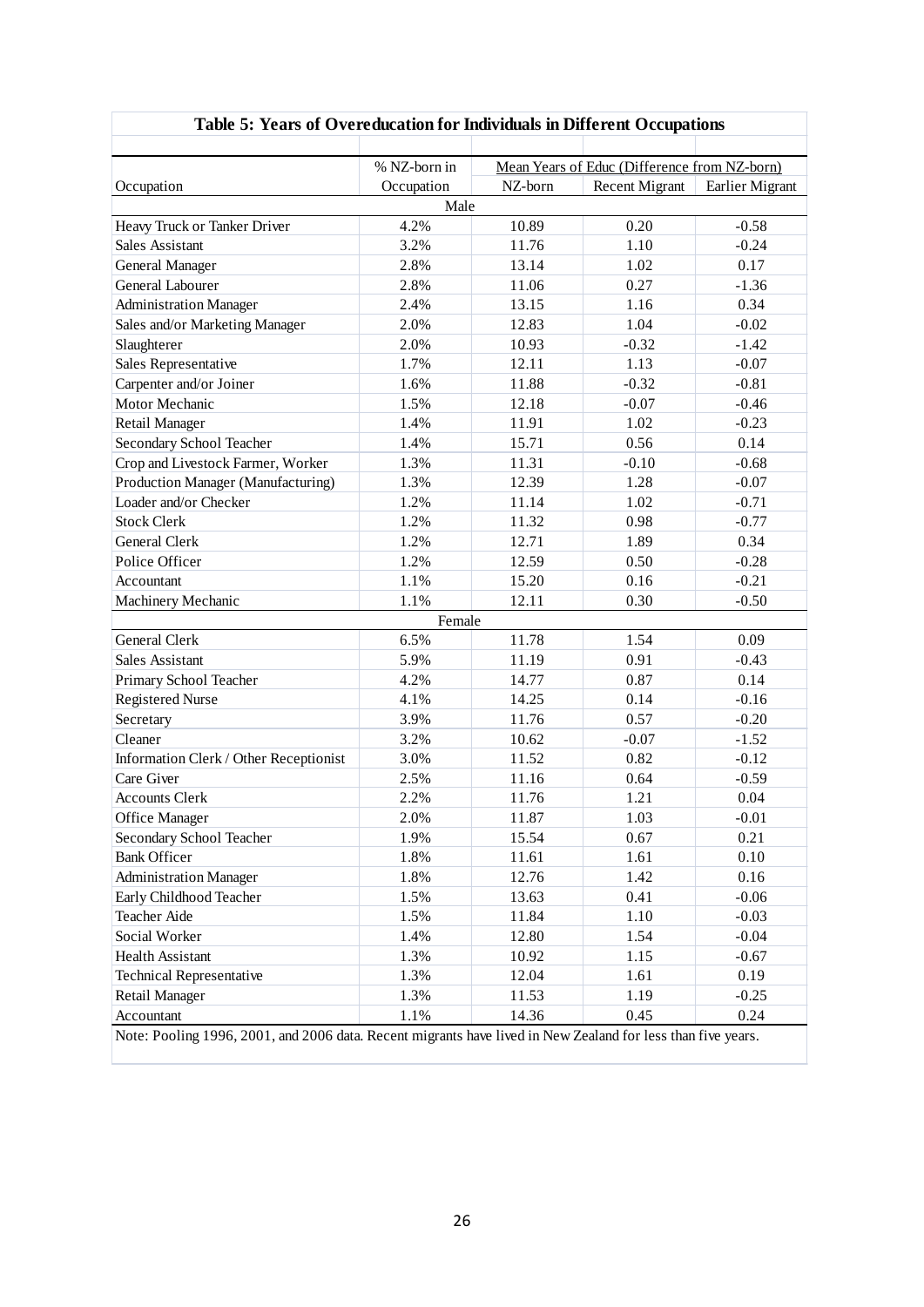|                            |                                         |                                 | Men                        |                        |                        |                      |
|----------------------------|-----------------------------------------|---------------------------------|----------------------------|------------------------|------------------------|----------------------|
|                            | N <sub>o</sub><br><b>Oualifications</b> | School<br><b>Qualifications</b> | Post-School<br>Certificate | Post-School<br>Diploma | <b>Bachelor Degree</b> | <b>Higher Degree</b> |
| Age                        | $-0.057$                                | $-0.074$                        | $-0.039$                   | $-0.036$               | $-0.004$               | 0.030                |
|                            | [0.000]                                 | [0.000]                         | [0.000]                    | [0.000]                | [0.267]                | [0.000]              |
| Age-Squared/100            | 0.000                                   | 0.066                           | 0.022                      | 0.027                  | $-0.009$               | $-0.049$             |
|                            | [0.912]                                 | [0.000]                         | [0.000]                    | [0.000]                | [0.016]                | [0.000]              |
| Currently Married/De-Facto | $-0.126$                                | $-0.235$                        | $-0.096$                   | $-0.100$               | $-0.083$               | 0.048                |
|                            | [0.000]                                 | [0.000]                         | [0.000]                    | [0.000]                | [0.000]                | [0.038]              |
| Previously Married         | $-0.025$                                | $-0.042$                        | 0.017                      | 0.019                  | 0.007                  | 0.083                |
|                            | [0.000]                                 | [0.000]                         | [0.044]                    | [0.193]                | [0.712]                | [0.003]              |
| Couple w/ No Children      | 0.007                                   | 0.057                           | 0.061                      | $-0.030$               | $-0.063$               | $-0.101$             |
|                            | [0.272]                                 | [0.000]                         | [0.000]                    | [0.021]                | [0.000]                | [0.000]              |
| Couple w/ Children         | 0.019                                   | 0.032                           | 0.079                      | $-0.045$               | $-0.052$               | $-0.095$             |
|                            | [0.002]                                 | [0.000]                         | [0.000]                    | [0.000]                | [0.000]                | [0.000]              |
| <b>Single Parent</b>       | 0.011                                   | 0.041                           | 0.055                      | $-0.007$               | 0.016                  | $-0.032$             |
|                            | [0.121]                                 | [0.000]                         | [0.000]                    | [0.681]                | [0.458]                | [0.370]              |
| Lives in Urban Area        | $-0.026$                                | $-0.084$                        | $-0.074$                   | $-0.197$               | $-0.287$               | $-0.218$             |
|                            | [0.000]                                 | [0.000]                         | [0.000]                    | [0.000]                | [0.000]                | [0.000]              |
| Hours Worked at Main Job   | 0.001                                   | 0.001                           | 0.002                      | $-0.003$               | $-0.009$               | $-0.012$             |
|                            | [0.000]                                 | [0.000]                         | [0.000]                    | [0.000]                | [0.000]                | [0.000]              |
| Has Multiple Jobs          | $-0.107$                                | $-0.002$                        | $-0.130$                   | $-0.110$               | $-0.091$               | $-0.340$             |
|                            | [0.000]                                 | [0.785]                         | [0.000]                    | [0.000]                | [0.000]                | [0.000]              |
| Australia                  | 1.751                                   | 0.427                           | 0.540                      | $-0.112$               | $-0.159$               | $-0.036$             |
|                            | [0.000]                                 | [0.000]                         | [0.000]                    | [0.000]                | [0.000]                | [0.000]              |
| Pacific Islands            | $-0.123$                                | 0.550                           | $-0.415$                   | 0.144                  | $-0.223$               | $-0.145$             |
|                            | [0.000]                                 | [0.000]                         | [0.000]                    | [0.000]                | [0.000]                | [0.001]              |
| <b>British Isles</b>       | 0.613                                   | $-0.001$                        | 0.275                      | $-0.164$               | $-0.273$               | $-0.076$             |
|                            | [0.000]                                 | [0.932]                         | [0.000]                    | [0.000]                | [0.000]                | [0.000]              |
| Western Europe             | 0.449                                   | $-0.130$                        | 0.085                      | $-0.147$               | $-0.067$               | 0.002                |
|                            | [0.000]                                 | [0.000]                         | [0.000]                    | [0.000]                | [0.038]                | [0.958]              |
| Northern Europe            | 0.619                                   | 0.383                           | 0.401                      | $-0.246$               | $-0.085$               | 0.103                |
|                            | [0.000]                                 | [0.000]                         | [0.000]                    | [0.029]                | [0.365]                | [0.278]              |
| Southern Europe            | $-0.809$                                | $-0.227$                        | 0.172                      | $-0.107$               | $-0.193$               | $-0.229$             |
|                            | [0.000]                                 | [0.000]                         | [0.006]                    | [0.292]                | [0.120]                | [0.049]              |
| South-Eastern Europe       | 0.237                                   | $-0.042$                        | $-0.089$                   | 0.057                  | 0.191                  | 0.276                |
|                            | [0.000]                                 | [0.174]                         | [0.010]                    | [0.369]                | [0.000]                | [0.000]              |
| Eastern Europe             | 0.712                                   | 0.364                           | 0.218                      | 0.307                  | 0.179                  | 0.146                |
|                            | [0.000]                                 | [0.000]                         | [0.000]                    | [0.000]                | [0.002]                | [0.017]              |
| North Africa/Middle East   | $-1.376$                                | $-0.299$                        | $-0.408$                   | 0.133                  | 0.106                  | $-0.180$             |
|                            | [0.000]                                 | [0.000]                         | [0.000]                    | [0.019]                | [0.006]                | [0.000]              |
| South-East Asia            | $-1.389$                                | $-0.256$                        | $-0.380$                   | 0.162                  | 0.275                  | 0.244                |
|                            | [0.000]                                 | [0.000]                         | [0.000]                    | [0.000]                | [0.000]                | [0.000]              |
| North-East Asia            | $-0.064$                                | 0.138                           | $-0.213$                   | 0.202                  | 0.433                  | 0.275                |
|                            | [0.005]                                 | [0.000]                         | [0.000]                    | [0.000]                | [0.000]                | [0.000]              |
| Northern America           | $-0.585$                                | 0.487                           | $-0.105$                   | 0.232                  | 0.352                  | 0.286                |
|                            | [0.000]                                 | [0.000]                         | [0.000]                    | [0.000]                | [0.000]                | [0.000]              |
| Central/South America      | 1.407                                   | 0.245                           | 0.150                      | $-0.263$               | $-0.193$               | $-0.260$             |
|                            | [0.000]                                 | [0.000]                         | [0.000]                    | [0.000]                | [0.000]                | [0.000]              |
| Southern/Central Asia      | $-1.093$                                | $-0.678$                        | $-0.363$                   | $-0.004$               | 0.047                  | $-0.033$             |
|                            | [0.000]                                 | [0.000]                         | [0.000]                    | [0.953]                | [0.412]                | [0.659]              |
| Sub-Saharan Africa         | $-0.349$                                | $-0.961$                        | 0.132                      | $-0.194$               | $-0.390$               | $-0.373$             |
|                            | [0.000]                                 | [0.000]                         | [0.000]                    | [0.000]                | [0.000]                | [0.000]              |
| Any Qual Gained in NZ      | 0.313                                   | 0.290                           | 0.109                      | $-0.023$               | $-0.055$               | 0.023                |
|                            | [0.000]                                 | [0.000]                         | [0.000]                    | [0.000]                | [0.000]                | [0.000]              |

# **Table 6: The Relationship between Years of Overeducation and Individual Characteristics by Qualification for**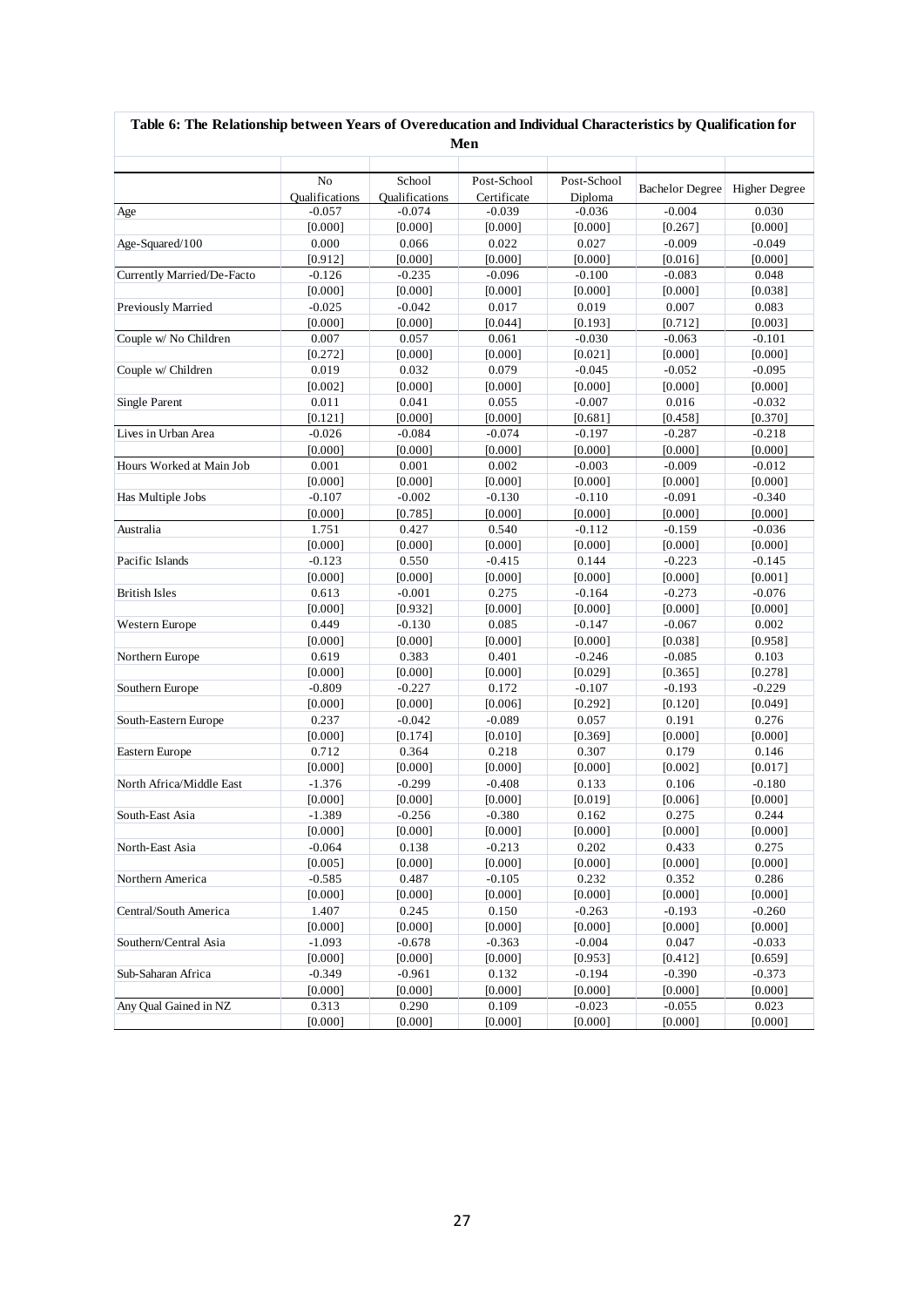#### **Table 6 continued**

| Arrived Before 1957                                                                                                                           | $-0.038$                                                                                                                                    | 0.483    | $-0.819$ | 0.371    | 0.295    | $-0.428$ |  |  |
|-----------------------------------------------------------------------------------------------------------------------------------------------|---------------------------------------------------------------------------------------------------------------------------------------------|----------|----------|----------|----------|----------|--|--|
|                                                                                                                                               | [0.000]                                                                                                                                     | [0.000]  | [0.000]  | [0.000]  | [0.000]  | [0.000]  |  |  |
| Arrived 1957-1966                                                                                                                             | 0.061                                                                                                                                       | 0.128    | $-0.563$ | 0.080    | 0.197    | 0.149    |  |  |
|                                                                                                                                               | [0.001]                                                                                                                                     | [0.000]  | [0.000]  | [0.012]  | [0.000]  | [0.003]  |  |  |
| Arrived 1967-1976                                                                                                                             | 0.017                                                                                                                                       | $-0.021$ | $-0.381$ | 0.068    | 0.096    | 0.052    |  |  |
|                                                                                                                                               | [0.216]                                                                                                                                     | [0.142]  | [0.000]  | [0.005]  | [0.001]  | [0.133]  |  |  |
| Arrived 1977-1986                                                                                                                             | $-0.086$                                                                                                                                    | $-0.069$ | $-0.132$ | 0.007    | $-0.028$ | $-0.077$ |  |  |
|                                                                                                                                               | [0.000]                                                                                                                                     | [0.000]  | [0.000]  | [0.787]  | [0.313]  | [0.028]  |  |  |
| Arrived 1987-1996                                                                                                                             | $-0.078$                                                                                                                                    | $-0.051$ | 0.455    | $-0.091$ | $-0.192$ | $-0.123$ |  |  |
|                                                                                                                                               | [0.000]                                                                                                                                     | [0.007]  | [0.000]  | [0.005]  | [0.000]  | [0.007]  |  |  |
| Arrived 1997-2006                                                                                                                             | 0.091                                                                                                                                       | $-0.106$ | 1.374    | $-0.138$ | $-0.278$ | 0.023    |  |  |
|                                                                                                                                               | [0.000]                                                                                                                                     | [0.000]  | [0.000]  | [0.001]  | [0.000]  | [0.674]  |  |  |
| Year is 2001                                                                                                                                  | 0.041                                                                                                                                       | $-0.117$ | 0.025    | $-0.004$ | 0.014    | 0.233    |  |  |
|                                                                                                                                               | [0.000]                                                                                                                                     | [0.000]  | [0.000]  | [0.598]  | [0.127]  | [0.000]  |  |  |
| Year is 2006                                                                                                                                  | $-0.008$                                                                                                                                    | $-0.247$ | 0.041    | $-0.293$ | $-0.104$ | 0.171    |  |  |
|                                                                                                                                               | [0.027]                                                                                                                                     | [0.000]  | [0.000]  | [0.000]  | [0.000]  | [0.000]  |  |  |
| R-squared                                                                                                                                     | 0.596                                                                                                                                       | 0.261    | 0.150    | 0.050    | 0.061    | 0.072    |  |  |
| Observations                                                                                                                                  | 335,568                                                                                                                                     | 404,742  | 338,283  | 159,315  | 163,032  | 92,187   |  |  |
| Notes: P-values in brackets. All regressions also include controls for geographical location and whether marriage status or hours of work are |                                                                                                                                             |          |          |          |          |          |  |  |
| missing. All immigrant specific characteristics are defined so that the coefficients can be interpreted as the difference in the outcome      |                                                                                                                                             |          |          |          |          |          |  |  |
|                                                                                                                                               | between a particular group of immigrants and the average across all groups for a particular characteristic (for example, country of birth). |          |          |          |          |          |  |  |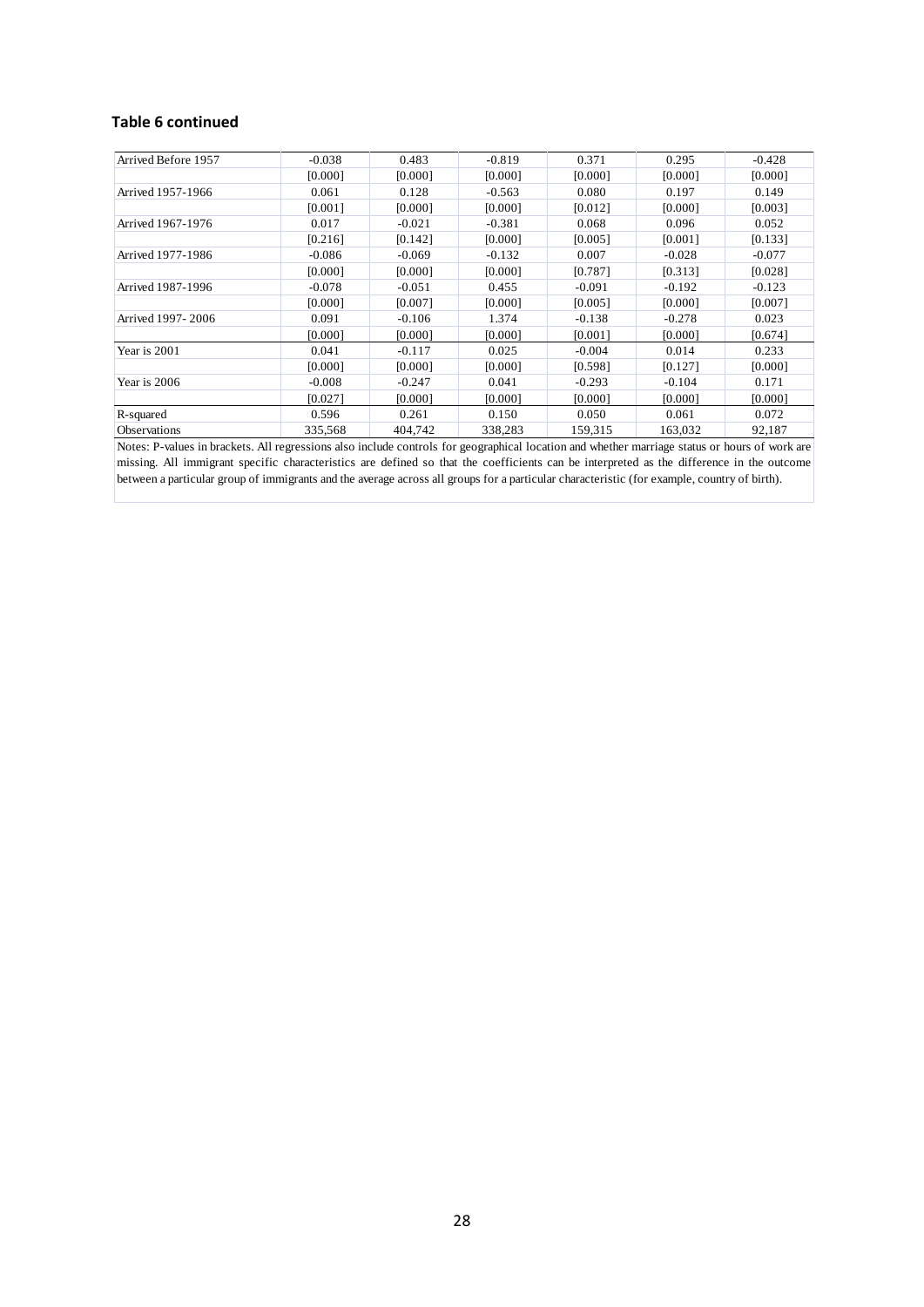|                            |                                   |                                   | Women                   |                     |                        |                      |
|----------------------------|-----------------------------------|-----------------------------------|-------------------------|---------------------|------------------------|----------------------|
|                            |                                   |                                   |                         |                     |                        |                      |
|                            | N <sub>o</sub>                    | School                            | Post-School             | Post-School         | <b>Bachelor Degree</b> | <b>Higher Degree</b> |
|                            | <b>Oualifications</b><br>$-0.109$ | <b>Oualifications</b><br>$-0.075$ | Certificate<br>$-0.020$ | Diploma<br>$-0.061$ | $-0.032$               | $-0.006$             |
| Age                        |                                   | [0.000]                           | [0.000]                 | [0.000]             |                        | [0.258]              |
| Age-Squared/100            | [0.000]<br>0.071                  | 0.071                             | $-0.011$                | 0.052               | [0.000]<br>0.028       | $-0.002$             |
|                            | [0.000]                           | [0.000]                           | [0.000]                 | [0.000]             | [0.000]                | [0.769]              |
| Currently Married/De-Facto | $-0.101$                          | $-0.141$                          | $-0.055$                | $-0.210$            | $-0.212$               | $-0.139$             |
|                            | [0.000]                           | [0.000]                           | [0.000]                 | [0.000]             | [0.000]                | [0.000]              |
| Previously Married         | $-0.057$                          | $-0.048$                          | 0.043                   | 0.002               | $-0.032$               | 0.031                |
|                            | [0.000]                           | [0.000]                           | [0.000]                 | [0.830]             | [0.027]                | [0.173]              |
| Couple w/ No Children      | $-0.002$                          | 0.064                             | 0.060                   | 0.125               | 0.121                  | 0.111                |
|                            | [0.811]                           | [0.000]                           | [0.000]                 | [0.000]             | [0.000]                | [0.000]              |
| Couple w/ Children         | 0.059                             | 0.067                             | 0.078                   | $-0.066$            | $-0.087$               | $-0.068$             |
|                            | [0.000]                           | [0.000]                           | [0.000]                 | [0.000]             | [0.000]                | [0.004]              |
| Single Parent              | 0.051                             | $-0.006$                          | 0.047                   | $-0.007$            | $-0.084$               | $-0.032$             |
|                            | [0.000]                           | [0.289]                           | [0.000]                 | [0.536]             | [0.000]                | [0.180]              |
| Lives in Urban Area        | 0.060                             | 0.006                             | 0.018                   | 0.020               | $-0.039$               | $-0.064$             |
|                            | [0.000]                           | [0.241]                           | [0.044]                 | [0.031]             | [0.003]                | [0.006]              |
| Hours Worked at Main Job   | $-0.004$                          | $-0.007$                          | $-0.007$                | $-0.014$            | $-0.018$               | $-0.017$             |
|                            | [0.000]                           | [0.000]                           | [0.000]                 | [0.000]             | [0.000]                | [0.000]              |
|                            | $-0.105$                          | 0.007                             | $-0.039$                | $-0.010$            | 0.009                  | $-0.133$             |
| Has Multiple Jobs          | [0.000]                           | [0.201]                           | [0.000]                 |                     |                        |                      |
| Australia                  | 1.647                             | 0.459                             | 0.403                   | [0.220]<br>$-0.213$ | [0.416]<br>$-0.395$    | [0.000]<br>$-0.264$  |
|                            | [0.000]                           | [0.000]                           | [0.000]                 |                     | [0.000]                |                      |
| Pacific Islands            | $-0.243$                          | 0.514                             | $-0.546$                | [0.000]<br>0.087    | $-0.201$               | [0.000]<br>0.008     |
|                            | [0.000]                           | [0.000]                           | [0.000]                 | [0.000]             | [0.000]                |                      |
| <b>British Isles</b>       | 0.796                             | 0.172                             | 0.310                   | $-0.277$            | $-0.419$               | [0.873]<br>$-0.223$  |
|                            | [0.000]                           | [0.000]                           | [0.000]                 | [0.000]             | [0.000]                | [0.000]              |
|                            |                                   | $-0.015$                          | 0.041                   |                     |                        |                      |
| Western Europe             | 0.377<br>[0.000]                  | [0.356]                           | [0.098]                 | $-0.119$<br>[0.000] | $-0.218$<br>[0.000]    | $-0.088$             |
| Northern Europe            | 0.762                             | 0.284                             | 0.290                   | $-0.135$            | $-0.202$               | [0.020]<br>0.229     |
|                            |                                   |                                   |                         |                     |                        |                      |
| Southern Europe            | [0.000]<br>$-0.647$               | [0.000]<br>$-0.260$               | [0.000]<br>0.031        | [0.062]<br>$-0.284$ | [0.010]<br>$-0.141$    | [0.019]<br>$-0.784$  |
|                            | [0.000]                           | [0.000]                           | [0.745]                 |                     | [0.161]                |                      |
|                            |                                   |                                   |                         | [0.015]             |                        | [0.000]              |
| South-Eastern Europe       | $-0.374$<br>[0.000]               | $-0.379$<br>[0.000]               | $-0.313$<br>[0.000]     | 0.171<br>[0.007]    | 0.082<br>[0.045]       | 0.191<br>[0.004]     |
|                            | 0.940                             | 0.424                             | 0.160                   | 0.365               | 0.326                  | 0.536                |
| Eastern Europe             | [0.000]                           | [0.000]                           | [0.004]                 | [0.000]             | [0.000]                | [0.000]              |
| North Africa/Middle East   | $-1.032$                          | $-0.282$                          | $-0.234$                | 0.139               | 0.174                  | $-0.127$             |
|                            | [0.000]                           | [0.000]                           | [0.000]                 | [0.053]             | [0.000]                | [0.091]              |
| South-East Asia            | $-1.484$                          | $-0.353$                          | $-0.269$                | 0.213               | 0.540                  | 0.371                |
|                            | [0.000]                           |                                   |                         | [0.000]             |                        |                      |
|                            | $-0.483$                          | [0.000]<br>0.123                  | [0.000]<br>$-0.062$     | 0.466               | [0.000]<br>0.443       | [0.000]<br>0.504     |
| North-East Asia            |                                   |                                   | [0.021]                 |                     | [0.000]                |                      |
|                            | [0.000]                           | [0.000]                           |                         | [0.000]             |                        | [0.000]<br>0.522     |
| Northern America           | $-0.785$                          | 0.358                             | $-0.045$                | 0.025               | 0.594                  |                      |
| Central/South America      | [0.000]                           | [0.000]<br>0.433                  | [0.192]<br>0.342        | [0.479]<br>$-0.247$ | [0.000]<br>$-0.173$    | [0.000]<br>$-0.336$  |
|                            | 1.611<br>[0.000]                  | [0.000]                           | [0.000]                 |                     | [0.000]                |                      |
| Southern/Central Asia      | $-0.780$                          | $-0.396$                          | $-0.035$                | [0.000]<br>0.127    | 0.068                  | [0.000]<br>$-0.153$  |
|                            | [0.000]                           |                                   |                         | [0.048]             |                        |                      |
|                            | $-0.305$                          | [0.000]<br>$-1.082$               | [0.534]<br>$-0.073$     | $-0.318$            | [0.202]<br>$-0.478$    | [0.061]<br>$-0.386$  |
| Sub-Saharan Africa         |                                   |                                   |                         | [0.000]             |                        |                      |
| Any Qual Gained in NZ      | [0.000]<br>1.398                  | [0.000]<br>0.303                  | [0.005]<br>0.124        | $-0.014$            | [0.000]<br>$-0.064$    | [0.000]<br>0.016     |
|                            | [0.000]                           | [0.000]                           | [0.000]                 | [0.002]             | [0.000]                | [0.012]              |
|                            |                                   |                                   |                         |                     |                        |                      |

#### **Table 7: The Relationship between Years of Overeducation and Individual Characteristics by Qualification for Women**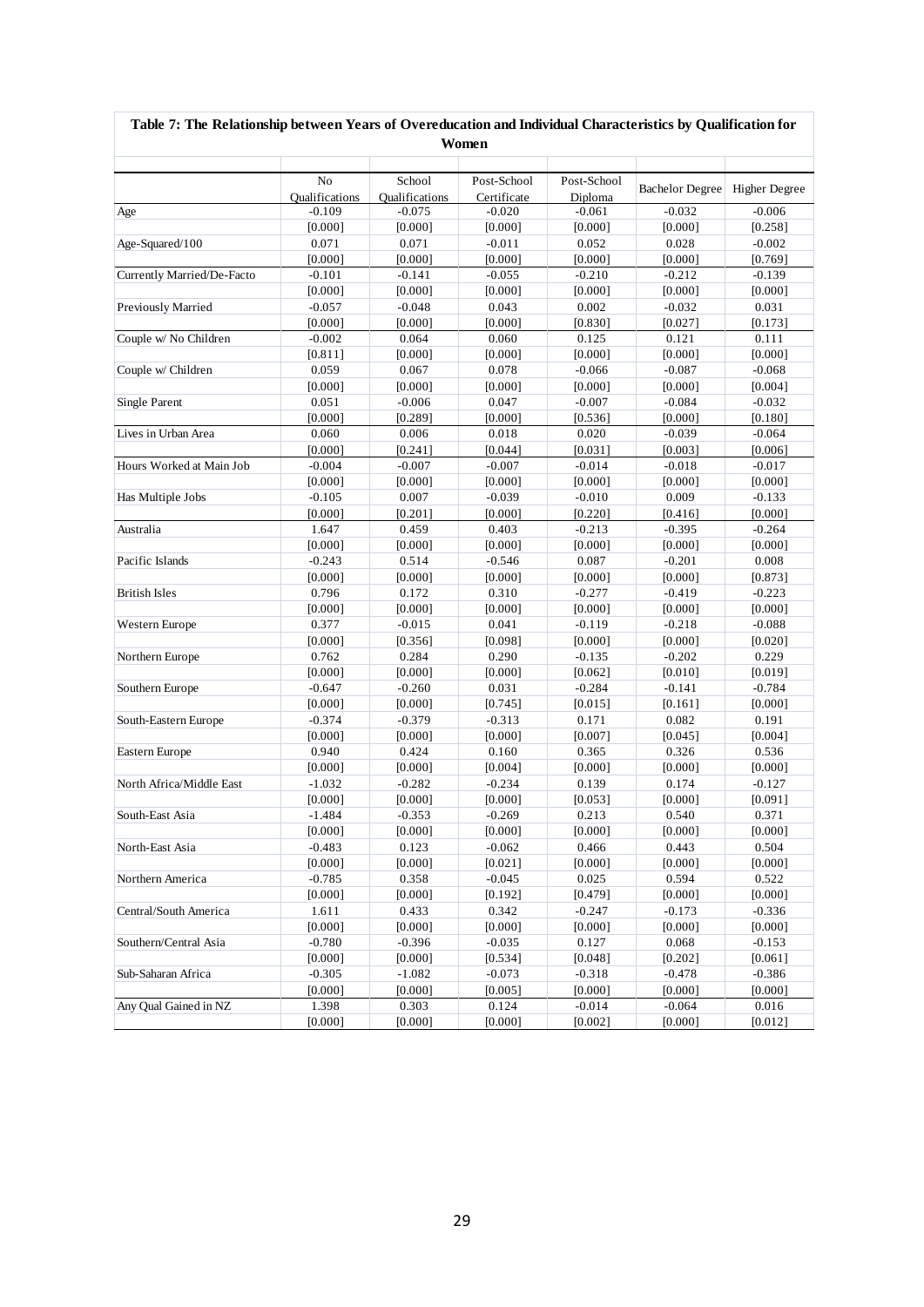#### **Table 7 continued**

| Arrived Before 1957                                                                                                                           | 0.696                                                                                                                                       | 0.751    | $-0.772$ | 0.695    | 0.475    | 0.290    |  |  |  |
|-----------------------------------------------------------------------------------------------------------------------------------------------|---------------------------------------------------------------------------------------------------------------------------------------------|----------|----------|----------|----------|----------|--|--|--|
|                                                                                                                                               | [0.000]                                                                                                                                     | [0.000]  | [0.000]  | [0.000]  | [0.000]  | [0.000]  |  |  |  |
| Arrived 1957-1966                                                                                                                             | 0.190                                                                                                                                       | 0.120    | $-0.548$ | 0.073    | 0.119    | 0.017    |  |  |  |
|                                                                                                                                               | [0.000]                                                                                                                                     | [0.000]  | [0.000]  | [0.014]  | [0.003]  | [0.766]  |  |  |  |
| Arrived 1967-1976                                                                                                                             | 0.042                                                                                                                                       | $-0.006$ | $-0.333$ | 0.004    | 0.083    | 0.028    |  |  |  |
|                                                                                                                                               | [0.005]                                                                                                                                     | [0.645]  | [0.000]  | [0.861]  | [0.003]  | [0.493]  |  |  |  |
| Arrived 1977-1986                                                                                                                             | $-0.222$                                                                                                                                    | $-0.070$ | $-0.118$ | $-0.033$ | 0.047    | $-0.065$ |  |  |  |
|                                                                                                                                               | [0.000]                                                                                                                                     | [0.000]  | [0.000]  | [0.148]  | [0.100]  | [0.114]  |  |  |  |
| Arrived 1987-1996                                                                                                                             | $-0.291$                                                                                                                                    | $-0.044$ | 0.468    | $-0.036$ | $-0.079$ | $-0.133$ |  |  |  |
|                                                                                                                                               | [0.000]                                                                                                                                     | [0.008]  | [0.000]  | [0.229]  | [0.029]  | [0.012]  |  |  |  |
| Arrived 1997-2006                                                                                                                             | $-0.174$                                                                                                                                    | $-0.131$ | 1.279    | $-0.215$ | $-0.160$ | 0.006    |  |  |  |
|                                                                                                                                               | [0.000]                                                                                                                                     | [0.000]  | [0.000]  | [0.000]  | [0.000]  | [0.924]  |  |  |  |
| Year is 2001                                                                                                                                  | $-0.063$                                                                                                                                    | $-0.213$ | $-0.029$ | $-0.096$ | $-0.133$ | 0.019    |  |  |  |
|                                                                                                                                               | [0.000]                                                                                                                                     | [0.000]  | [0.000]  | [0.000]  | [0.000]  | [0.228]  |  |  |  |
| Year is 2006                                                                                                                                  | $-0.178$                                                                                                                                    | $-0.407$ | 0.053    | $-0.392$ | $-0.352$ | $-0.162$ |  |  |  |
|                                                                                                                                               | [0.000]                                                                                                                                     | [0.000]  | [0.000]  | [0.000]  | [0.000]  | [0.000]  |  |  |  |
| R-squared                                                                                                                                     | 0.535                                                                                                                                       | 0.263    | 0.144    | 0.079    | 0.116    | 0.070    |  |  |  |
| Observations                                                                                                                                  | 295,464                                                                                                                                     | 508,377  | 231,867  | 224,805  | 182,577  | 82,248   |  |  |  |
| Notes: P-values in brackets. All regressions also include controls for geographical location and whether marriage status or hours of work are |                                                                                                                                             |          |          |          |          |          |  |  |  |
| missing. All immigrant specific characteristics are defined so that the coefficients can be interpreted as the difference in the outcome      |                                                                                                                                             |          |          |          |          |          |  |  |  |
|                                                                                                                                               | between a particular group of immigrants and the average across all groups for a particular characteristic (for example, country of birth). |          |          |          |          |          |  |  |  |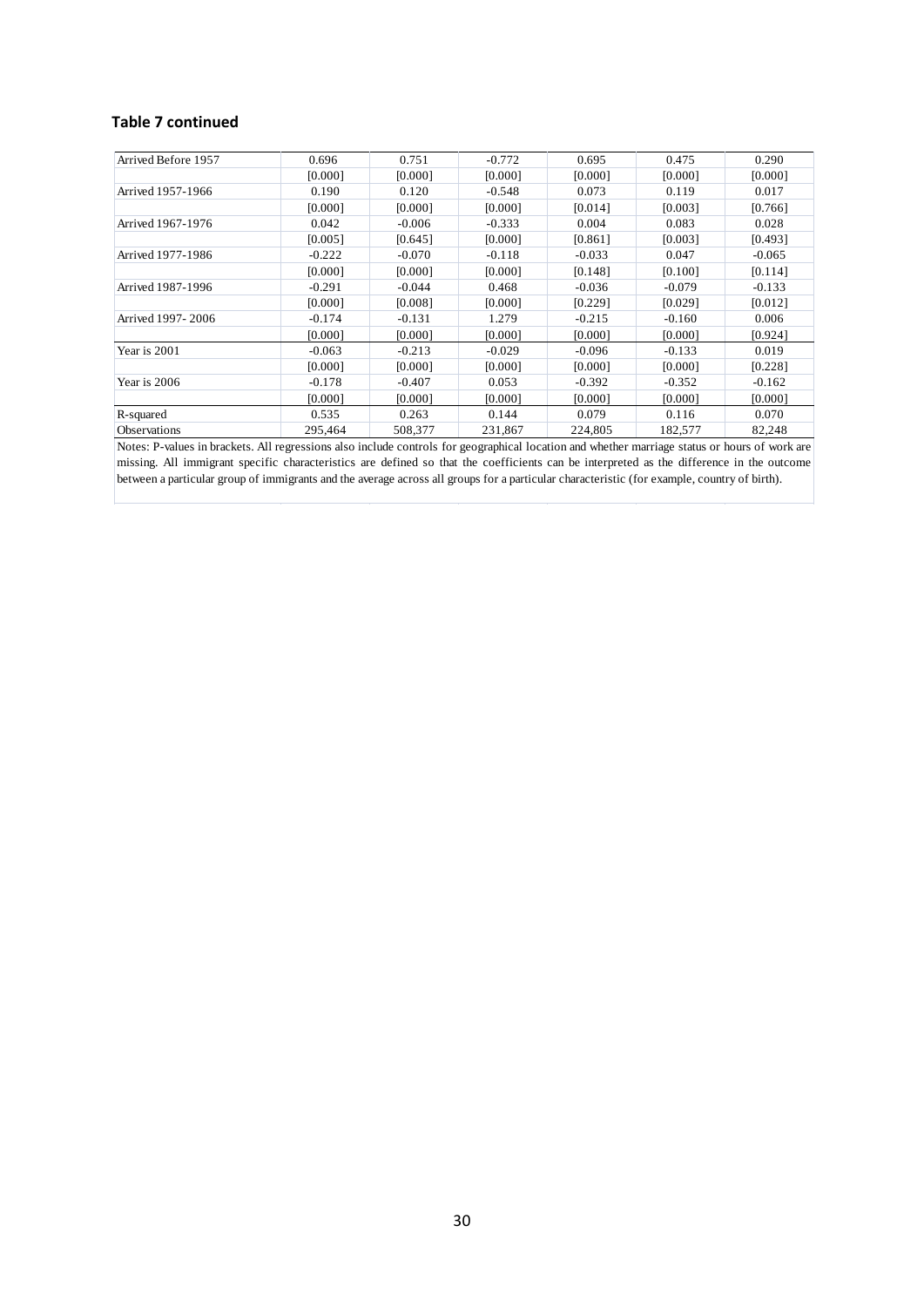

**Figure 1: Distribution of Years of Education by Migrant Status**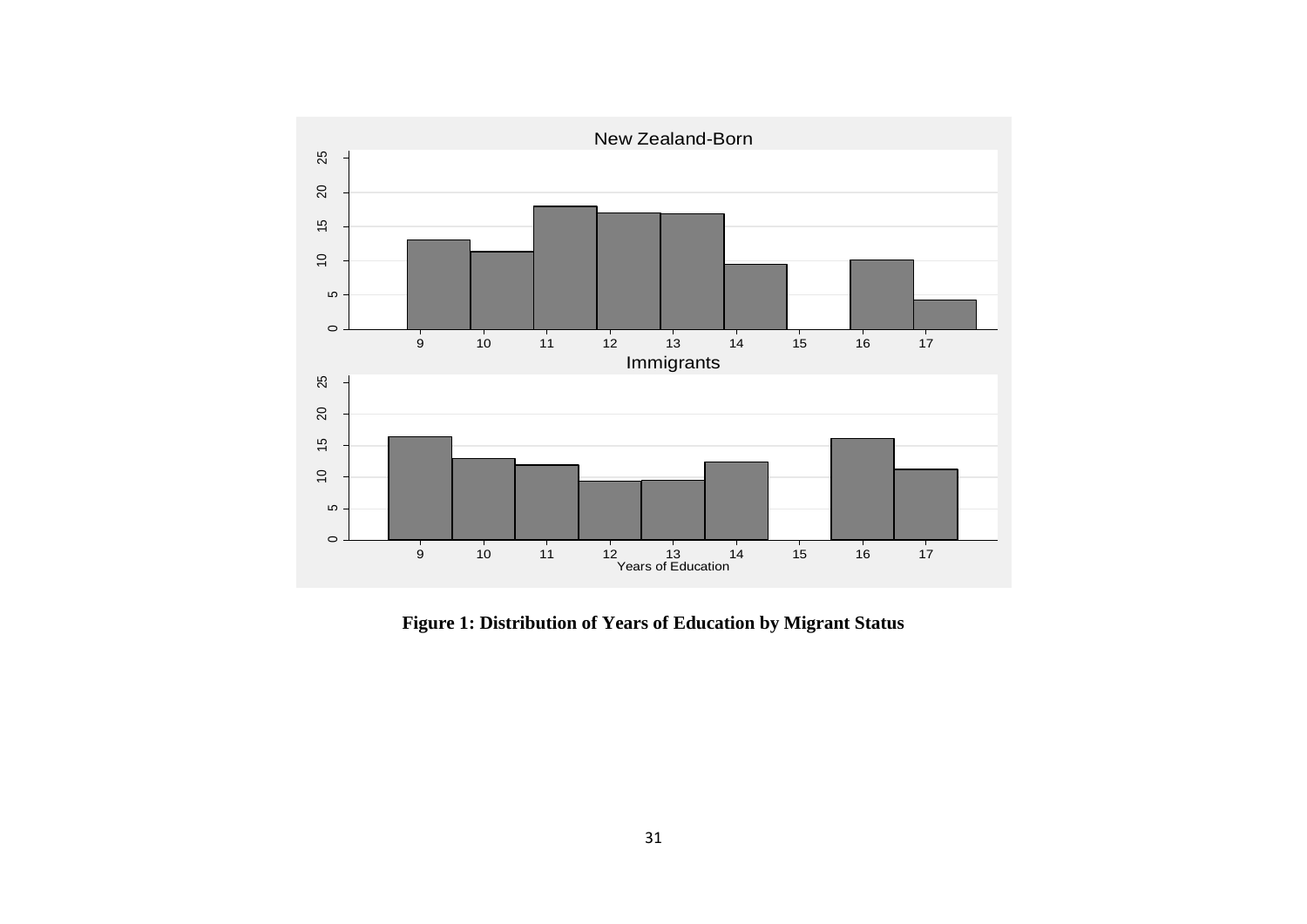

**Figure 2: Years of Overeducation for Male Immigrants by Years in New Zealand**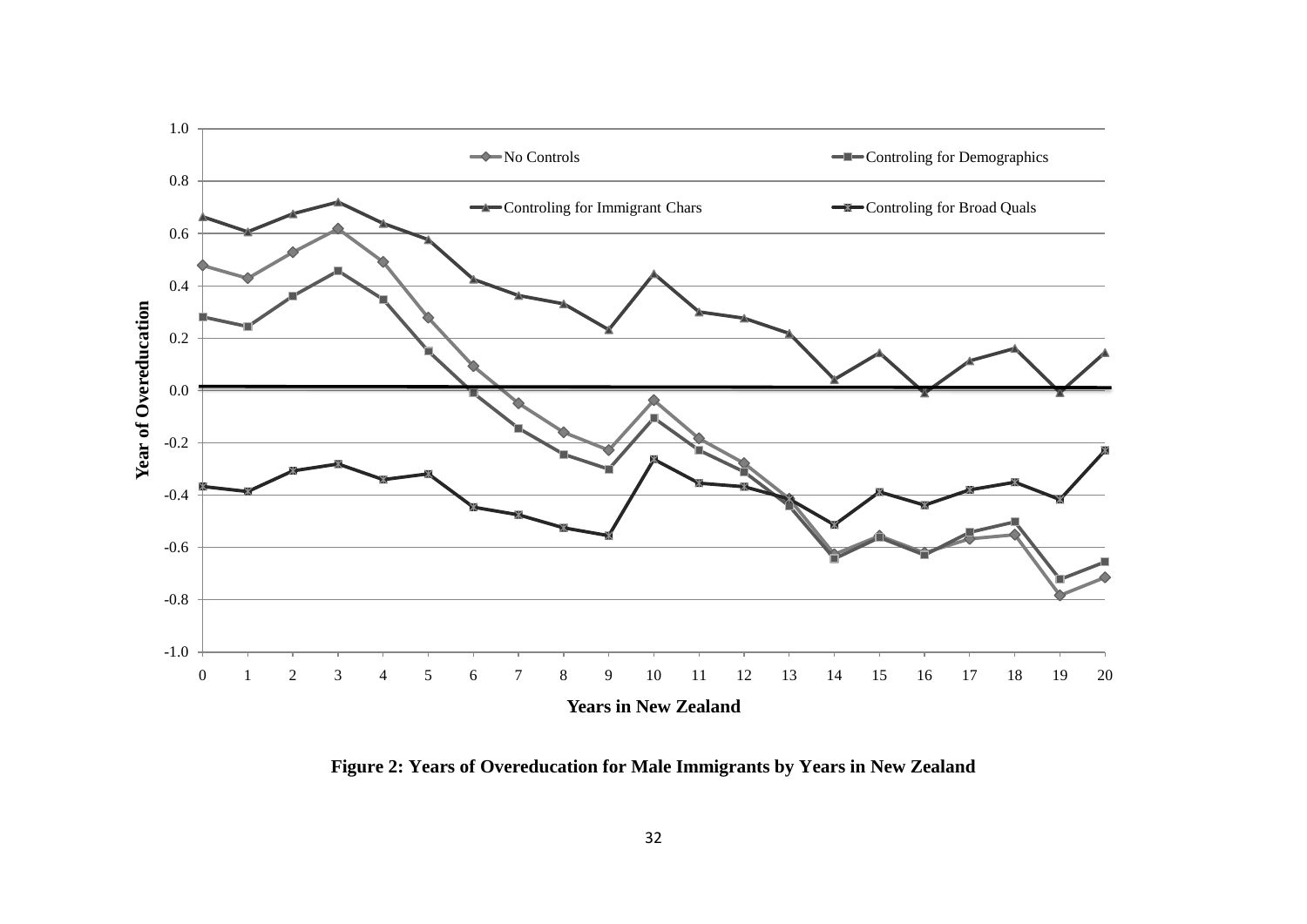

**Figure 3: Years of Overeducation for Female Immigrants by Years in New Zealand**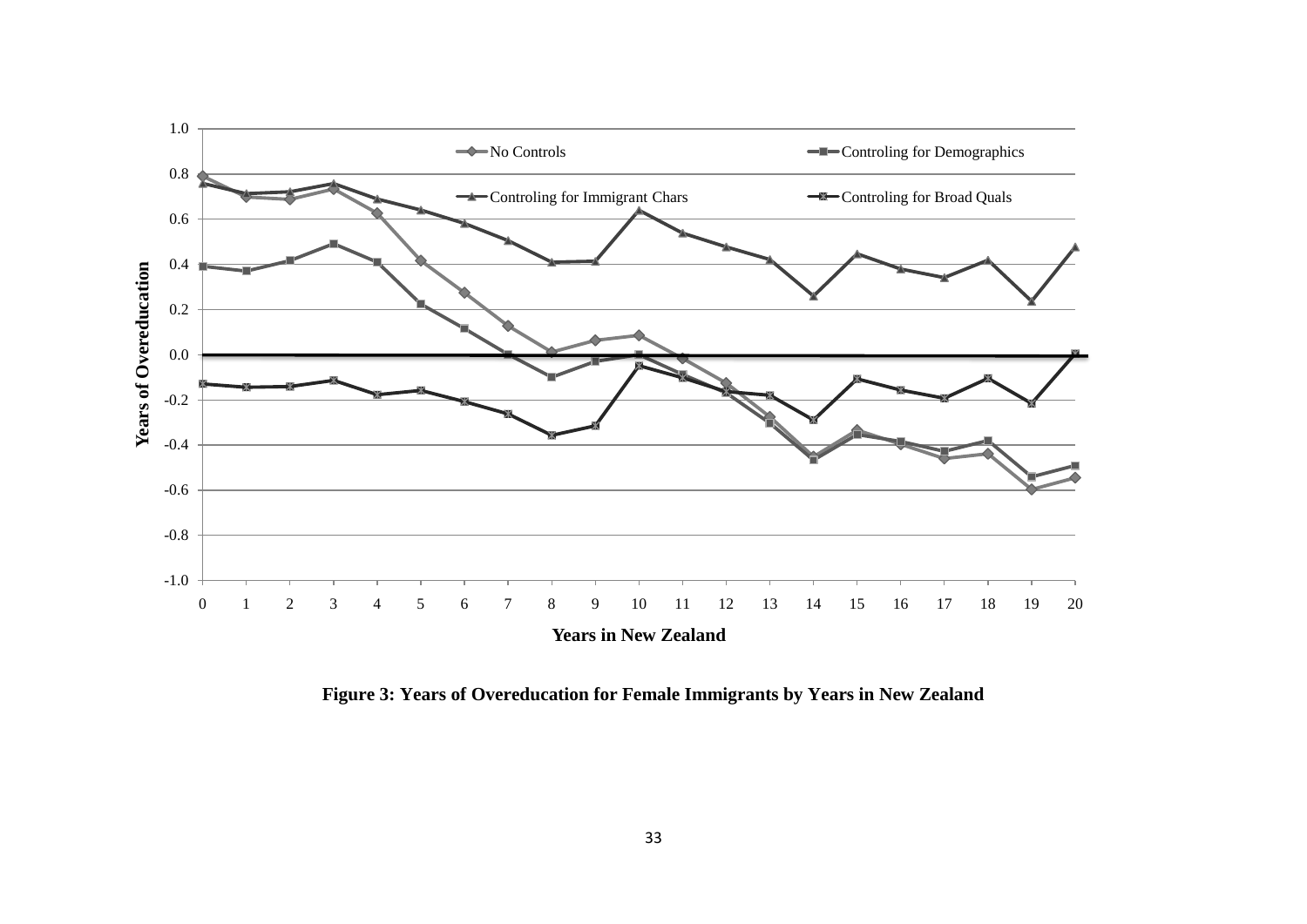

**Figure 4: Years of Overeducation for Male Immigrants by Education and Years in New Zealand**